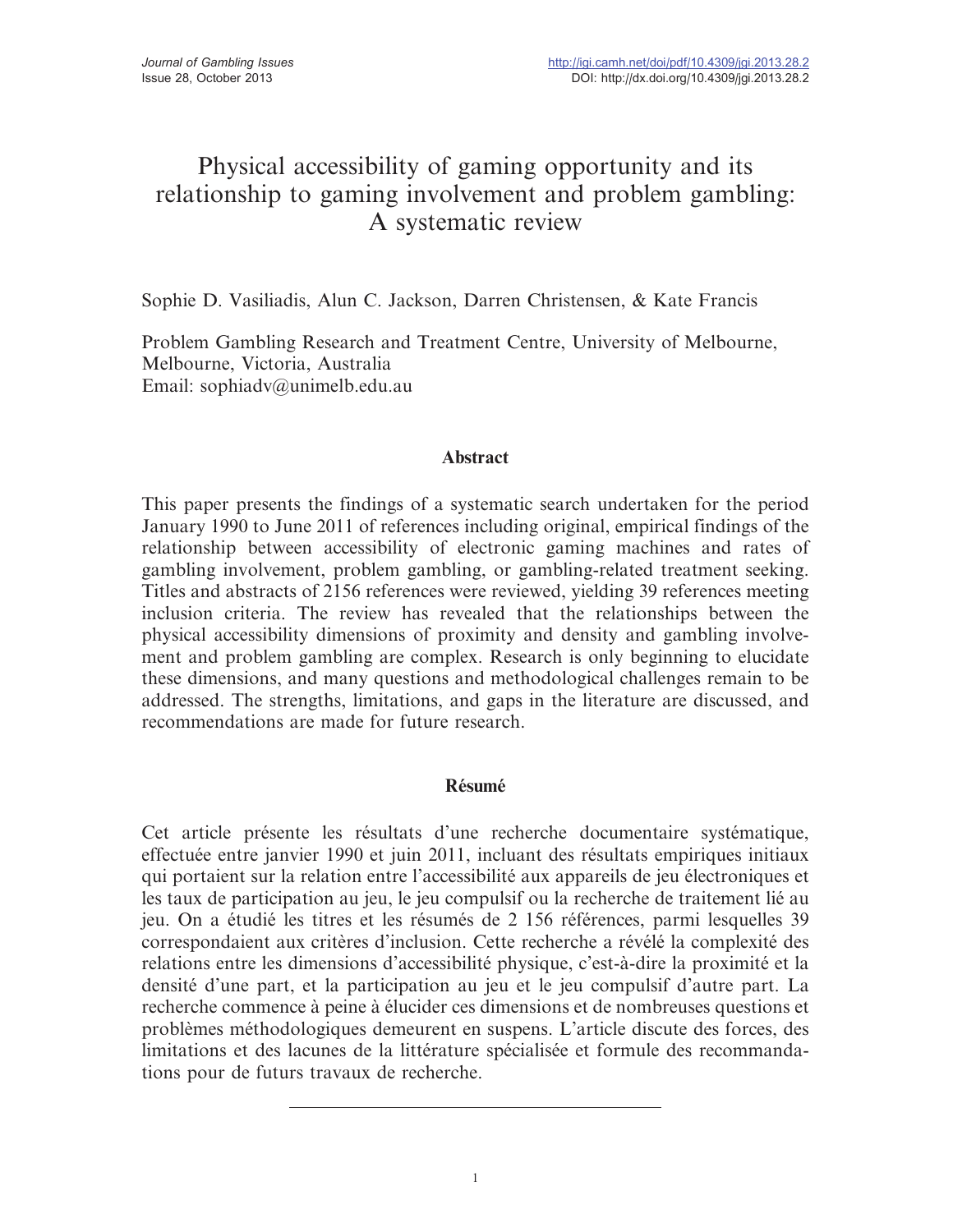#### Introduction

The proliferation of electronic gaming machines (EGMs) in both casinos and residential areas has generated considerable concern regarding the potential harms to communities in many countries, including the United Kingdom, the United States, Australia, New Zealand, and countries throughout Europe and Asia (Meyer, Hayer, & Griffiths, 2009). There is growing evidence of an association between the availability of EGMs (both in casinos and non-casino gaming venues (NCGVs)) and increased gambling involvement (e.g., expenditure, duration of play) and problem gambling rates in a region (e.g., Adams, Sullivan, Horton, Menna, & Guilmette, 2007; Pearce, Mason, Hiscock, & Day, 2008; Room, Turner, & Ialomiteanu, 1999; Rush, Veldhuizen, & Adlaf, 2007; Welte, Wieczorek, Barnes, & Tidwell, 2004). Abbott (2006), however, argues that there are complexities in this relationship, specifically in the context of discussing the evidence for adaptation to this gambling opportunity at individual, community, and societal levels. Nevertheless, international and localised prevalence studies conducted over decades suggest increased EGM gambling involvement and problem gambling in those jurisdictions with EGMs, through the establishment of casinos and NCGVs (e.g., Currie et al., 2006; Griffiths, 2010; Livingston & Woolley, 2007; Productivity Commission, 2010; Risbeck & Paulsson, 2009; Wardle et al., 2011). For example, in Australia, gambling on EGMs accounts for approximately 62% (AUD\$11.9 billion) of gambling expenditure: approximately 15% of regular (weekly or more often) EGM gamblers are problem gamblers, and a further 15% are moderate-risk gamblers (Productivity Commission, 2010). These figures are reflected in findings that between approximately 60% and 85% of problem gamblers identify EGMs as the activity most associated with their gambling problems (Productivity Commission, 2010). These figures are similar to the percentage of European and New Zealand problem gambling help-seekers who identify EGM gambling as the primary activity associated with their problematic gambling (average of approximately 60–75% of help-seekers) (Griffiths, 2010; Ministry of Health, 2008). In Sweden, EGM gambling was one of three activities associated with significantly increased odds (OR 2.2) of problem gambling (the others were internet gambling [O.R. 2.3] and bingo [OR 2.2]) (Risbeck & Paulsson, 2009). In Canada, EGM gambling is the most popular gambling activity among problem gamblers, with over half gambling on non-casino gaming machines (NCGMs) and approximately 20% on machines in casinos. Significantly more problem gamblers gamble on EGMs fortnightly or more often, than any other group of problem gambling severity (Currie et al., 2006). In Britain, the reported figures are comparatively modest; with approximately 8% of at least monthly EGM gamblers and approximately 4% of past-year gamblers classified as problem gamblers (Wardle et al., 2011). In California, where EGMs are only available in casinos, problem gamblers are less likely to gamble on EGMs and report preferring card table games (Volberg, Nysse-Carris, & Gerstein, 2006). These few examples demonstrate the growing evidence that EGMs pose greater risk of problem gambling related harms than other forms of gambling.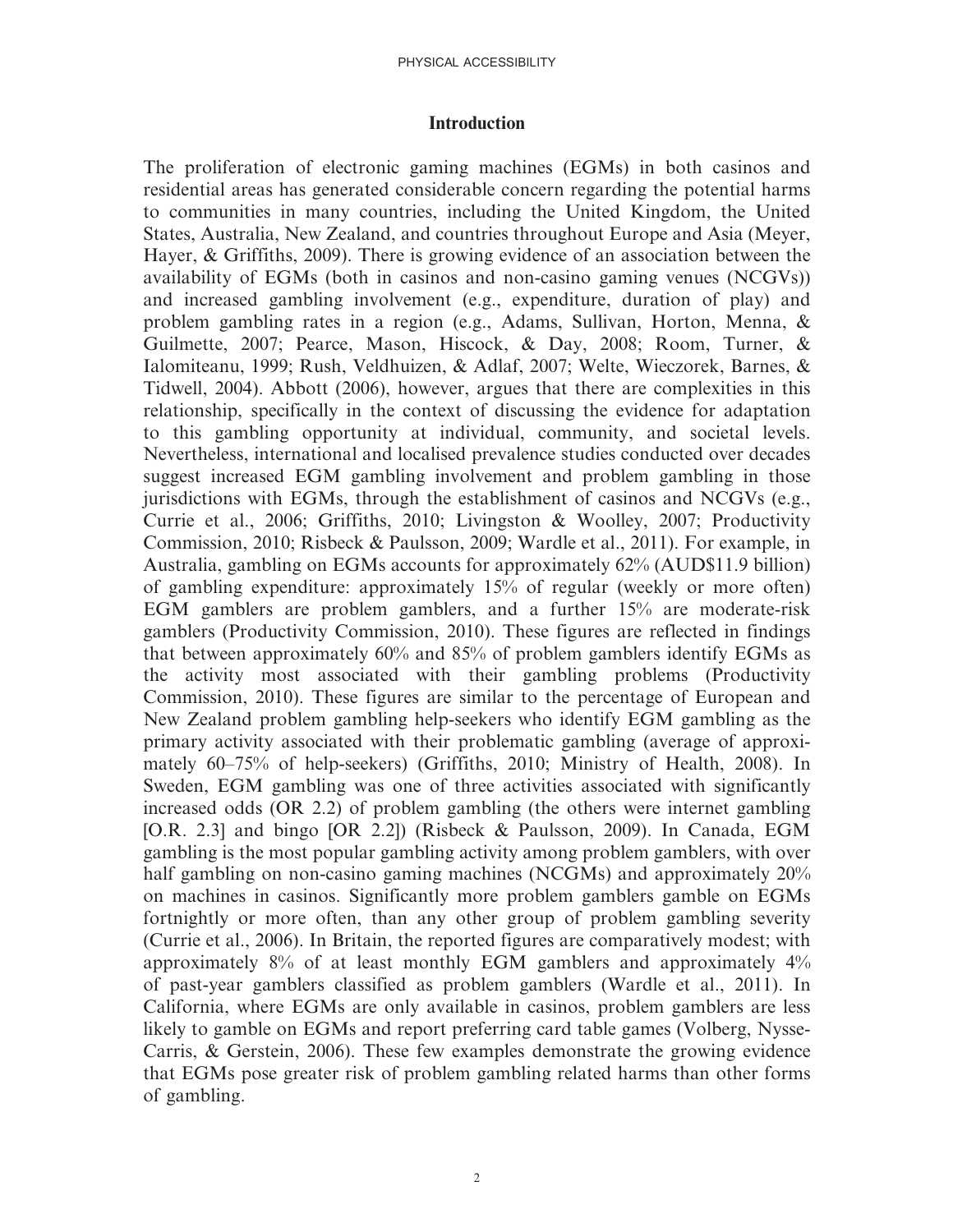It has been suggested that EGM gambling has an unequal impact on disadvantaged communities (Lam & Mizerski, 2009). Evidence suggests that gaming venues are usually disproportionately placed in neighbourhoods of lower socioeconomic status (SES) (Delfabbro, 2002; Diamond, 2009; Doughney, 2002; Fung & Wilkes, 1998). Thus, availability, motivation, and SES potentially interact with each other on gambling involvement and severity. In recognition of this, studies investigating these issues have attempted to account for their confounding effects in their study design or analysis. Researchers have also proposed theoretical frameworks to guide the conceptualisation and empirical investigation of the relationship between availability of gambling opportunities and gambling involvement and problems (LaPlante & Shaffer, 2007).

One theoretical framework from which to examine the impact of physical accessibility on gambling and problem gambling rates is the application of the regional exposure theory, which links physical accessibility, behavioural response, and subsequent impacts (LaPlante & Shaffer, 2007). Shaffer, LaBrie, and LaPlante (2004) argued that social activities such as gambling have a ''toxic'' effect and could be identified as a social toxin, analogous to a pathogen. Following McGuire's (1964) theory of social inoculation, LaPlante and Shaffer (2007) argued that ''… a social phenomenon, like exposure to toxins, can stimulate a shift in attitudes and behaviour; in turn, these changes can influence many things including health. The extent of those shifts depends on individuals' 'social immunity' or resistance to the social phenomena that they have developed over time through exposure to the toxin'' (p. 617).

Defining exposure in occupational, spatial, and temporal terms, LaPlante and Shaffer (2007) hypothesised three predictable effects of exposure to gambling. First, gambling service employees would have a higher incidence of gambling-related problems due to their regular contact with gambling products and gamblers. This prediction has been confirmed in empirical research (Guttentag, Harrigan, & Smith, 2011; Hing & Nisbet, 2009; Shaffer & Hall, 2002; Shaffer, Vander Bilt, & Hall, 1999). Second, changes in temporal (exposure over time) and spatial (gambling opportunities closer to home) factors would result in increases in gambling participation and a clustering of gambling-related problems near temporal and geographic epicentres of gambling. Third, if gambling acts like other threats to public health, we could expect to see gambling-related problems follow normal epidemiological curves, showing a sharp increase in early exposure followed by a levelling out or gradual reduction in problems as a result of the process of adaptation (LaPlante & Shaffer, 2007). An indication of support for the second and third effects has come from prevalence studies in Nevada. While prevalence rates were higher than in other jurisdictions, the relationship over time was shown to be curvilinear. The authors argued that this may be explained by a process of adaptation, that is, that residents of Nevada have been exposed for so long to gambling opportunities that these products no longer have the impact that they did when they were introduced (LaPlante & Shaffer, 2007). A study by Volberg (2002)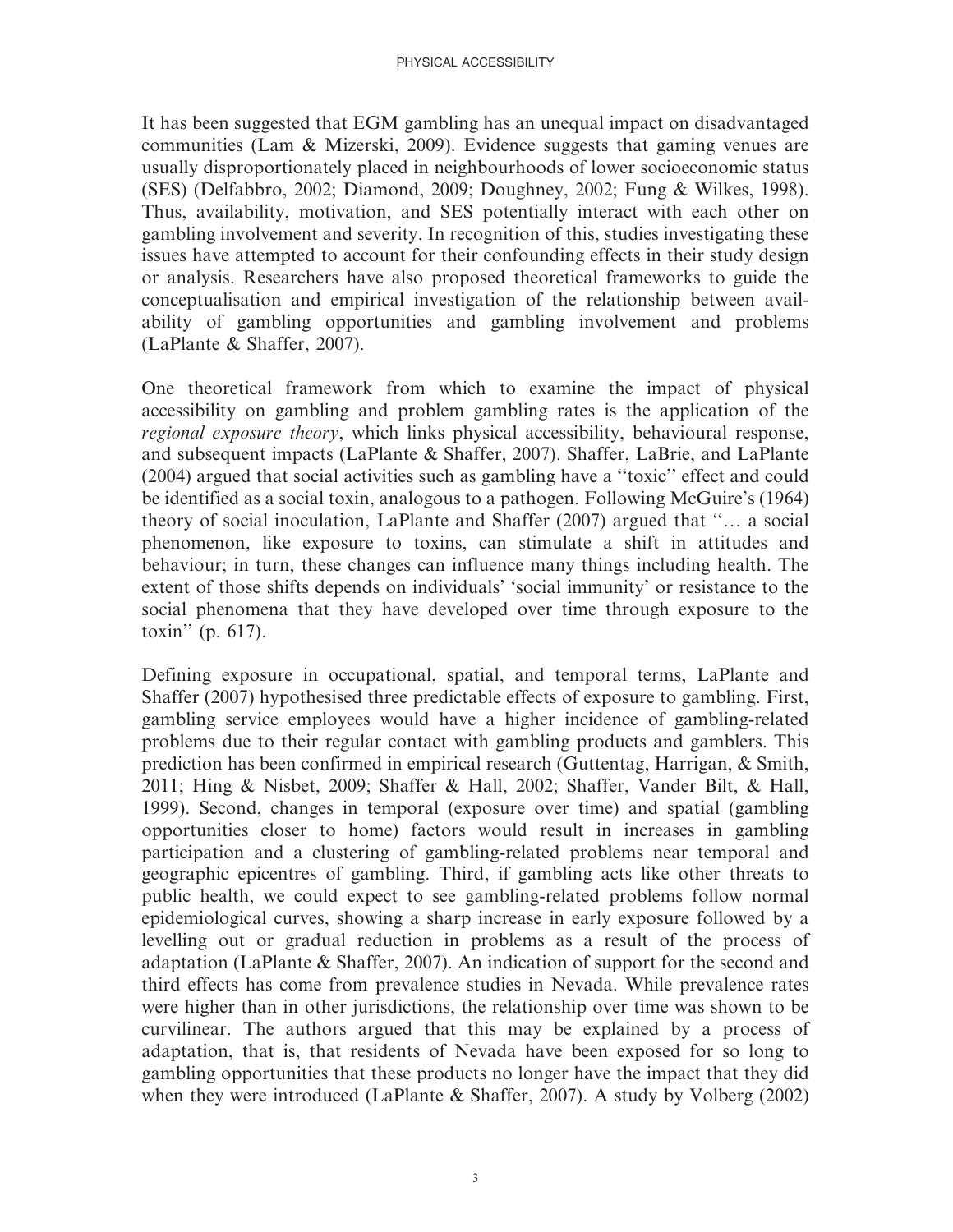supports this notion with the finding that newly arrived residents to Nevada had a higher prevalence of current gambling problems than long-time residents (as they have experienced less exposure to gambling opportunities). Other studies have provided additional support for this theory of exposure and adaptation (Jacques & Ladouceur, 2006; LaBrie et al., 2007).

An examination of expenditure on EGMs in the Australian states and territories and in New Zealand in the late 1990s and their relationship to problem gambling rates suggests a positive linear relationship. However, over time, the relationships between involvement and problem gambling and also exposure (e.g., number of EGMs per 1,000 adults) and problem gambling appear to be non-linear, where engagement plateaus or declines over time. The author suggested that this provided evidence of exposure and adaptation theory (Abbott, 2006). There are, however, some limitations in comparing these studies. The data examined were of crosssectional studies and at the relatively gross state or nation level of involvement and problem gambling and did not take into account possible confounding variables such as sociodemographic risk factors (e.g., income, ethnicity, access to alternative forms of entertainment). Differences in data collection methods and scales and problem gambling scoring methods used also make comparison between studies somewhat problematic. These findings, while useful indicators of relationships, are not sufficient evidence of an effect of physical accessibility of EGMs in a region on gambling involvement and problem gambling rates. Multiple dimensions of physical accessibility have been proposed, and a number of studies have applied more sensitive methods of analysis of the relationships between behaviours and physical accessibility, and various potentially confounding factors. It appears, however, that no systematic review of studies that aimed to empirically examine these relationships has been published to date.

In attempting to define and operationalise *exposure* or *accessibility*, different perspectives have been proposed. Hing and Nisbet (2010) identified three accessibility dimensions: (a) social accessibility, (b) cognitive accessibility, and (c) physical accessibility. Social accessibility included familiarity with the venue and positive gambling attitudes of co-workers (at the same venue or nearby venues) and patrons. Cognitive accessibility included ''insider'' knowledge of odds and jackpots and curiosity about competing venues' offers. Physical accessibility included convenience and proximity and working split shifts and shiftwork (which had a preventative effect for some because the venue closed when their shift ended, but risk for those with no alternative activity outside of normal business hours). Employees working split shifts were particularly vulnerable because gambling opportunities were more readily available between shifts than alternative activities. Those workers who perceived their colleagues to have a positive attitude towards gambling and who considered themselves knowledgeable about the game (often because they worked in close proximity with customers while gambling) were likely to be more vulnerable. The authors note that while physical access to gambling opportunities is necessary for gambling involvement,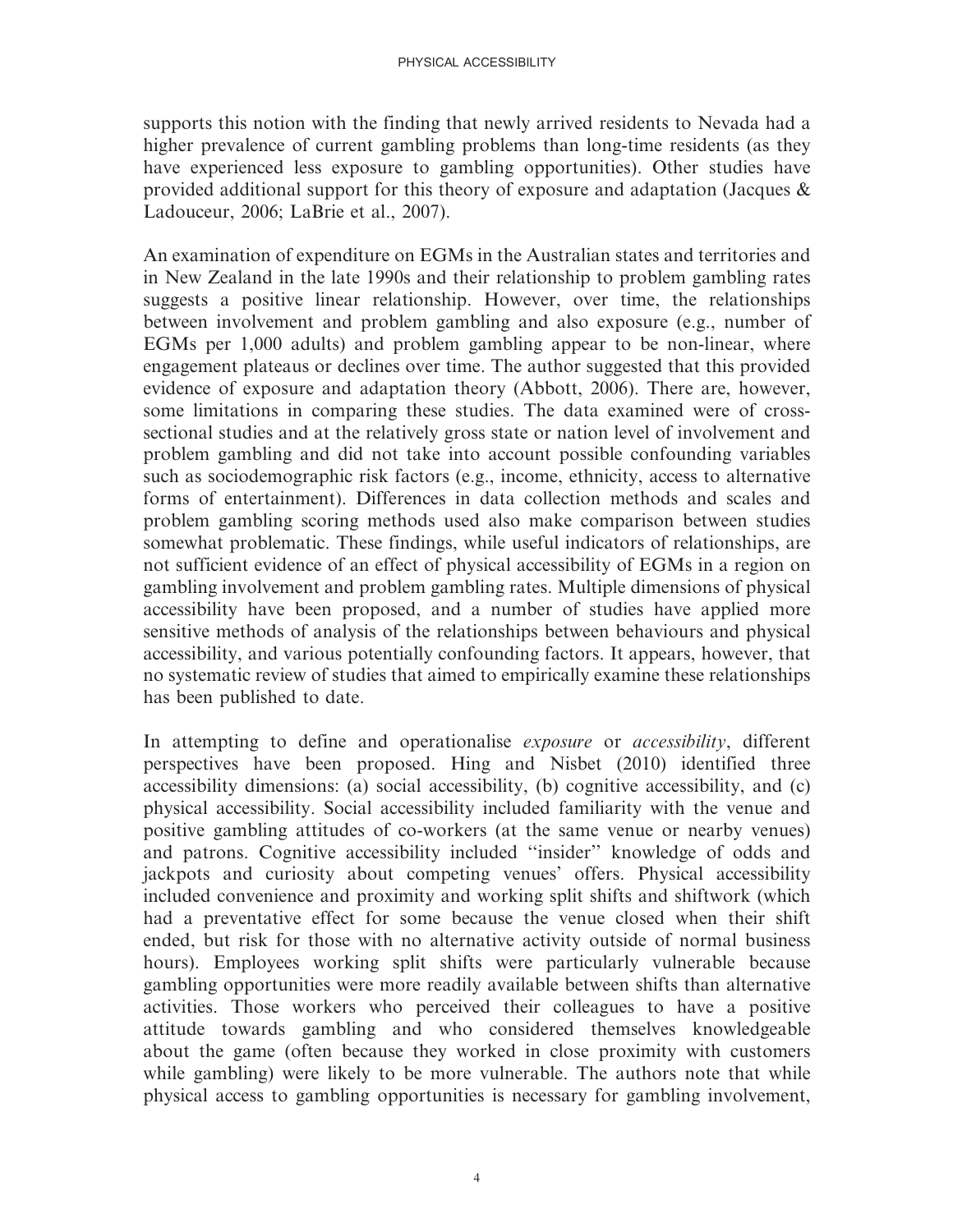they stressed the importance of social and cognitive accessibility in determining involvement.

Hing and Haw (2009) developed an accessibility scale based on interviews with venue staff in Victoria, Australia, that are consistent with these dimensions (Hing & Breen, 2006) and the dimensions of physical accessibility listed by the Productivity Commission (2010).They reported that among Victorian venue workers, social acceptability had little influence on gambling behaviour, but knowledge about how to gamble on a certain activity increased expenditure and frequency of gambling on the given activity. Problem gambling was only associated with physical accessibility of sports betting opportunities. This provides some insight into the complexity of investigating the associations between gambling accessibility and involvement, expenditure, and problem gambling. Nevertheless, overall, social and cognitive factors have received little attention as dimensions of accessibility.

Australia's Productivity Commission (2010) proposed a list of dimensions of physical accessibility, which, ideally, would all be observed when examining associations between physical accessibility of gambling opportunities, gambling involvement, and problem gambling, to ensure reliability and validity of the construct. The listed dimensions included proximity to a venue, density of outlets and products (EGMs per head of population), distribution of products near or in locations regularly attended by the community (e.g., shopping centres, sports clubs, housing), hours of operation, forced breaks in play, initial outlay or cost, ease of use, and social acceptability. Physical accessibility, defined as proximity to venues and density of venues or EGMs, has been examined in population studies more often as possibly informing governments about the potential efficacy of supply reduction initiatives (Blaszczynski, 2001; Delfabbro, 2008; Dickson-Gillespie, Rugle, Rosenthal, & Fong, 2008; Williams, West, & Simpson, 2007). Supply reduction strategies intend to achieve social and health benefits by reducing the availability of gambling products. Supply is addressed in most jurisdictions in Australia, for example through mandating a maximum number of gaming venues in a defined area such as a local government region, or mandating a maximum number of EGMs in total at the state level, and the number of EGMs permitted per venue (Department of Families, Housing, Community Services and Indigenous Affairs, 2008). Supply-side strategies are also addressed in arguments for destination gaming, or the concentration rather than dispersal of gambling opportunity (Victorian Department of Justice, 2008).

Comparison and interpretation of findings related to accessibility, involvement, and problem gambling are complicated by a number of factors, including: (a) different methodologies in data collection; (b) differing units and parameters of measurement and analysis; (c) difficulties in matching ''control'' regions according to sociodemographic factors; (d) changes over time within a community, licensing, venues, and products; and (e) possible confounding factors, such as accessibility of other gambling products, SES of the surrounding area, proportion of certain ethnic groups that may be more vulnerable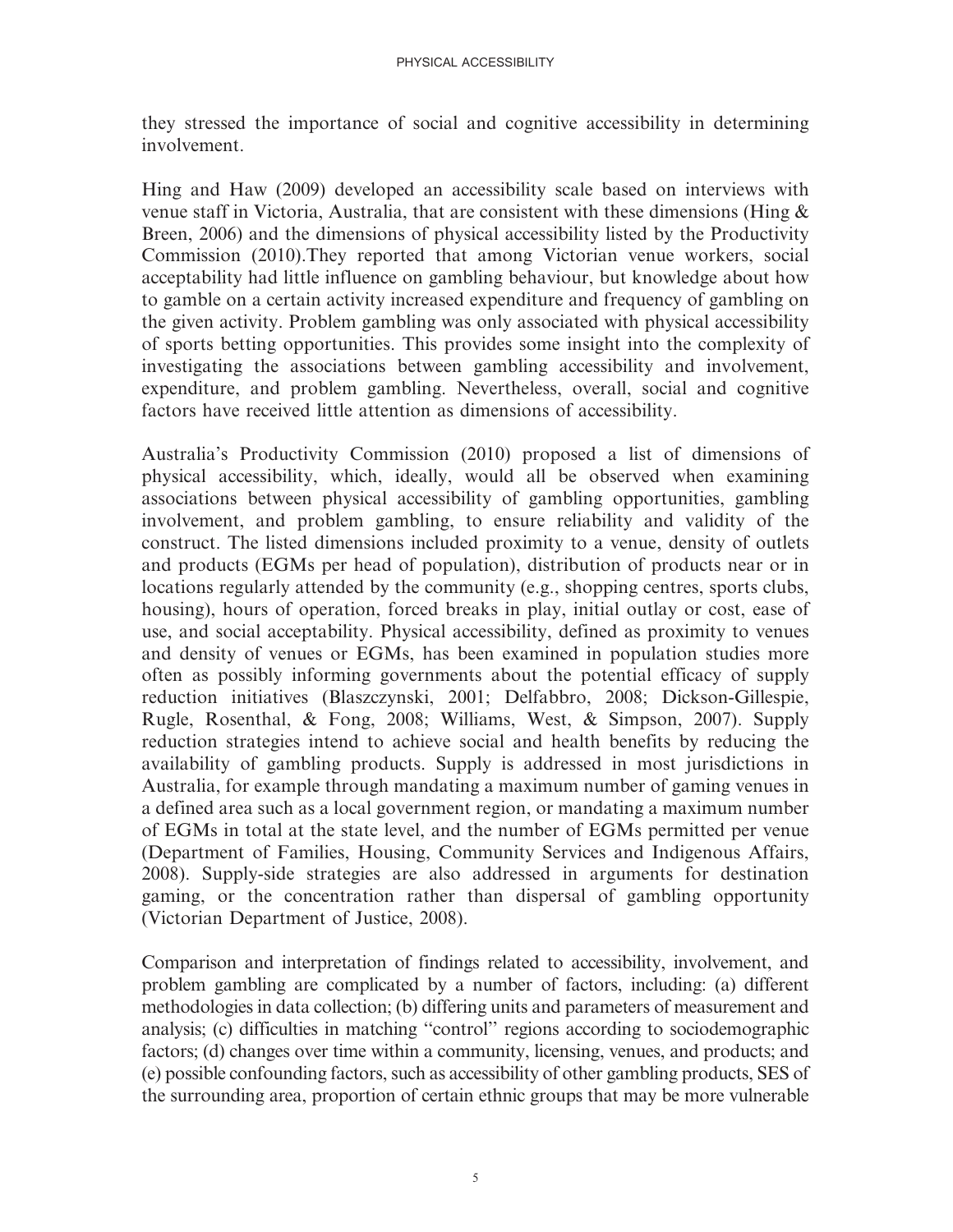to problem gambling (such as recently arrived refugees), and venue proximity to other entertainment venues and to places of regular social congregation (such as shopping centres, schools, and licensed venues).

The question of the proximity and density of gambling opportunity (i.e., physical accessibility) and their relationship to gambling involvement and problem gambling is now being addressed both as a theoretical issue and as a policy issue, but to date there has been no systematic review of the evidence about this relationship. The present study attempts to address this gap.

#### Method

A systematic review of the literature addressing the relationship between EGMs and venue proximity, venue density, rates of gambling participation, expenditure, problem gambling, and gambling-related help-seeking was conducted in accordance with the Preferred Reporting Items for Systematic Reviews and Meta-Analyses (PRISMA) Statement (Moher, Liberati, Tetzlaff, & Altman, 2009). The PRISMA Statement aims to standardise and encourage best practice in the conduct of systematic and meta-analytic reviews. The Statement was born of a review of the Quality of Reporting of Meta-analyses (QUOROM) Statement, which led to updated and more detailed instructions for the conduct and reporting of systematic reviews (in addition to meta-analyses). A detailed and clear checklist of items guides the conceptual and practical processes to be undertaken for reviews. The Statement was developed primarily for the review of clinical trials; however, the authors endorse modification according to the nature of the studies under review (Moher et al., 2009). A principal tenet of the PRISMA Statement is transparency of each step undertaken by the review team. The PRISMA Statement and supporting documents are available through open access online. More than 170 health sciences journals and organisations (PRISMA, 2012), including the Cochrane Collaboration, endorse the PRISMA Statement (Higgins & Green, 2011). The present authors have aimed to provide a clear and detailed explanation of their procedure of literature collection and review. The procedure for systematic reviews was adhered to in all respects. The systematic literature search was conducted in May 2011 of the following resources: (a) academic electronic databases, and (b) the websites of Australian, Canadian, US, and New Zealand organisations and government departments responsible for gambling research and policy.

#### Search strategy

Boolean searches were conducted in Expanded Academic ASAP, and multidatabase Boolean searches were conducted in EBSCOhost (21 databases), CSA Illumina (8 databases), and JSTOR. The following terms were searched in each database: density, accessibility, proximity, distribution, cap, mapping, machine placement, geographic information systems, help-seeking, treatment, and regulation. In order to narrow search results to references that report on gaming machines,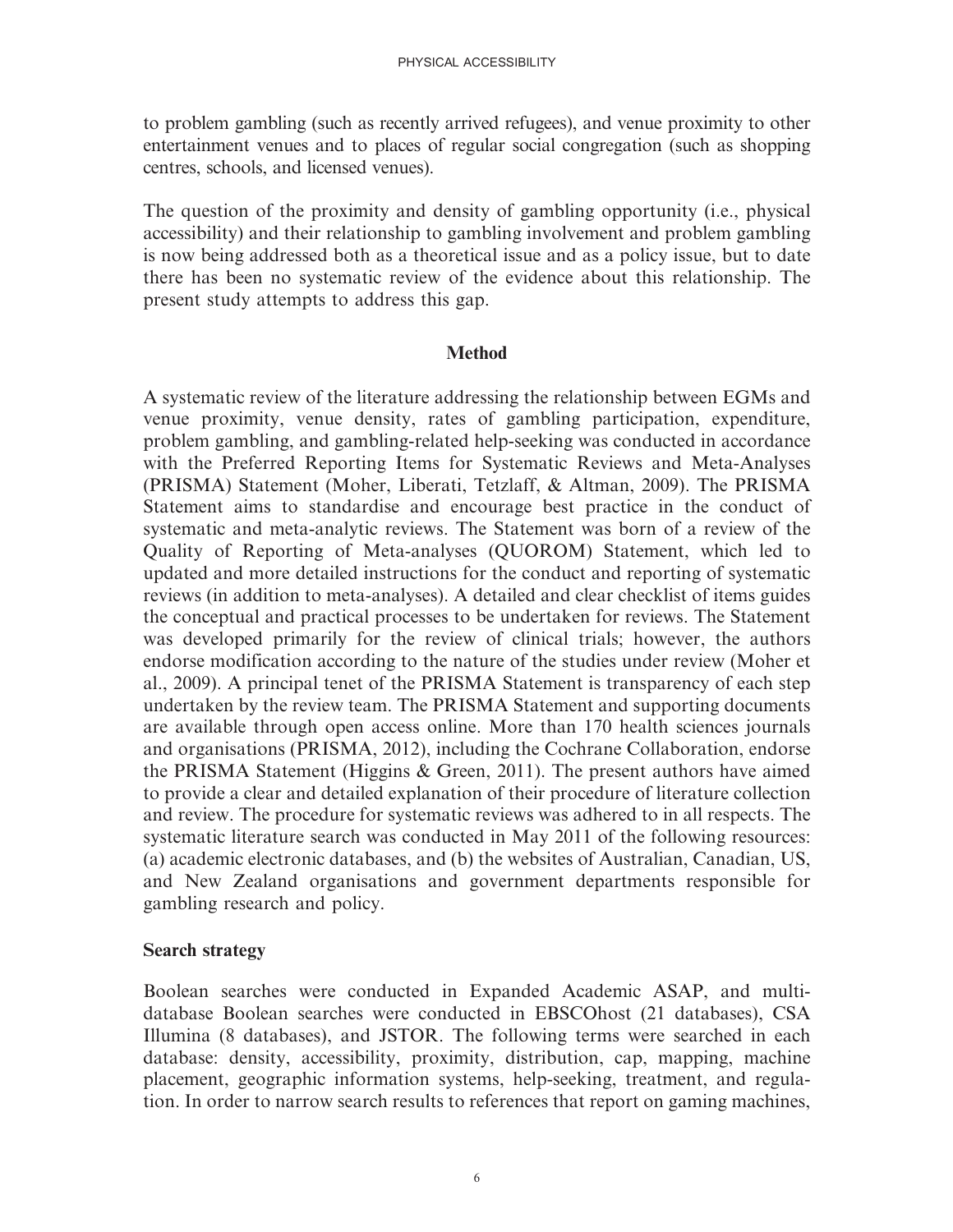each search term was combined in an algorithm where either ''electronic gaming machine" or "video lottery terminal" or "pokies" or "casino" or "problem gambling'' or ''pathological gambling'' was present in the article. The search mode permitted the terms to be found anywhere in the article, including keywords, title, abstract, and full text. The searches were limited to English-language scholarly articles of peer-reviewed journals that were published from January 1990 onwards. The references were exported into an EndNote X3 library, and duplicates were identified and removed using the EndNote duplicates search function. This search yielded 2046 articles to be retained for examination of eligibility for inclusion in the review.

A substantial amount of the research conducted into gaming machine availability and problem gambling is conducted by research centres and government departments, and the results of these studies are often not published in peerreviewed journals. Consequently, it was thought important to include this material, often called *grey literature*, in the search process. Searches were conducted using the online library search functions of the following organisations: Alberta Gaming Research Institute, Australasian Gaming Council, Gambling Research Australia, Independent Gambling Authority South Australia, Victorian Department of Justice Office of Gaming and Racing, The Responsible Gambling Council (Ontario), The Problem Gambling Foundation of New Zealand, and the New Zealand Ministry of Health. The search functionality of these websites was more limited than that of the academic databases; therefore, a reduced number of search terms were used. The term ''electronic gaming machine'' was searched in all libraries. Where hundreds of reports were returned, the terms "accessibility", "density", "proximity", and "distribution" were also included with OR commands. The references were entered into an EndNote X3 library, and duplicates were identified and removed using the EndNote duplicates search function. This process resulted in 81 papers for examination of eligibility for inclusion in the review.

Hand searches were conducted on the reference lists of key studies identified following examination of their abstracts and/or full text. Documents were included for examination if they referred to numbers or proximity of gaming machines in the title. This method identified an additional 29 studies for examination of eligibility for inclusion in the review.

#### Inclusion and exclusion criteria

Once the EndNote library had been cleared of duplicates, titles and abstracts of each reference were read to assess whether it met the criteria for inclusion. References were included if they reported original, empirical findings of the relationship between the physical accessibility of gaming machines and rates of gambling involvement, problem gambling, or gambling-related treatment-seeking in the community.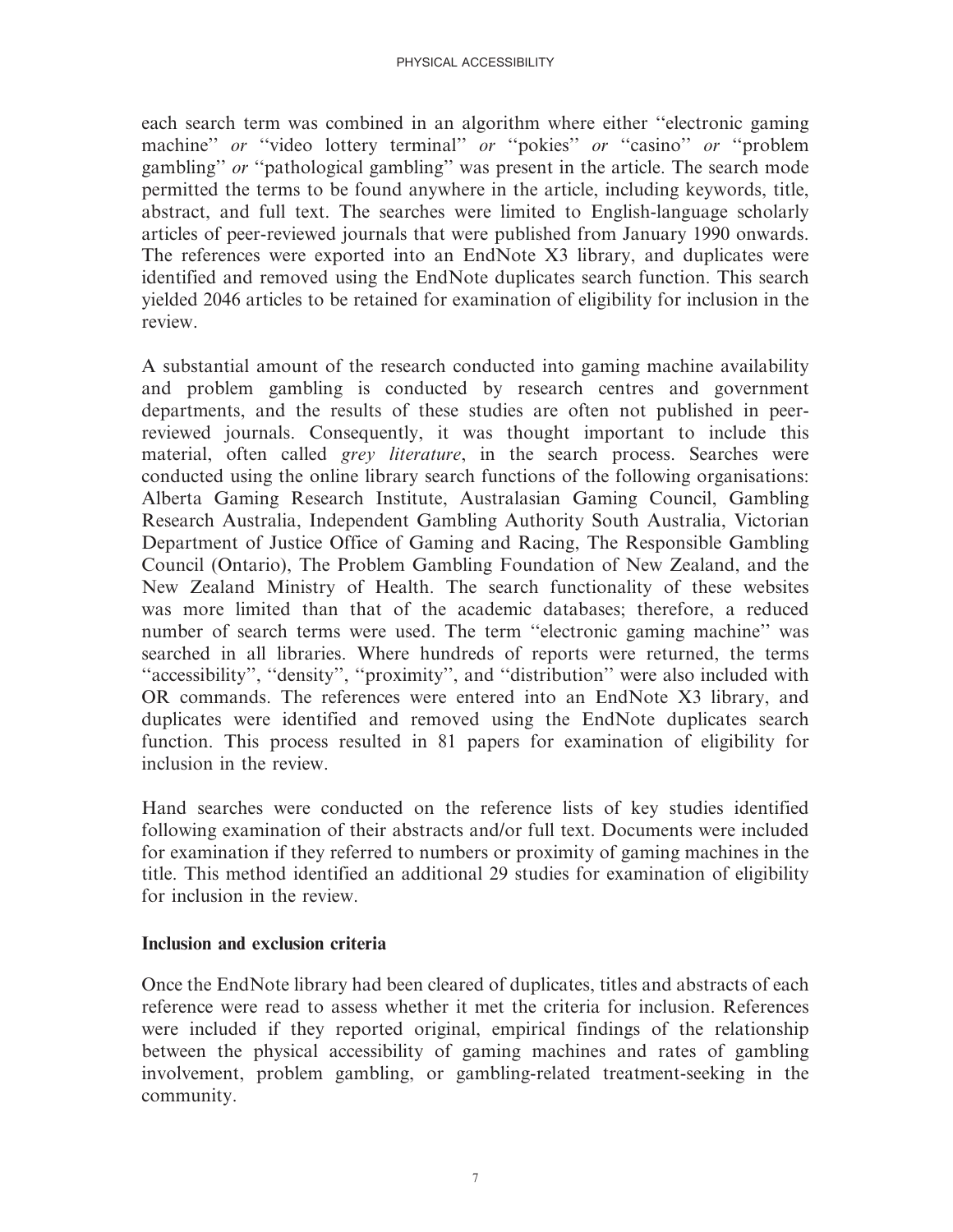References were excluded if they were editorial or review papers; did not report results of an empirical analysis of a relationship between availability of gaming machines, and gambling involvement or problem gambling rates; or did not sample a cross-section of the community (e.g., used a prison sample). If two or more papers reported findings from the same sample, the paper that reported less salient findings or provided less detail about methods was excluded. However, if each provided unique findings, both were included.

The titles and abstracts of 2156 references were reviewed, and 110 were included (2046 excluded) for further examination as they appeared to meet the above criteria for inclusion. Full-text examination of the 110 references revealed 39 references that met the criteria for inclusion in the review.

# Data extraction

Two authors independently evaluated and extracted the data. The accuracy of extraction of each study was assessed against the original document by a third author.

The following data were extracted from included studies: (a) study characteristics, including the jurisdiction where data were collected and sample size; (b) methodological design, including measurement instruments, data sources, and study design; (c) statistical analysis employed; and (d) statistical data related to the association between accessibility to EGMs and gambling involvement (including expenditure, frequency of gambling, and money and time spent gambling), problem gambling, or help-seeking.

#### **Results**

A summary of the 39 included studies is presented in Table 1. The studies present findings from Australia, Canada, New Zealand, Norway, and the United States. Twenty-five peer-reviewed articles; eleven provincial, state, or federal government reports; two local government reports; and one book chapter met criteria for inclusion. Twenty-five studies conducted archival analysis, seven of which also collected survey data. Operational definitions of factors such as access, proximity, density, and problem gambling vary considerably between studies, as do analytic methods, varying from econometrics to regressions to descriptive statistics.

The findings of the studies were synthesised into the following thematic groupings: proximity of gaming venues, density of gaming products, the introduction of new gaming venues, and changes to opening hours. Based on the major issues identified in previous research, these themes are discussed in terms of physical accessibility, EGM involvement, problem gambling severity, and SES. The studies' methods, analyses, and findings are compared and critiqued, and suggestions for future research directions are outlined.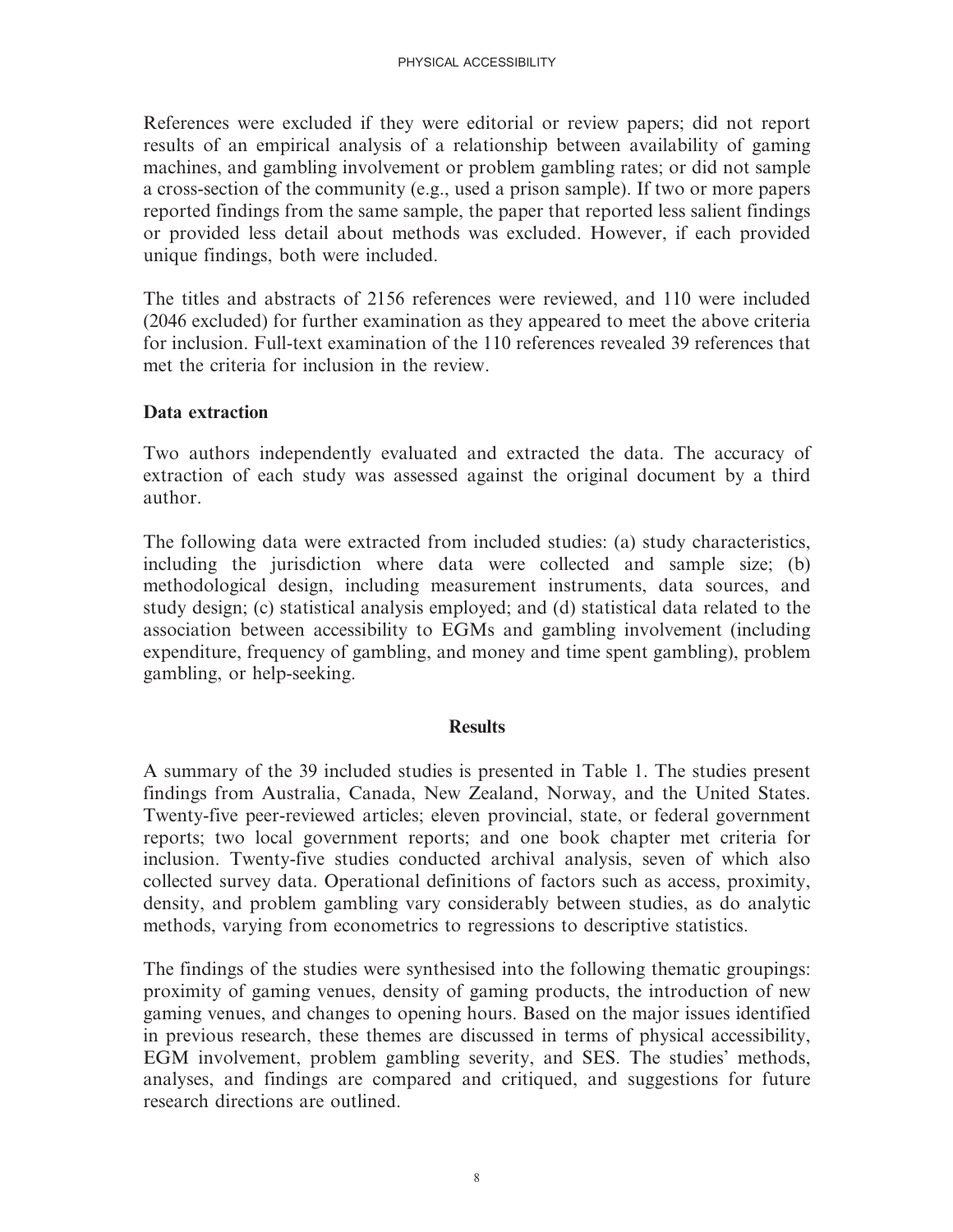| Summary of the 39 Studies on Physical<br>Gambling<br>Table 1 |                        |                                                                                     |                         | Accessibility of Gaming Opportunity's relationship with Gaming Involvement and Problem                                                                                                                                                                                                                                                                                                                                                                                                                                                                                                                                                                                                                                                                                                                                                     |
|--------------------------------------------------------------|------------------------|-------------------------------------------------------------------------------------|-------------------------|--------------------------------------------------------------------------------------------------------------------------------------------------------------------------------------------------------------------------------------------------------------------------------------------------------------------------------------------------------------------------------------------------------------------------------------------------------------------------------------------------------------------------------------------------------------------------------------------------------------------------------------------------------------------------------------------------------------------------------------------------------------------------------------------------------------------------------------------|
| Authors                                                      | Jurisdiction           | Sample                                                                              | Analysis                | Findings                                                                                                                                                                                                                                                                                                                                                                                                                                                                                                                                                                                                                                                                                                                                                                                                                                   |
| Adams et al. (2007)†                                         | Ontario,<br>Canada     | universities located<br>579 students of 4<br>near a casino                          | Chi-square              | likely to attend universities close to a casino than<br>Pathological gamblers were significantly more<br>casino than those who studied far from a casino<br>gambled on casino slots (55.3% vs 29.1%, $p < .001$ ).<br>Significantly more students who studied near a<br>distant from a casino (80% vs $20\%$ , $p < .001$ ).                                                                                                                                                                                                                                                                                                                                                                                                                                                                                                               |
| Corporate Research<br>Associates Inc.<br>$(2006)*$           | Nova Scotia,<br>Canada | gambled on VLTs in<br>the last 12 months<br>Surveys with 2,121<br>residents who had | Frequency distributions | gambling was 199 for problem gamblers, 69 for<br>The study reported on reductions in gambling<br>gamblers, 43% moderate-risk gamblers, 25% at-risk<br>for moderate-risk gamblers, 17% (CAD\$46) for at-<br>involvement following the removal of approxi-<br>Spending decreased by an average of 30%<br>risk gamblers, and 7% (CAD\$37) for non-problem<br>11% decreased the time they spent gambling on<br>VLTs in a week: 22% problem gamblers, 25%<br>moderate-risk gamblers, 26 for at-risk gamblers,<br>(CAD\$146) for problem gamblers, 19% (CAD\$62)<br>moderate-risk gamblers, 17% at-risk gamblers, and<br>The average number of fewer minutes spent<br>12% decreased their VLT gambling: $57\%$ problem<br>gamblers, and 13% non-problem gamblers.<br>mately 30% of the province's VLTs.<br>6% non-problem gamblers.<br>gamblers. |
|                                                              |                        |                                                                                     |                         | and 15 for non-problem gamblers.                                                                                                                                                                                                                                                                                                                                                                                                                                                                                                                                                                                                                                                                                                                                                                                                           |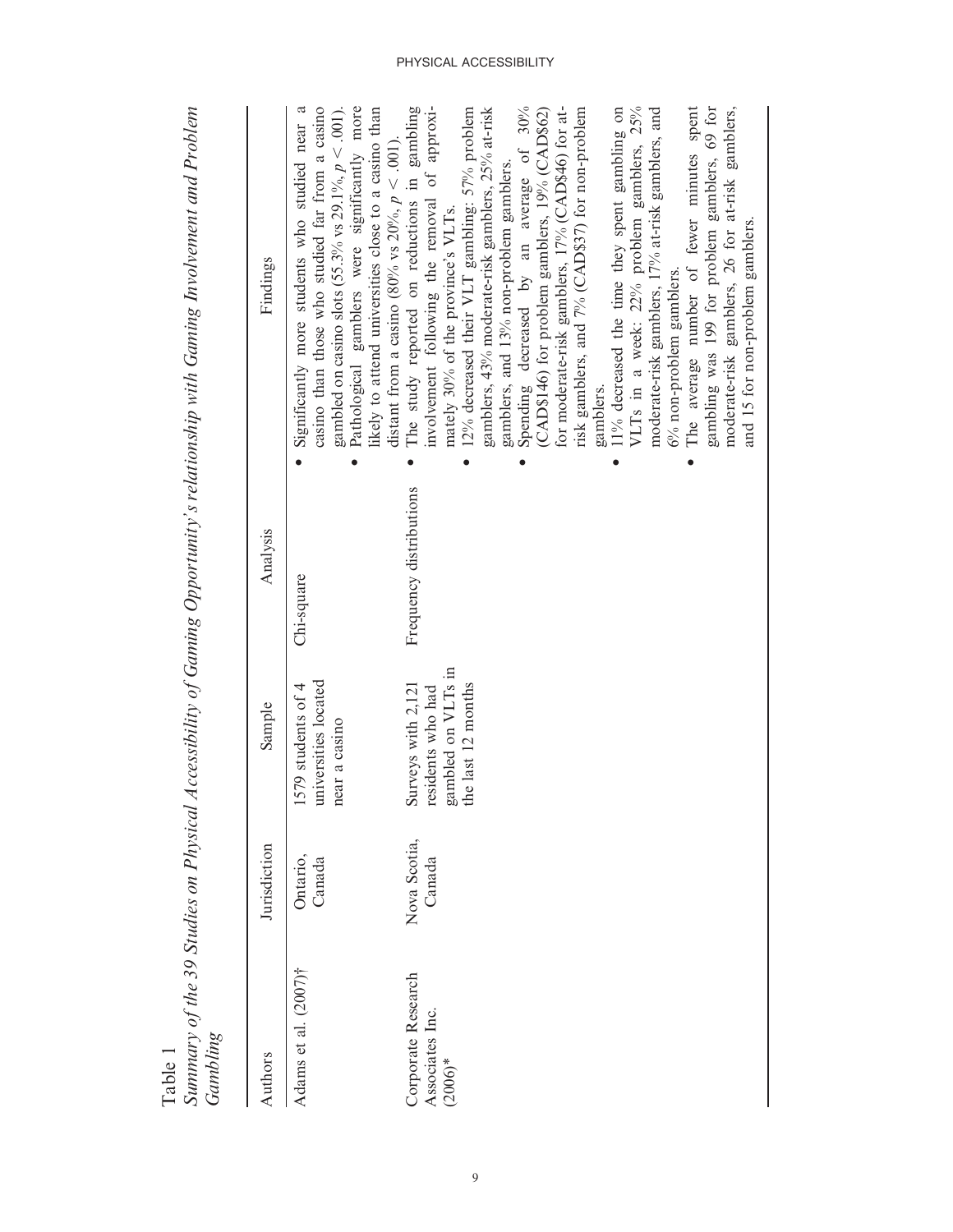| Authors                       | Jurisdiction                  | Sample                                          | Analysis                                                           | Findings                                                                                                                                                                                                                                                                                                                                                                                                                                                                                                                                                                                                                                                                                                                          |
|-------------------------------|-------------------------------|-------------------------------------------------|--------------------------------------------------------------------|-----------------------------------------------------------------------------------------------------------------------------------------------------------------------------------------------------------------------------------------------------------------------------------------------------------------------------------------------------------------------------------------------------------------------------------------------------------------------------------------------------------------------------------------------------------------------------------------------------------------------------------------------------------------------------------------------------------------------------------|
| Delfabbro, P. H.<br>$(2002)*$ | Adelaide, Australia           | Not applicable                                  | Hierarchical regressions<br>Descriptive statistics<br>Correlations | Socioeconomic disadvantage was associated with<br>The most significant factor influencing net losses<br>was density of EGMs ( $t = 11.33$ ; model: Adj. $R^2 =$<br>There was a significant positive correlation between<br>EGM numbers and (a) the number of first-time<br>presentations to break even ( $r = 0.39$ , $p < .01$ ) and<br>There was no significant association between EGM<br>numbers and problem gambling when demographic<br>gambling-related losses ( $r = 0.32$ , $p < 0.05$ ).<br>(b) problem gambling $(r = 0.32, p < .05)$ .<br>$0.55; F(6, 44) = 26.44, p < .001$ .                                                                                                                                        |
| Delfabbro, P. (2008)†         | South Australia,<br>Australia | 594 venues and 400<br>gaming machine<br>players | correlation analysis<br>ANOVA and                                  | Net gambling revenue [F(1506) = 30.40, $p < .01$ ]<br>and the amount spent on each machine $[F(1506) =$<br>419.20, $p < .01$ ] were significantly higher after the<br>Of 400 gamblers, only 30 reported that they<br>changed their gambling behaviours after the<br>Of gamblers who had a hard time finding machines<br>after the removal, only 2% reported that it helped<br>Gamblers who felt they had fewer opportunities to<br>gamble were more likely to feel that their urge to<br>gamble decreased ( $r = .61$ , $p < .01$ ) and that they<br>were in control of their expenditure $(r = .54, p <$<br>control their gambling.<br>factors were excluded.<br>removal of machines.<br>removal of machines.<br>$\widehat{\Xi}$ |

Table 1 Continued

 $\mathcal{L}$ 

i.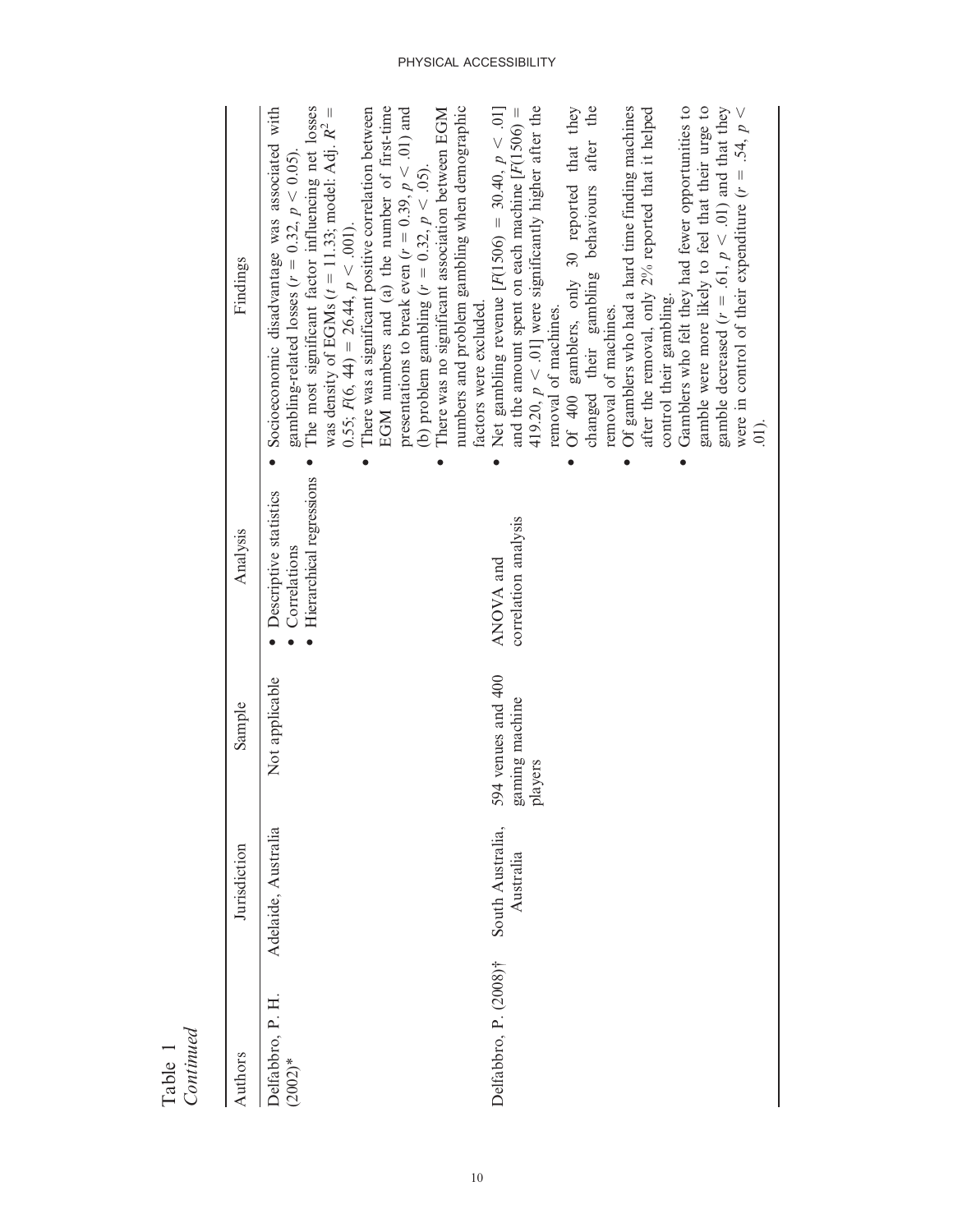| Authors                           | Jurisdiction                               | Sample                                                    | Analysis                                                                       | Findings                                                                                                                                                                                                                                                                                                                                              |
|-----------------------------------|--------------------------------------------|-----------------------------------------------------------|--------------------------------------------------------------------------------|-------------------------------------------------------------------------------------------------------------------------------------------------------------------------------------------------------------------------------------------------------------------------------------------------------------------------------------------------------|
| Diamond, N.<br>$(2009)*$          | Victoria, Australia                        | 52 local government<br>Archival data for<br>areas (LGAs)  | Spline interpolation<br>Hierarchical linear<br>Time series plots<br>regression | The model described 90% of the variance in 41 of<br>The average daily per capita expenditure was higher<br>There was no reported quantification of the per<br>The average daily per capita expenditure was higher<br>in LGAs with a higher concentration of EGMs.<br>in more disadvantaged LGAs.<br>the 52 data sets (LGAs).<br>capita relationships. |
| Doughney, J.<br>$(2002)^{*}$      | Victoria                                   | Archival data of<br>state and LGAs                        | Descriptive statistics<br>Linear regression<br>t-tests                         | Regression coefficients, $r$ squared, and $p$ values not<br>3 of the most disadvantaged LGAs had the highest<br>LGAs with the least spend per adult on EGMs had<br>the lowest number of EGMs and higher SES.<br>density of EGMs per adult.<br>reported.                                                                                               |
| Young, M. (2010)†<br>Doran, B., & | Northern Territory,<br>Australia           | Not applicable                                            | Descriptive statistics<br>Gravity models<br>coded locations<br>Geographically  | High availability of gaming venues increased the<br>vulnerability of residents beyond that explained by<br>the SEIFA Index of Disadvantage.<br>No statistics were reported                                                                                                                                                                            |
| Doran et al. (2007)†              | Tuggeranong Valley,<br>Canberra, Australia | Door-to-door survey<br>of adult residents<br>$(n = 2447)$ | Kernel densities<br>coded locations<br>Geographically                          | community congregation (e.g., churches, shops, or<br>schools) have larger catchment areas than those<br>Venues located near ( $<$ 0.5 km) large areas of<br>High-density EGM venues had catchments that<br>The results suggest that venues vary in catchment size.<br>No statistics were reported.<br>were more extensive.<br>more isolated           |

Table 1 Continued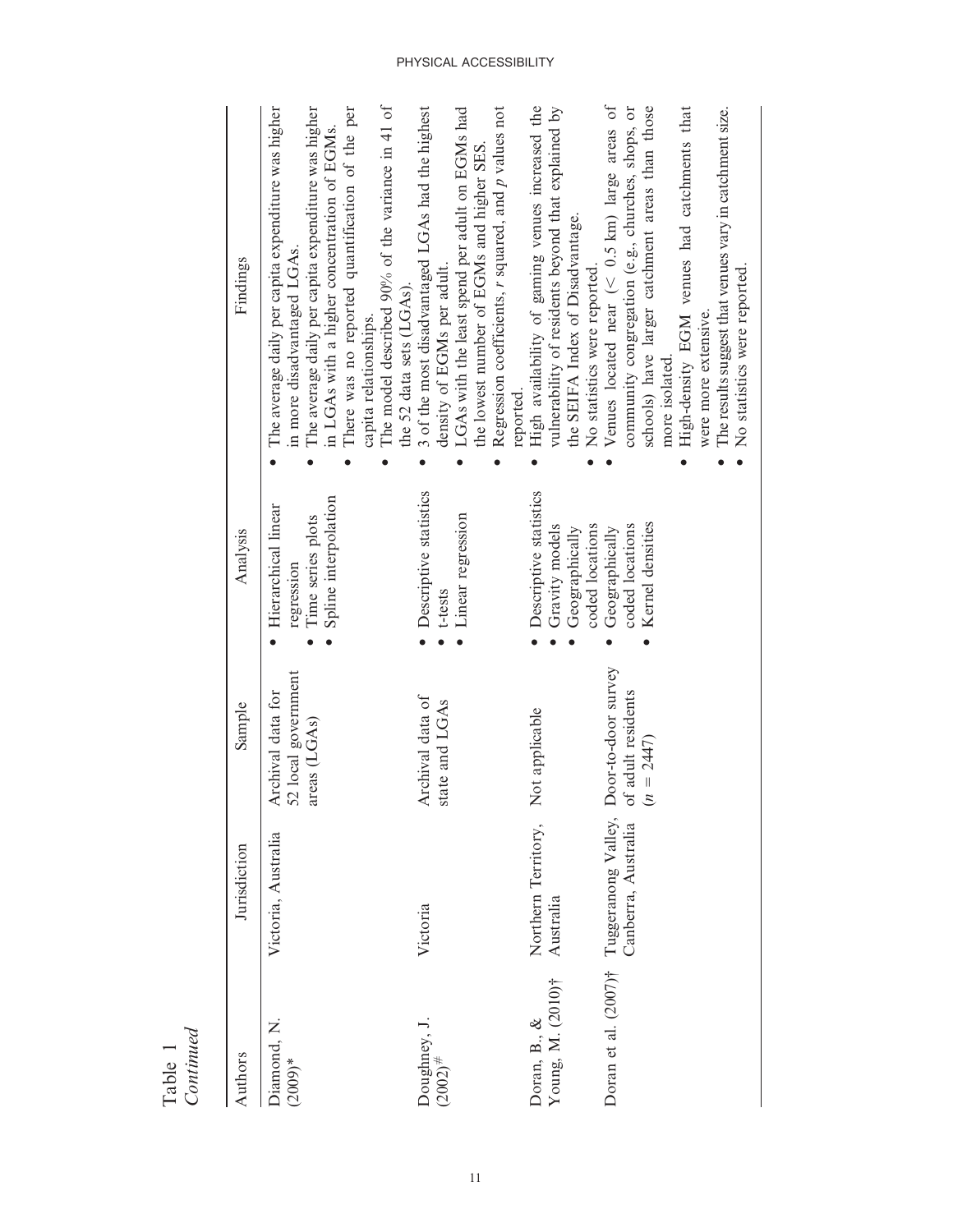| Continued<br>Table 1                 |                                        |                                                                             |                                                                    |                                                                                                                                                                                                                                                                                                     |
|--------------------------------------|----------------------------------------|-----------------------------------------------------------------------------|--------------------------------------------------------------------|-----------------------------------------------------------------------------------------------------------------------------------------------------------------------------------------------------------------------------------------------------------------------------------------------------|
| Authors                              | Jurisdiction                           | Sample                                                                      | Analysis                                                           | Findings                                                                                                                                                                                                                                                                                            |
| Council. (2000)<br>Frankston City    | Victoria, Australia<br>Frankston City, | Frankston City adult<br>residents $(n = 300)$                               | Descriptive statistics                                             | Frankston, 25.9% gambled elsewhere, and 38.4%<br>Distance from a venue (% residents): $>$ 5 km: 5.6%;<br>35.7% of participants gambled on EGMs only in<br>gambled both in Frankston and elsewhere.<br>$1-5$ km: $54\%$ ; < 1 km: 38%.                                                               |
| Gerstein et al.<br>$(1999)*$         | 8 states in United<br><b>States</b>    | Community adult<br>sample $N = 2947$                                        | Descriptive statistics                                             | within 50 miles of a casino were double those of<br>Problem and pathological gambling rates in regions<br>regions within 50 to 250 miles.                                                                                                                                                           |
| Ross, N. (2005)†<br>Gilliland, J., & | Montreal and Laval,<br>Quebec, Canada  | $\arccos(n = 49)$<br>renues with VLTs<br>Archival data for<br>$n = 834$ and | Bi-variation regressions<br>• Correlations                         | Low education levels alone accounted for 50% of<br>significantly positively correlated with rates of<br>VLT use prevalence, adoption, and density were<br>unemployment, low high school completion, and<br>the variation in the rate of adoption of VLTs.<br>single-parent families ( $p < 0.01$ ). |
| Govoni et al.<br>$(1998)$ †          | Windsor, Ontario,<br>Canada            | pre-and 2581 adults<br>2082 adult residents<br>-year post-casino<br>pening  | Kolmogorov-Smirnov<br>Mann-Whitney U<br>2-sample test<br>$\bullet$ | No statistically significant change in problem<br>gambling or expenditure rates occurred 1 year after<br>the opening of a casino.                                                                                                                                                                   |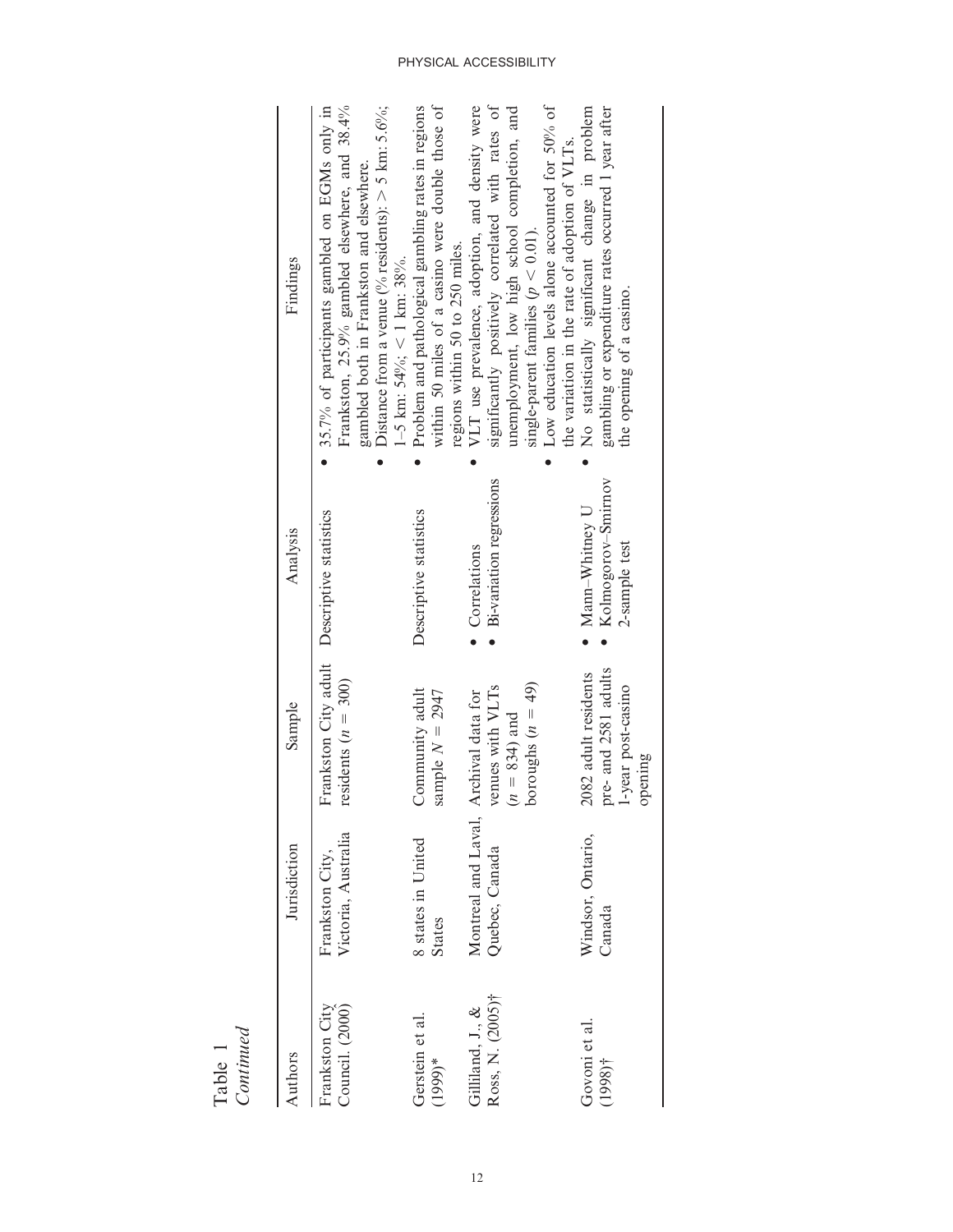| Continued<br>Table 1                          |                     |                                                                                                                                                                |                                                                        |                                                                                                                                                                                                                                                                                                                                                                                                                                                                                                                                                                                                                                                                       |
|-----------------------------------------------|---------------------|----------------------------------------------------------------------------------------------------------------------------------------------------------------|------------------------------------------------------------------------|-----------------------------------------------------------------------------------------------------------------------------------------------------------------------------------------------------------------------------------------------------------------------------------------------------------------------------------------------------------------------------------------------------------------------------------------------------------------------------------------------------------------------------------------------------------------------------------------------------------------------------------------------------------------------|
| Authors                                       | Jurisdiction        | Sample                                                                                                                                                         | Analysis                                                               | Findings                                                                                                                                                                                                                                                                                                                                                                                                                                                                                                                                                                                                                                                              |
| Nisbet, S. (2009)*<br>Hing, N., &             | Victoria, Australia | Gaming venue staff<br>interviews $(n = 40)$<br>Survey $(n = 533)$<br>and telephone<br>$\bullet$                                                                | Descriptive statistics<br>Logistic regression<br>Thematic analysis     | Gambling participation and cognitive access to EGMs<br>Accessibility themes included convenience, familiar-<br>$\bullet$ 20% increased their gambling since working in a<br>was higher than in the Victoria population (77.4%).<br>Problem gamblers: 5.6%; moderate-risk gamblers:<br>Venue staff gambling participation rate (95.9%)<br>extremely easy': 83%; 'somewhat difficult': 49%.<br>13.7% (vs Vic: $0.97$ and $0.91$ respectively).<br>Qualitative findings:<br>Quantitative findings:<br>gaming venue.                                                                                                                                                      |
| Jacques, C., &<br>Ladouceur, R.<br>$(2006)$ † | Quebec, Canada      | living near a casino<br>810 adults living<br>4-year follow-up<br>Pretest, 1-, 2- $&$<br>798 adults not<br>near a casino<br>$\bullet$<br>$\bullet$<br>$\bullet$ | Satterthwaite F Tests<br>Repeated measures<br>Chi-square<br><b>GLM</b> | ity, comfort and security of gambling in the work-<br>.01) and expenditure (F = 20.92, p < .01) than<br>The maximum amount of money lost in a day by<br>respondents increased from baseline to 4-year<br>Participants living near the casino had higher SOGS<br>score (F = 15,04, $p < .01$ ) compared to participants<br>Participants living near the casino reported higher<br>living in Quebec City and sustained at 4-year follow-<br>follow-up (F = 66.10, $p < .01$ ) for participants<br>levels of gambling participation (F = 76.66, $p <$<br>place, and enhanced knowledge of gambling odds.<br>participants in the control city.<br>living near the casino. |
|                                               |                     |                                                                                                                                                                |                                                                        | $up (x2 = 13.68, df = 1, n = 428, p < .01)$ .                                                                                                                                                                                                                                                                                                                                                                                                                                                                                                                                                                                                                         |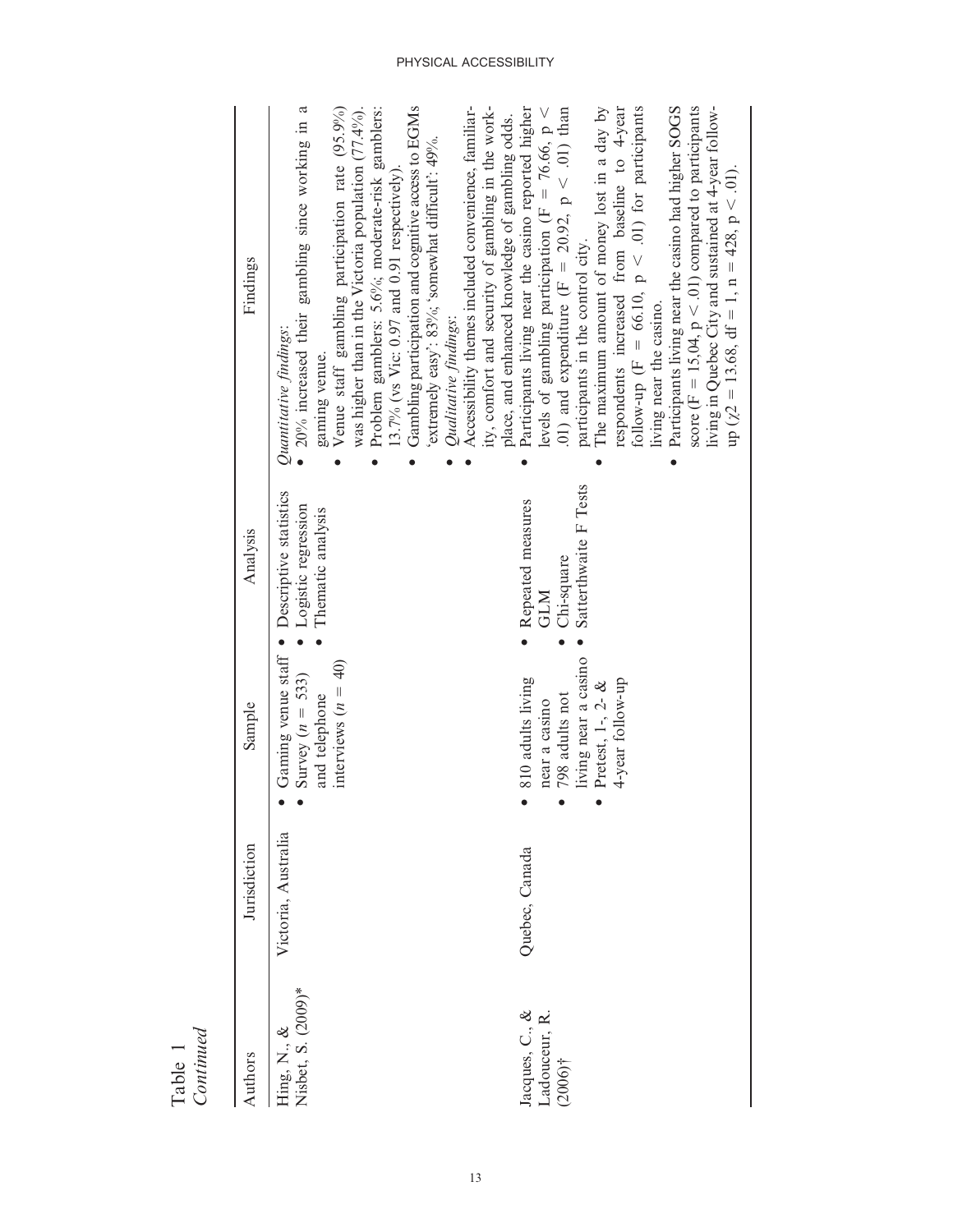| Continued<br>Table 1         |                |                                                                               |                                                                                          |                                                                                                                                                                                                                                                                                                                                                                                                                                                                                                                                                                                                                                                                                                                                                                                   |
|------------------------------|----------------|-------------------------------------------------------------------------------|------------------------------------------------------------------------------------------|-----------------------------------------------------------------------------------------------------------------------------------------------------------------------------------------------------------------------------------------------------------------------------------------------------------------------------------------------------------------------------------------------------------------------------------------------------------------------------------------------------------------------------------------------------------------------------------------------------------------------------------------------------------------------------------------------------------------------------------------------------------------------------------|
| Authors                      | Jurisdiction   | Sample                                                                        | Analysis                                                                                 | Findings                                                                                                                                                                                                                                                                                                                                                                                                                                                                                                                                                                                                                                                                                                                                                                          |
| Jacques et al.<br>$(2000)$ † | Quebec, Canada | living near a casino<br>810 adults living<br>798 adults not<br>near a casino  | Repeated measures<br>repeated measures<br>Nonparametric<br><b>ANOVAS</b><br><b>ANOVA</b> | Proximity to a casino was associated with more<br>4.90, df = 1, n = 879, p < .05) and lifetime severity<br>( $\chi$ 2 = 7.58, df = 1, n = 864, p < .01) were<br>frequent gambling (F = 52.34, $p < .01$ ) and<br>Significantly higher problem gambling rates $(\chi^2 =$<br>associated with proximity to a casino.<br>expenditure (F = 34.61, p < .01).                                                                                                                                                                                                                                                                                                                                                                                                                           |
| Lund, I. (2009)†             | Norway         | Residents surveyed<br>gaming $(n = 1293)$<br>before and after<br>a ban on EGM | • Descriptive statistics<br>McNemar test for<br>related samples<br><b>ANOVA</b>          | lying and chasing (1.5% to 0.8%, $p < 0.05$ ), but no<br>There were significant reductions in the prevalence<br>significant change in betting and at-risk gambling<br>For the sample as a whole, total participation<br>Highly at-risk gamblers reduced their total gam-<br>There was no significant change in frequency of<br>of gambling problems (1% to 0.4%, $p < 0.05$ ) and<br>significantly reduced in all types of gambling except<br>playing non-EGM participation for low- and high-<br>dropped from 97% to 78.2%, and participation was<br>bingo automats, where there was no significant<br>intensity gamblers, whereas at-risk gamblers fell<br>bling from 100% to 82.8%, $p < 0.001$ .<br>from 41.3% to 33%, $p < 0.05$ .<br>after the EGMs disappeared.<br>change. |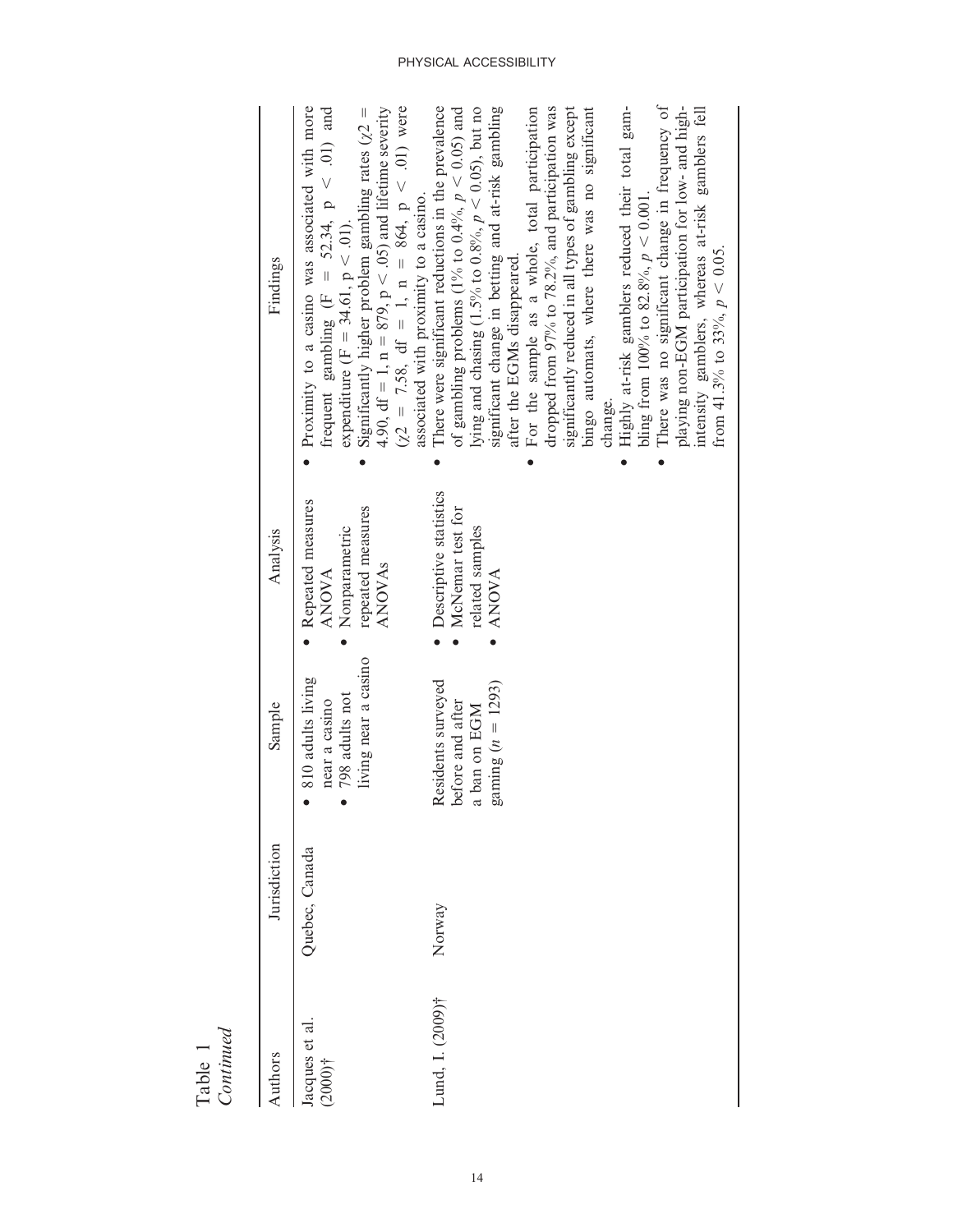| Continued<br>Table 1                 |                                                  |                                                                                                                  |                                              |                                                                                                                                                                                                                                                                                                                                                                                                                                                                                            |
|--------------------------------------|--------------------------------------------------|------------------------------------------------------------------------------------------------------------------|----------------------------------------------|--------------------------------------------------------------------------------------------------------------------------------------------------------------------------------------------------------------------------------------------------------------------------------------------------------------------------------------------------------------------------------------------------------------------------------------------------------------------------------------------|
| Authors                              | Jurisdiction                                     | Sample                                                                                                           | Analysis                                     | Findings                                                                                                                                                                                                                                                                                                                                                                                                                                                                                   |
| Doran, B. (2006)†<br>McMillen, J., & | Victoria, Australia                              | Archival data for<br>LGAs                                                                                        | Kernel density<br>• Time series<br>functions | There was no consistent relationship between<br>increased intensity of EGM expenditure and<br>There were annual and seasonal fluctuations in<br>EGM expenditure patterns across all the study<br>No statistic was reported.<br>'clusters' of venues.<br>localities.                                                                                                                                                                                                                        |
| Marshall, D.<br>$(2005)$ †           | New South Wales,<br>Richmond-Tweed,<br>Australia | of adults $(n = 1018)$<br>Face-to-face survey                                                                    | Linear regressions                           | The centres with the greatest per capita concentra-<br>tions of EGMs also tended to have the highest<br>0.709, $p = 0.017$ ; previous week: $R^2 = 0.729$ , $p =$<br>EGM participation rates (previous 6 months: $R^2$ =<br>$0.0144$ .                                                                                                                                                                                                                                                     |
| Baker, R. (2002)†<br>Marshall, D., & | Sydney, Australia<br>Melbourne &                 | Observations: 1993<br>Sydney: 44 LGAs<br>Melbourne: 30<br>to 1998<br>LGAS<br>$\bullet$<br>$\bullet$<br>$\bullet$ | Time-series analysis                         | Melbourne: EGMs were increasingly in lower SES<br>Melbourne: EGM density was correlated with<br>There was a similar association between EGM<br>density and SES for both cities despite differences<br>in the period of community exposure (Melbourne<br>$0.60$ ; Sydney 1998: $y = -63.79 + 0.186$ *X-1.075E-4*<br>1998: $y=166.026-0.279*K+1.201E-4*K$ $\chi^2$ , R2 =<br>$LGAs$ (1994: R2 = 0.23; 1998: R2 = 0.60).<br>expenditure per person ( $R2 = 0.817$ ).<br>$\chi$ 2, R2 = 0.50). |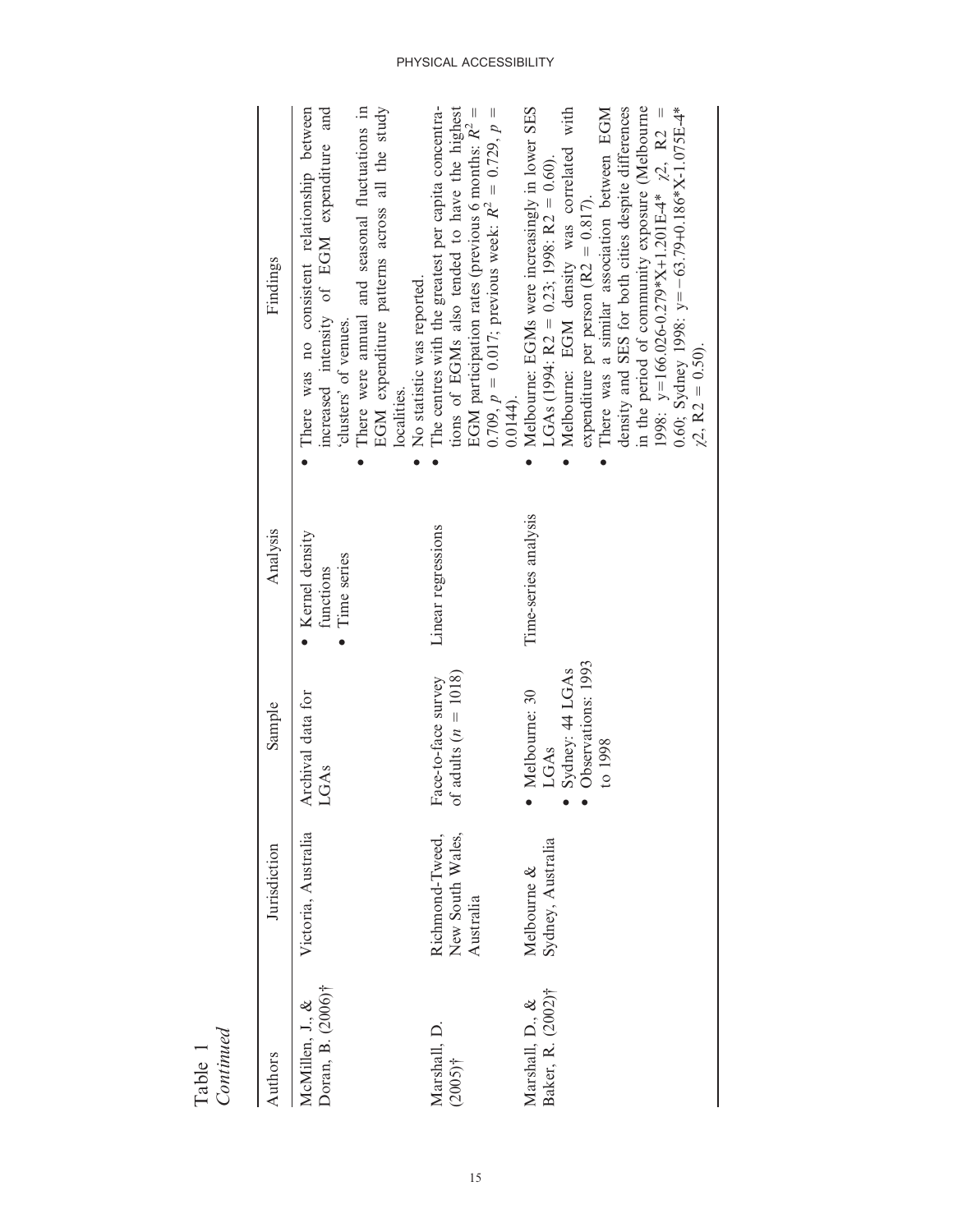| Continued<br>Table 1        |                                            |                                                                               |                                                          |                                                                                                                                                                                                                                                                                                                                                         |
|-----------------------------|--------------------------------------------|-------------------------------------------------------------------------------|----------------------------------------------------------|---------------------------------------------------------------------------------------------------------------------------------------------------------------------------------------------------------------------------------------------------------------------------------------------------------------------------------------------------------|
| Authors                     | Jurisdiction                               | Sample                                                                        | Analysis                                                 | Findings                                                                                                                                                                                                                                                                                                                                                |
| Marshall et al<br>$(2004)*$ | Tuggeranong Valley,<br>Canberra, Australia | Door-to-door survey<br>of adult residents<br>$(n = 2447)$                     | Geographically coded<br>Descriptive statistics<br>venues | Proximity to a regular club ( $\leq$ 3.54 km) was<br>associated with more annual spend (\$1,858 vs \$580).<br>There were few differences in EGM gambling<br>Club catchments show a high degree of overlap<br>There was little overlap between clubs that draw clients<br>with the nearby most disadvantaged suburbs.<br>across different income groups. |
| Mason, K. (2006)*           | New Zealand                                | 6 casinos<br>$\bullet$                                                        | Descriptive statistics                                   | 33.7% of NCGMs and 30.4% of NCGM venues<br>from more advantaged areas in the near vicinity.                                                                                                                                                                                                                                                             |
|                             |                                            | 2121 gaming venues · Spatial analysis<br>22,417 EGMs<br>579 TABs<br>$\bullet$ |                                                          | were in the 2 most deprived SES deciles, compared<br>with 5.3% and 6.4%, respectively, in the 2 least<br>At-risk populations, in particular Maori and<br>Pacific peoples, were over-represented in more<br>deprived deciles.<br>deprived areas.                                                                                                         |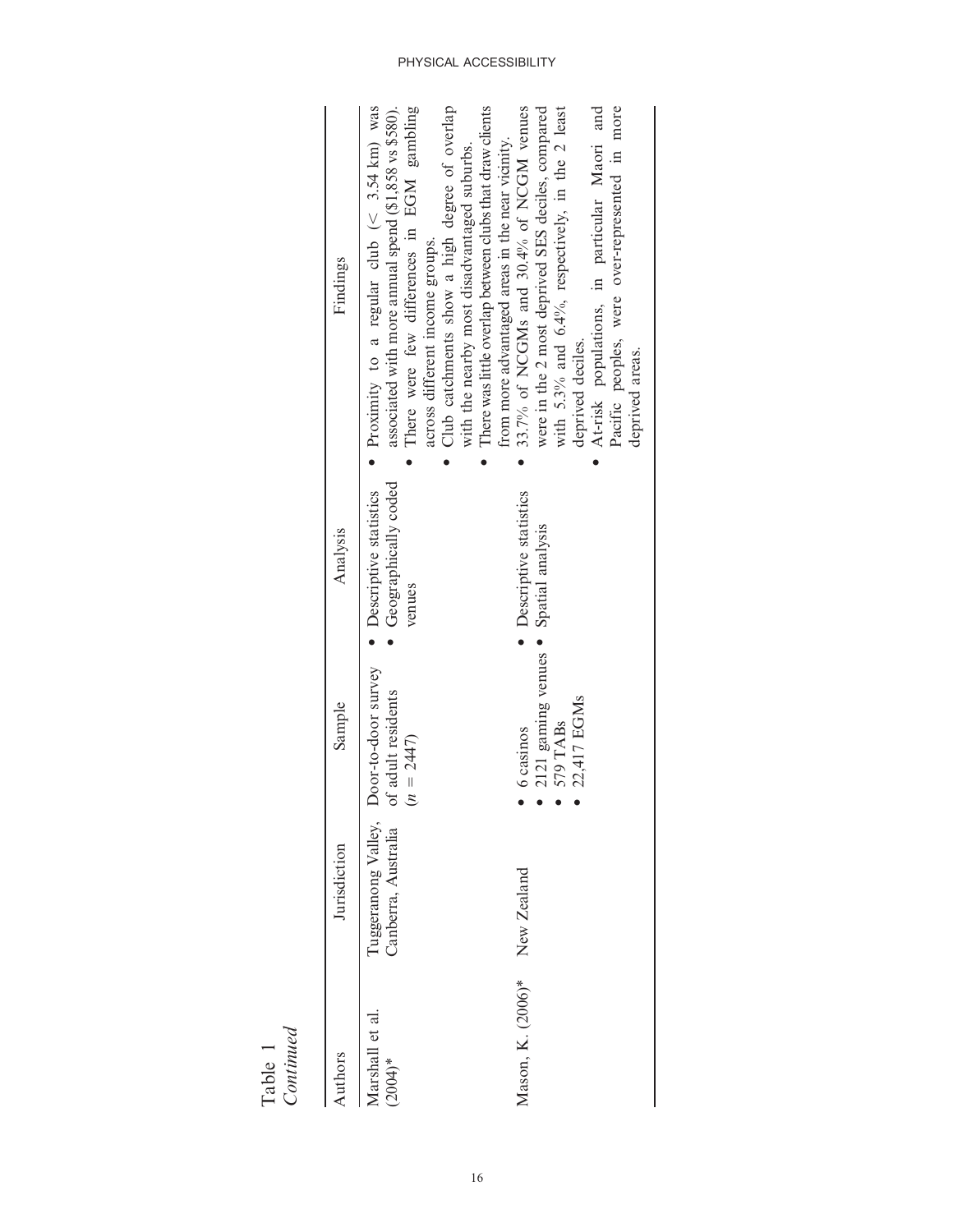| Authors                  | Jurisdiction        | Sample                                                                                                                                    | Analysis                                                               | Findings                                                                                                                                                                                                                                                                                                                                                                                                                                                                                                                                                                                                                                                                                                                                                    |
|--------------------------|---------------------|-------------------------------------------------------------------------------------------------------------------------------------------|------------------------------------------------------------------------|-------------------------------------------------------------------------------------------------------------------------------------------------------------------------------------------------------------------------------------------------------------------------------------------------------------------------------------------------------------------------------------------------------------------------------------------------------------------------------------------------------------------------------------------------------------------------------------------------------------------------------------------------------------------------------------------------------------------------------------------------------------|
| Mason, K. (2008)*        | New Zealand         | 2121 gaming venues<br>22,417 EGMs<br>579 TABs<br>6 casinos                                                                                | Geographically coded<br>Multilevel logistic<br>regression<br>locations | centre significantly increased the likelihood of<br>graphic factors (< 734 m: OR 1.67, $p$ < .05; 734–<br>Proximity to NCGVs significantly increased like-<br>lihood to have gambled on an NCGM in the last<br>1316 m: OR 1.72, $p < .05$ ), and be a problem<br>gambler who had gambled on an NCGM ( $\lt$ 734 m:<br>44 or more venues within 5 km of a neighbourhood<br>448 or more NCGMs within 5 km of a neighbour-<br>hood centre increased the likelihood of gambling<br>year, even after taking into account sociodemo-<br>gambling at a venue in the past year (OR 1.67, CI<br>OR 2.71, $p < .05$ ; 734-1316 m: OR 2.82, $p < .05$ ).<br>$1.25-2.23, p < .05$ ).                                                                                    |
| O'Neil et al. $(2005)^*$ | Victoria, Australia | LGAs with reduction<br>5) and no reduction<br>('cap') in EGMs $(n =$<br>venue observations<br>$10,655$ monthly<br>188 venues<br>$(n = 5)$ | Regression analysis                                                    | Decline in help-seeking was consistent across the<br>on a NCGM in the past year, but not significantly<br>EGM cap for 2 LGAs (9.9% and 17.5% reduction),<br>state $(418 \text{ to } 230 \text{ persons})$ ; $2\%$ reduction in calls to<br>Venue owners/local managers reported in inter-<br>Significant reductions in expenditure 3 years post<br>but not at the venue level, and reductions consistent<br>A 1% reduction in EGM numbers was associated<br>views that removal of machines had little impact<br>because previously idle machines were taken up.<br>with a 0.2% reduction in expenditure ( $p < .05$ ).<br>helpline specifically for gambling problems.<br>with state gaming expenditure reductions.<br>(OR 1.30, CI 0.91-1.85, $p > .05$ ). |

Table 1 Continued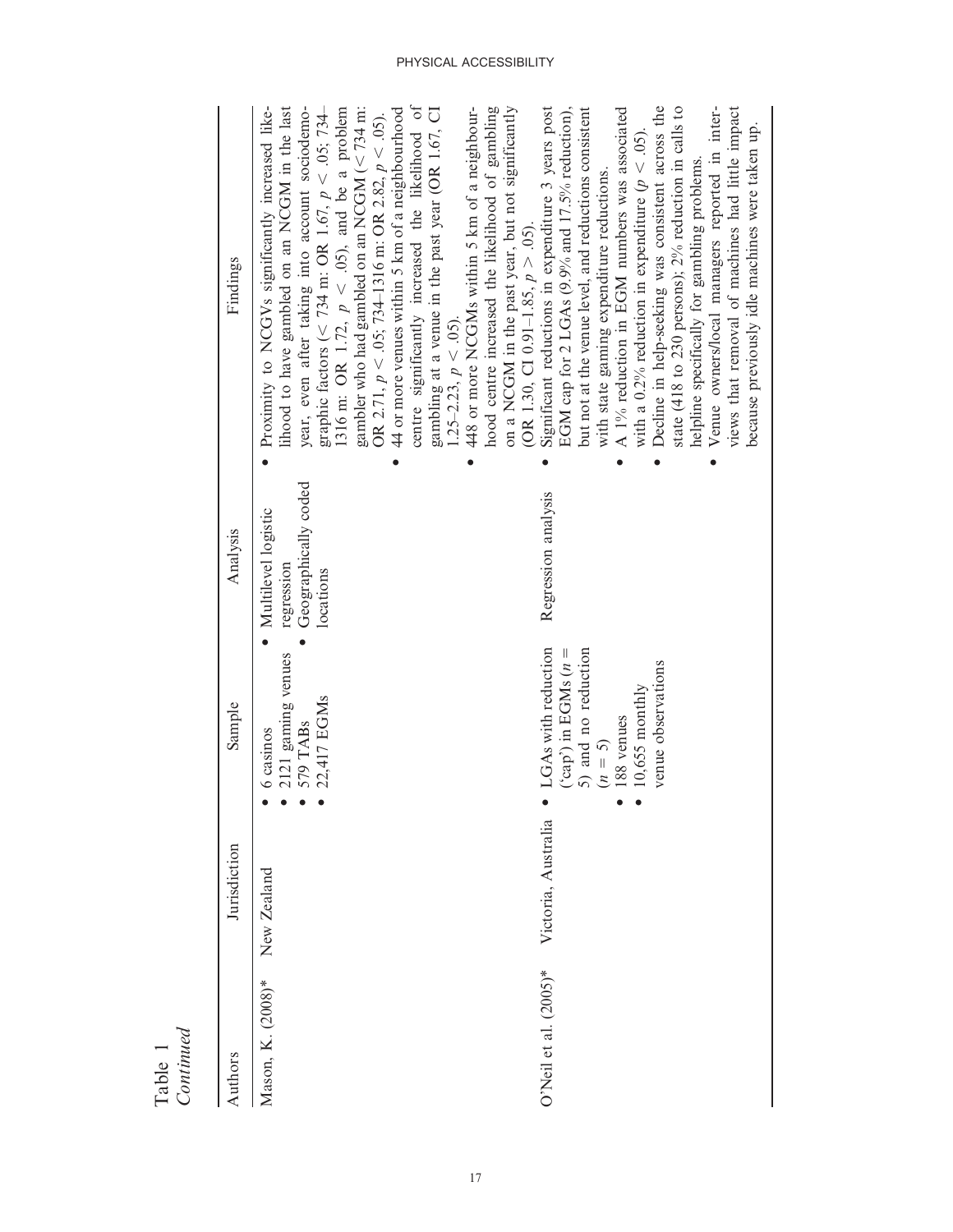| Authors                            | Jurisdiction | Sample                                                                                                          | Analysis                                     | Findings                                                                                                                                                                                                                                                                                                                                                                                                                                                                                                                                                                        |
|------------------------------------|--------------|-----------------------------------------------------------------------------------------------------------------|----------------------------------------------|---------------------------------------------------------------------------------------------------------------------------------------------------------------------------------------------------------------------------------------------------------------------------------------------------------------------------------------------------------------------------------------------------------------------------------------------------------------------------------------------------------------------------------------------------------------------------------|
| Pearce et al. (2008)†              | New Zealand  | meshblocks (average<br>TABs, and casinos<br>NCGM venues,<br>population 100)<br>38,350 census<br>$12,529$ adults | 2-level logistic regression<br>models        | problem gambler after adjusting for metro area,<br>vation and proportion of EGM gamblers (high<br>problem gamblers (high deprivation: 56%; low<br>95% CI 1.25-2.23, $p \leq .05$ but not problem<br>deprivation: $45.9\%$ ; low deprivation: $9.9\%$ and<br>Proximity to NCGM venues significantly increased<br>odds (OR 2.70, 95% CI 1.03-7.05) of being a<br>High gaming venue density was associated with<br>significantly increased odds of gambling (OR 1.67,<br>Linear relationship between neighbourhood depri-<br>deprivation, and demographics.<br>deprivation: 5.4%). |
| Commission (1999)*<br>Productivity | Australia    | Multiple data sets<br>$10,500$ adults<br>from across<br>Australia                                               | comprehensive data<br>Synthesis of<br>mining | Introduction of EGMs in Western Australia,<br>Low machine density: 10% increase in EGMs<br>High machine density: 10% increase in EGMs<br>matching the eastern states, would lead to an<br>additional 10,500 (approx. 110%) more problem<br>would result in approximately a 9.4% increase in<br>Gambling expenditure has grown most rapidly in<br>those states which have legalised or liberalised<br>would result in approximately a 7.5% increase in<br>access to gaming machines.<br>help-seeking.<br>help-seeking.<br>gambling.<br>gamblers.                                 |

Table 1 Continued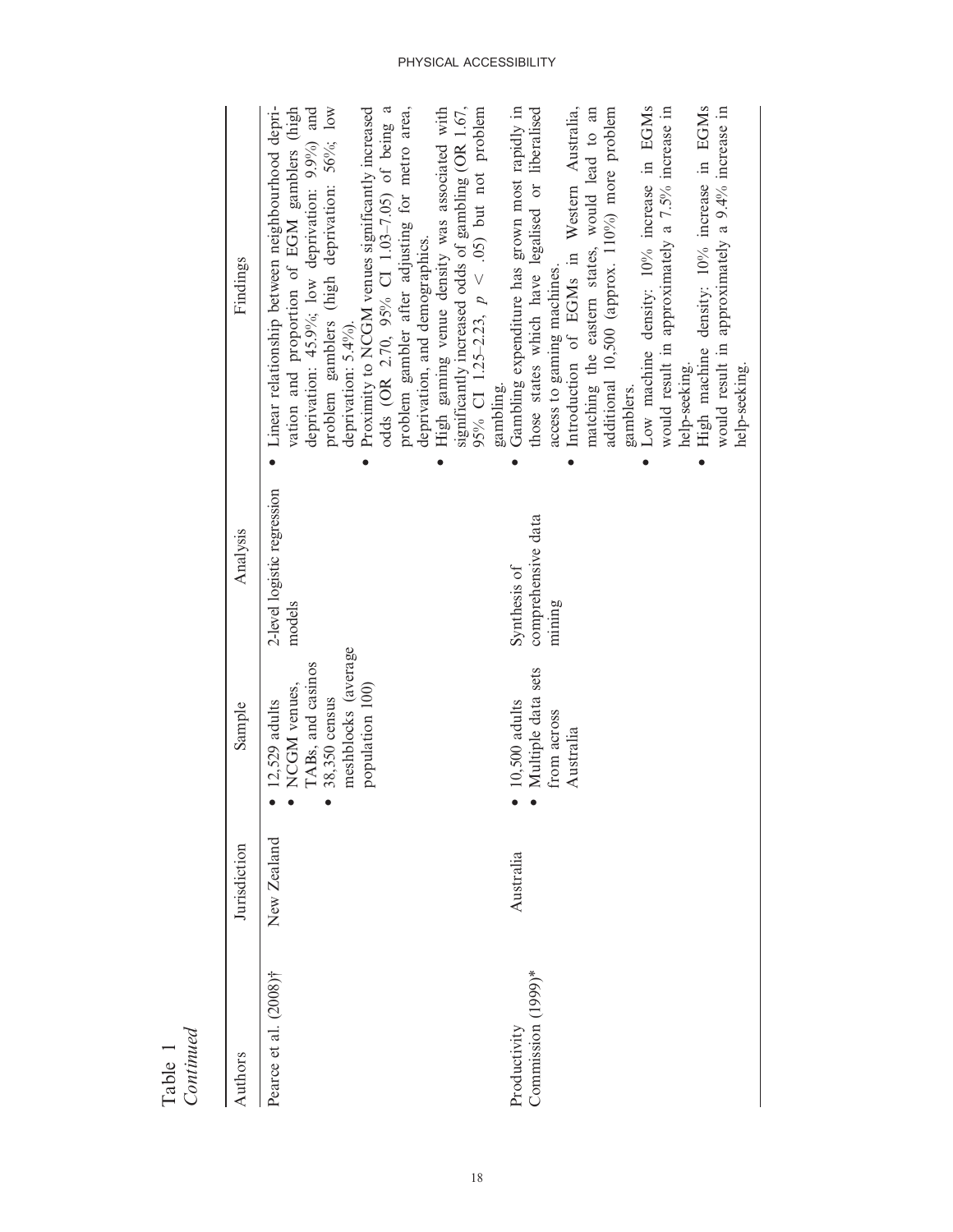| Continued<br>Table                 |                                   |                                                                                                                                    |                                                                                    |                                                                                                                                                                                                                                                                                                                                                                                                                                                                                                                                                                                                                                                                                                |
|------------------------------------|-----------------------------------|------------------------------------------------------------------------------------------------------------------------------------|------------------------------------------------------------------------------------|------------------------------------------------------------------------------------------------------------------------------------------------------------------------------------------------------------------------------------------------------------------------------------------------------------------------------------------------------------------------------------------------------------------------------------------------------------------------------------------------------------------------------------------------------------------------------------------------------------------------------------------------------------------------------------------------|
| Authors                            | Jurisdiction                      | Sample                                                                                                                             | Analysis                                                                           | Findings                                                                                                                                                                                                                                                                                                                                                                                                                                                                                                                                                                                                                                                                                       |
| Commission (2010)*<br>Productivity | Australia                         | Not applicable                                                                                                                     | from different sources<br>Re-analysis of spend<br>Collation of data<br>and density | EGMs was much lower in Western Australia (22%),<br>where access to gaming machines was confined to<br>There was a positive relationship between gaming<br>the casino, compared to New South Wales,<br>Victoria, the Northern Territory, and the ACT<br>machine density and gambling expenditure per<br>The number of clients who reported problems with<br>adult (estimated EGM values, $R^2 = 0.5981$ ; actual<br>No statistical p values were reported.<br>EGM values, $R^2 = 0.4354$ .<br>$(74%$ to $79%$ ).                                                                                                                                                                                |
| Room et al. (1999)†                | Ontario, Canada<br>Niagara Falls, | Post: Niagara Falls:<br>Pre-casino opening:<br>$n = 1076$ Ontario:<br>Adult residents<br>Niagara Falls:<br>$n = 1005$<br>$n = 677$ | t-test                                                                             | In Niagara Falls, prevalence of Short SOGS 2+ rose<br>191.7, $p < 0.01$ ] as did the Ontario population, but<br>Niagara Falls, and were significantly lower in<br>= 0.131 vs M = $0.198$ , t(1719) = 2.54, p < 0.05) in<br>In Niagara Falls, prevalence of Short SOGS 3+ rose<br>Problem gambling scores significantly increased (M<br>Casino gambling in Niagara Falls increased sig-<br>Ontario (M = 0.140 vs M = 0.198, t(2104) =<br>mificantly (approx. 10% vs 45%) $\left[\chi^2(1, n = 1753)\right]$ =<br>to a lesser extent (approx. $10\%$ vs $20\%$ ) [ $\chi$ 2 (1, n =<br>$(2035) = 38.7, p < 0.01$ .<br>from 2.5% to 4.4%.<br>from $0.7\%$ to $2.3\%$ .<br>$-2.47$ , $p < 0.05$ ). |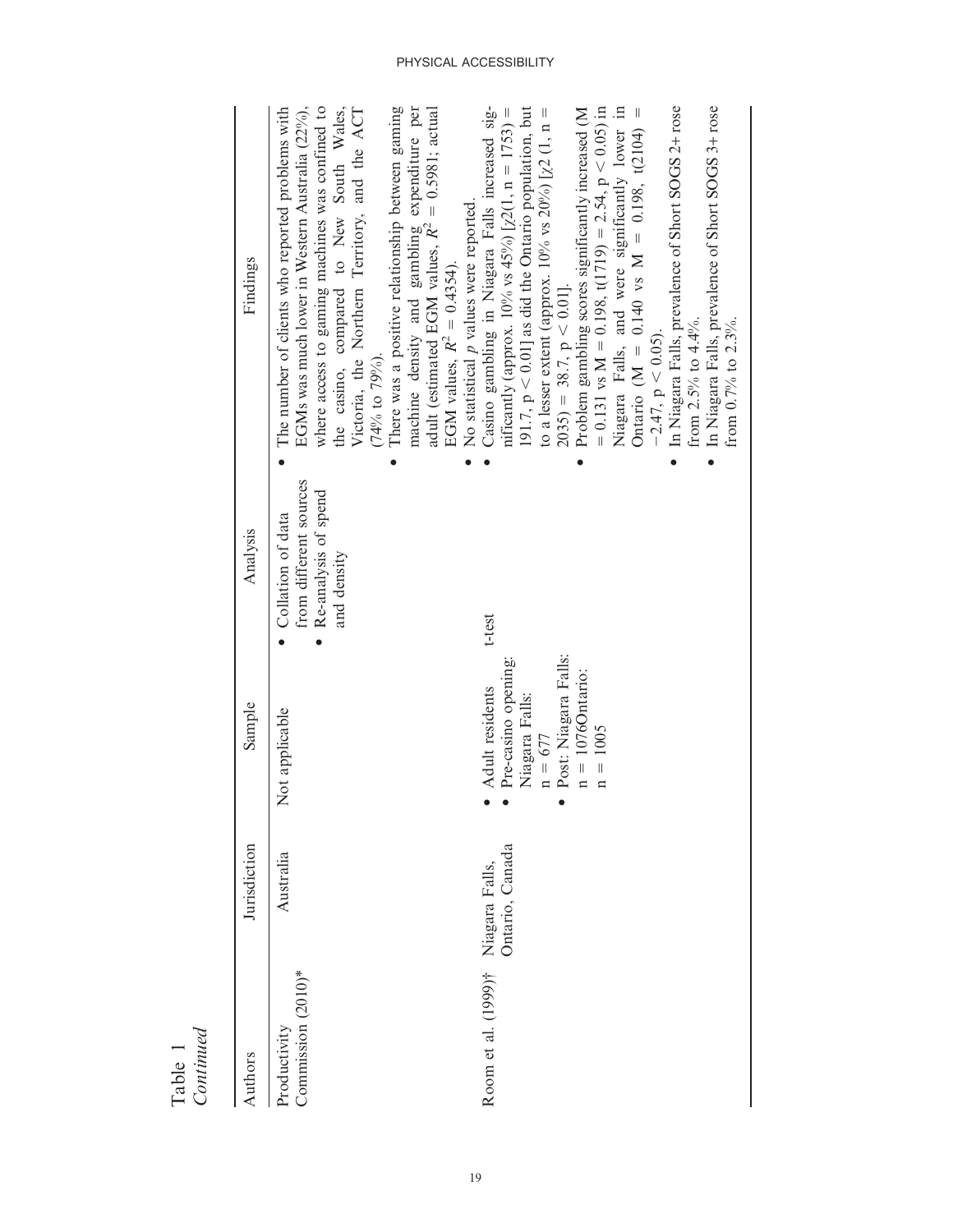| Authors                            | Jurisdiction                         | Sample                                                                                                                                                          | Analysis                                                                     | Findings                                                                                                                                                                                                                                                                                                                                                                                                 |
|------------------------------------|--------------------------------------|-----------------------------------------------------------------------------------------------------------------------------------------------------------------|------------------------------------------------------------------------------|----------------------------------------------------------------------------------------------------------------------------------------------------------------------------------------------------------------------------------------------------------------------------------------------------------------------------------------------------------------------------------------------------------|
| Rush et al. (2007)†                | Ontario, Canada                      | managers $(N = 45)$<br>Problem gambling<br>Casinos ( $n = 13$ )<br>treatment centre<br>Racetracks with<br>EGMs $(n = 15)$                                       | Interpolation spatial<br>Logistic regression<br>cluster scan<br>Mapping      | Exposure to gambling venues had a modest, but<br>blem gambler. Statistics were not provided because<br>significant, positive association with being a pro-<br>of issues of disclosure with external bodies.                                                                                                                                                                                              |
| Sevigny et al.<br>$(2008)$ †       | Quebec, Canada                       | rom Montreal casino<br>iving within 100 km<br>iving up to 981 km<br>of Montreal casino<br>Study 1: Residents<br>study 2: Residents<br>$n = 5,158$<br>$n = 8842$ | Jonckheere-Terpstra<br>Cochran-Armitage<br>test, Chi-square<br>$(J-T)$ tests | Quebec and Montreal), $p < .001$ , and expenditure<br>(where residence within a 100-km radius of a casino<br>Negative significant association between casino<br>No significant association with proximity was<br>proximity and gambling participation (in provincial<br>spend the most on average vs those 100-200 km<br>found with pathological or probable pathological<br>and 300+ km), $p < .0001$ . |
| Hall, M. (2002)†<br>Shaffer, H., & | Unspecified, United<br><b>States</b> | 1176 full-time<br>employees<br>6 casino                                                                                                                         | Descriptive statistics                                                       | Level 1 problem gambling: T1: 77.2%; T2: 86.2%;<br>Level 2 problem gambling: T1: 18.4%; T2: 11.8%;<br>Level 3 problem gambling: T1: 4.4%; T2: 2.0%; T3:<br>gambling or income.<br>T3: 85.2%<br>T3: 13.0%                                                                                                                                                                                                 |
| Shaffer et al.<br>$(2004)$ †       | Nevada, United<br><b>States</b>      | residents and gaming<br>Nevada county<br>venues                                                                                                                 | Descriptive statistics                                                       | Counties and individuals with longer periods of<br>There was a linear relationship between Regional<br>Index of Gambling Exposure and problem gam-<br>bling rates (0% vs 8.4% problem and pathological<br>exposure have lower problem gambling rates.<br>gambling)<br>$1.8\%$                                                                                                                            |

Table 1<br>Continued Continued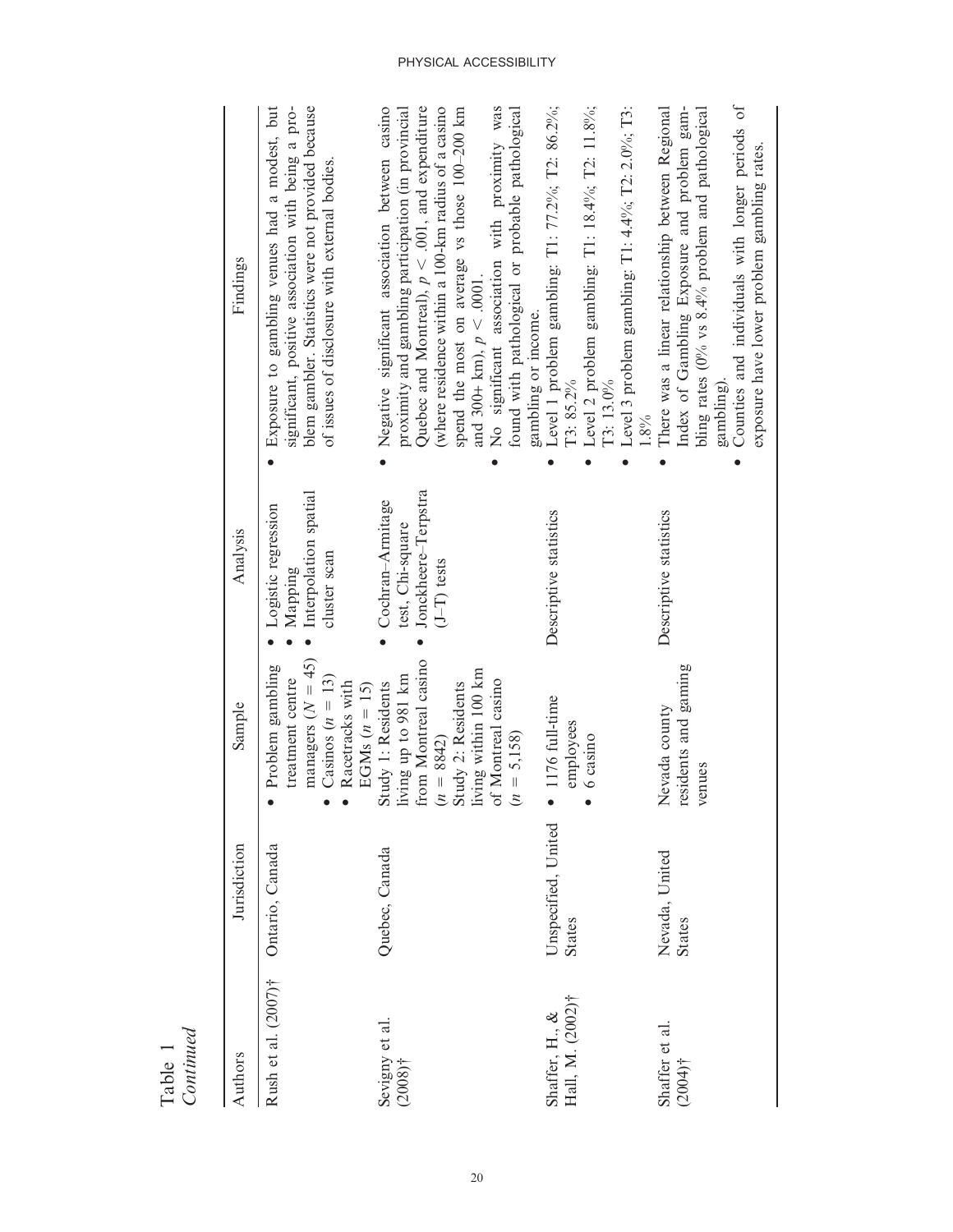| Authors                                                                    | Jurisdiction                    | Sample                                                                                       | Analysis                                                                         | Findings                                                                                                                                                                                                                                                                                                                                                                                                                                                                                                                                                                                                                                              |
|----------------------------------------------------------------------------|---------------------------------|----------------------------------------------------------------------------------------------|----------------------------------------------------------------------------------|-------------------------------------------------------------------------------------------------------------------------------------------------------------------------------------------------------------------------------------------------------------------------------------------------------------------------------------------------------------------------------------------------------------------------------------------------------------------------------------------------------------------------------------------------------------------------------------------------------------------------------------------------------|
| Centre for Economic South Australia,<br>South Australian<br>Studies (2006) | Regional cities of<br>Australia | venues and machines<br>Gaming machine                                                        | Econometric analysis                                                             | revenue increased by 4.9% (metro: $0.2\%$ ; rural:<br>Following a loss of 175 (7.7%) machines, net<br>EGM reductions of approximately 10.4% in South<br>Australia (Provincial Cities 11.5%) were required to<br>achieve a 5.3% reduction in NGR (Provincial<br>Cities: $3\%$ ).<br>$3.5\%$ .                                                                                                                                                                                                                                                                                                                                                          |
| Centre for Economic<br>South Australian<br>Studies $(2008)^*$              | Tasmania, Australia             | sample of Tasmanian<br>adults $(N = 4051)$<br>Representative                                 | Model fitting (2-stage<br>Descriptive statistics<br>least squares<br>regression) | EGM density was correlated with the number of<br>venues licensed for EGMs, median incomes, the<br>proportion of the population aged over 55, and the<br>EGM density was positively correlated with expen-<br>cantly correlated with the number of helpline<br>Highest deciles of economic advantage spent $0.2\%$ -<br>0.5% of their income, vs 1.6% and 2.1% in lowest<br>proportion of the population of adults employed in<br>Travel-time to the nearest casino was not signifi-<br>diture per adult in a district ( $t = 4.16$ , $p < .001$ ).<br>blue-collar occupations ( $R^2 = 0.678$ , $p < 0.05$ ).<br>callers ( $p = 0.161$ ).<br>deciles. |
| Storer et al. (2009)† Australia and                                        | New Zealand                     | New Zealand datasets regression<br>32 Australian and<br>from 1991 to 2007<br>$(N = 184,455)$ | Multivariate linear                                                              | Each additional EGM introduced results in an<br>increase of between 0.6 and 1.0 problem gamblers<br>An average annual decrease in prevalence of 0.09%<br>with an average of 0.8 problem gamblers per EGM.<br>is expected where there is no change in EGM<br>density.                                                                                                                                                                                                                                                                                                                                                                                  |

Table 1<br>Continued Continued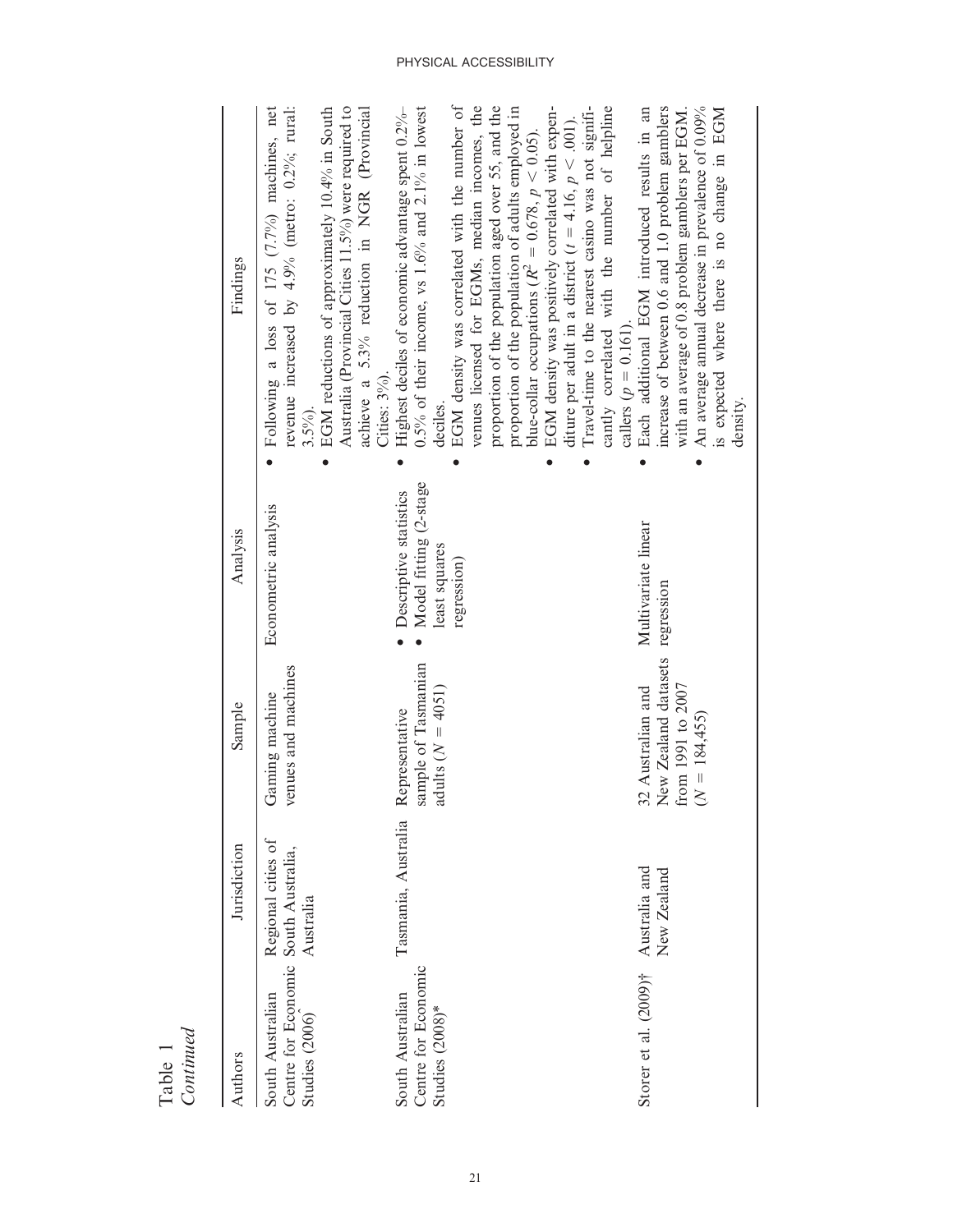| <b>States</b><br>Thalheimer, R.,<br>& Ali, M. M.<br>$(2003)$ † | Jurisdiction                            | Sample                                                            | Analysis                                | Findings                                                                                                                                                                                                                       |
|----------------------------------------------------------------|-----------------------------------------|-------------------------------------------------------------------|-----------------------------------------|--------------------------------------------------------------------------------------------------------------------------------------------------------------------------------------------------------------------------------|
|                                                                | Illinois, Iowa, and<br>Missouri, United | 38 riverboats and<br>153 observations,<br>1991 to 1998<br>racinos | squares regression<br>Generalized least | shows that a 10% increase in access from the<br>dense population centre. The estimated model<br>Spend will increase the closer a venue is located to a<br>sample average will increase wagering by 4%.                         |
| Toneatto et al.<br>$(2003)$ †                                  | Ontario, Canada<br>Niagara Falls,       | substance abusers<br>853 residential                              | Cross-tabulations and<br>ANOVA          | Participation in EGMs doubled 2 years after the<br>The mean SOGS scores of respondents who<br>introduction of a casino $(17.5\% \text{ vs } 31.8\%).$                                                                          |
|                                                                |                                         |                                                                   |                                         | than tripled within 2 years after introduction of the<br>gambled on EGMs weekly or more often more<br>casino ( $M = 2.6$ vs $M = 7.1$ , $p < .001$ )                                                                           |
| Welte et al.<br>$(2007)$ †                                     | United States                           | Representative adult<br>residents $(n = 2631)$                    | Tobit regression                        | An increase of 0.09 units on the problem scale for<br>each additional casino within 10 miles was<br>observed for respondents aged 30 years or older.                                                                           |
|                                                                |                                         |                                                                   |                                         | Each unit of casino convenience was associated<br>with an increase of 0.8 units on the problem<br>gambling scale.                                                                                                              |
| Welte et al.<br>$(2004)$ †                                     | United States                           | Adult residents<br>$n = 2631$                                     | Tobit regression                        | Neighbourhood disadvantage increased odds of<br>Problem or pathological gambling rate increased<br>with proximity (< 10 miles: $7.2\%$ ; > 10 miles:<br>being a pathological or problem gambler by 69%.<br>$3.1\%$ ; OR: 1.9). |
| Wheeler et al.<br>$(2006)$ †                                   | New Zealand                             | Non-casino gaming<br>nachines                                     | weighted regression<br>Geographically   | Gaming machines were disproportionately sited in<br>Least deprived: OR = 1.00; Most deprived: OR =<br>the most deprived areas of New Zealand<br>6.18 (CI: 3.05, 12.49), $p < 0.001$                                            |

Table 1<br>Continued Continued

PHYSICAL ACCESSIBILITY

22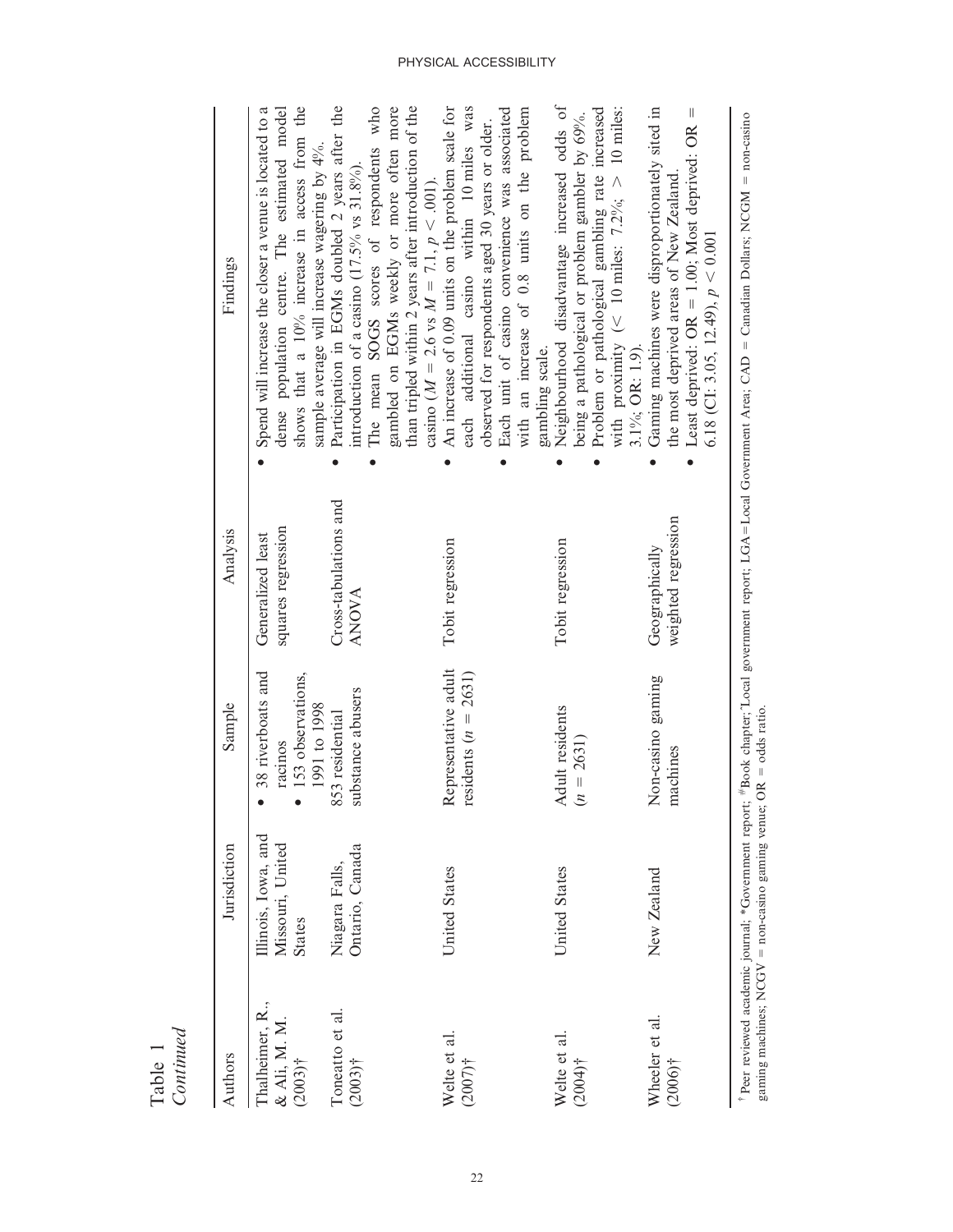### Proximity of gaming venues and gambling involvement

Despite cultural, demographic, geographic, and regulatory differences across studies from different jurisdictions, the findings indicate a positive relationship between venue placement and impacts on the surrounding community's gambling involvement. A New Zealand study suggested that after accounting for socioeconomic and demographic factors, greater proximity (i.e., within 3 km) to NCGVs may increase the likelihood of gambling involvement by as much as  $72\%$  (95% CI: 1.32–2.24,  $p < .05$ ). However, this study had investigated three distance categories ( $<$  734 m, 735–1316 m, and 1317–3076 m) and found no significant difference between the distance categories in their level of risk of increased involvement. Considering that the risk level is relatively similar when only proximity is taken into account, it may be that density of venues within these small regions would better discriminate levels of risk (Mason, 2008).

A longitudinal study comparing two Canadian cities, one with a casino (Gatineau, Quebec) and one without (Quebec City, Quebec), found more complex associations. Gatineau (formally Hull) residents reported significantly higher frequency of gambling than residents in the control city after controlling for income ( $F = 76.66$ , p  $<$  .01); however, the sharp increase in gambling in the first 12 months declined over the 4 years of the study. While expenditure increased in both regions over the four years, the maximum amount of money gambled in a day by Gatineau respondents was significantly higher than Quebec City residents at one-year and four-year follow-up ( $F = 14.95$ ,  $p < .01$ ). Interestingly, in both cities, the number of games played initially increased then significantly decreased to below the average played prior to the casino's opening. The authors suggested their findings provided support for the regional exposure model, where exposure increased involvement, and adaptation was also observed in the reduction in gambling participation in the years following the casino's opening. They suggested that research would benefit by investigating the behaviours of those at risk, rather than random population samples (Jacques & Ladouceur, 2006). Two studies that investigated this relationship with highrisk groups found that young adults who attended a university near a casino reported higher participation rates compared with their peers (55.3% vs 29.1%) (Adams et al., 2007) and that gaming venue staff similarly reported higher participation rates compared with state participation rates (95.9% vs 77.4%) (Hing & Nisbet, 2009).

Studies have also demonstrated that greater proximity to gaming venues is related to increased expenditure. People who travelled less than 3.45 km to their regular club reported spending more than three times the amount as patrons who travelled a greater distance to their regular club (AUD \$1856 vs AUD \$580) (Marshall, McMillen, Niemeyer & Doran, 2004).

All of the above studies have defined and measured proximity as the physical distance between a gaming venue or cluster of gaming venues and a point of origin (e.g., respondent's residence or a geographic centroid), without taking venue characteristics into account. In contrast, two Australian studies proposed social and psychological dimensions of proximity in relation to venue characteristics. Doran,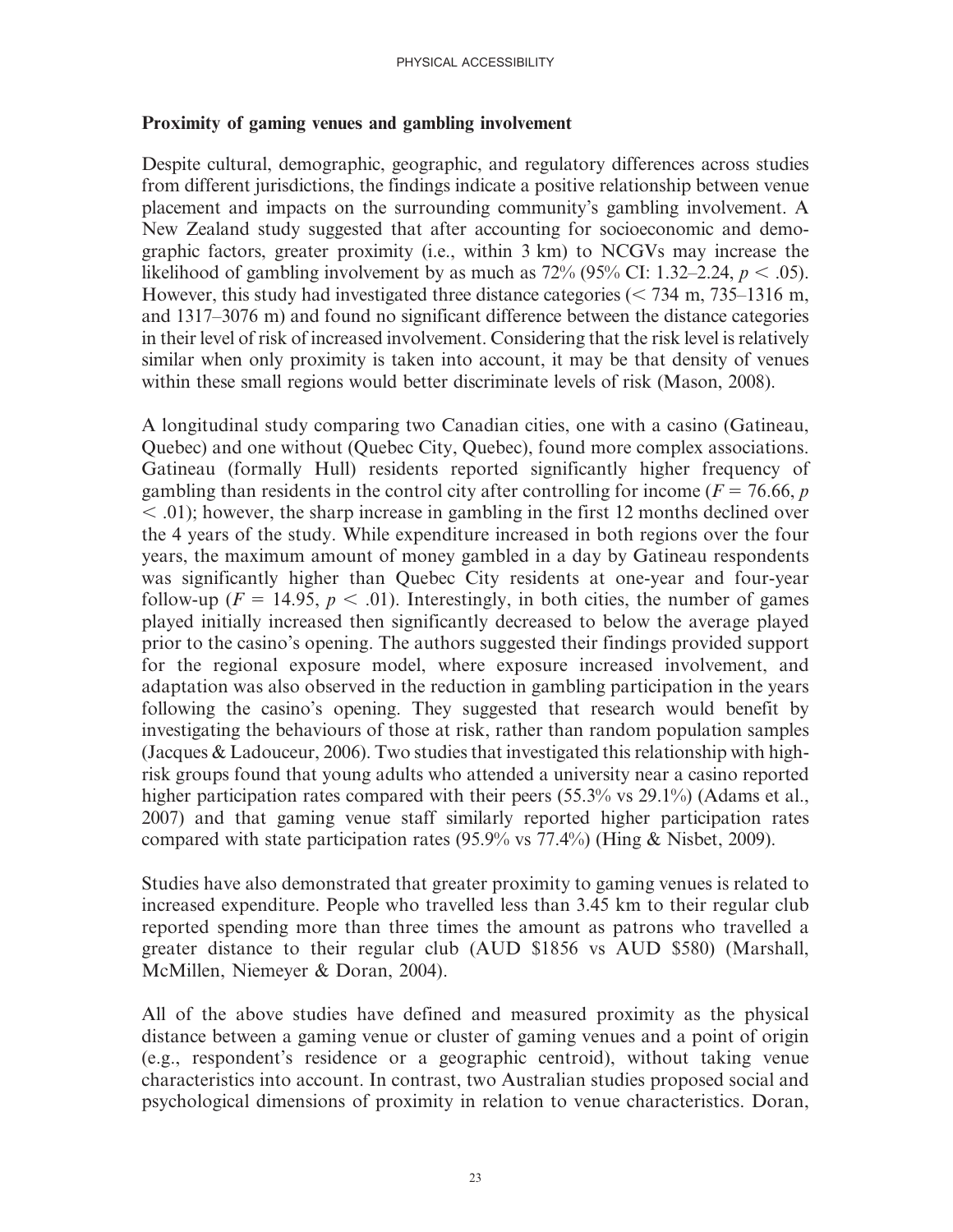Marshall, and McMillen (2007) proposed that social and spatial factors affect the distances people will travel to a given venue. They found that more people would travel greater distances to venues that are in close proximity  $(< 0.5$  km) to places of large social congregation (e.g., churches, schools, or shops) than to more commercially isolated venues. There was also some indication that willingness to travel greater distances was also associated with larger venues and venues with greater numbers of EGMs, but this association was less clear. It is likely that this finding has implications for the way that proximity, and accessibility more broadly, are operationalised. Often, proximity is measured according to the distance from a place of residence to a venue; however, the Doran et al. (2007) study suggests that a venue's proximity to a place regularly attended (e.g., a shopping centre) is an important dimension of physical accessibility, as also suggested by the Productivity Commission (2010). It is clear that this dimension would be important in jurisdictions with NCGVs, which are usually located near places of community congregation; however, it would be interesting to investigate whether the effects of venue proximity generalise to destination venues such as large casinos that also provide shopping, entertainment, and dining. The other study further expanded the concept of access by investigating perceptions of accessibility by venue workers. Hing and Nisbet (2009) investigated cognitive, social, and physical access to gaming venues and gambling involvement and problem gambling rates among venue workers. They developed a measure of the three factors, where the *cognitive access* scale comprised items regarding familiarity with and knowledge of how a gaming product works; social access comprised items regarding familial, peer, work, and personal approval of gambling; whilst physical access comprised items regarding the convenience of the venue's location, its choice of games, and availability in terms of queues to games and opening hours. They found that physical accessibility of EGMs did not significantly predict frequency, expenditure, or duration of EGM gambling among venue workers. As the authors suggested, a possible reason for this is that all study participants had easy physical access to EGMs. Those who rated EGMs as extremely socially accessible were more likely to have gambled on EGMs than those who rated it somewhat difficult; however, this was not reflected in increased expenditure or time spent gambling on EGMs. Eighty-three per cent of those who rated cognitive access to EGMs as ''extremely easy'' gambled on EGMs, compared to 49% who saw it as ''somewhat difficult''. These people gambled approximately twice as often on EGMs and spent almost four times as much money (\$A49.25 vs \$A13.86) and almost three times as much time per month (32 vs 12.7 minutes) on EGMs than people who rated cognitive access as ''somewhat difficult''. These findings suggest that, under the assumption of at least reasonable proximity to a venue, social and cognitive factors, such as those defined in this study, might have significant impacts on the level of gambling involvement an individual will engage in.

### Proximity of gaming opportunities and problem gambling severity

Several studies have investigated the association between proximity to gaming venues and problem gambling severity. Three such studies meeting criteria for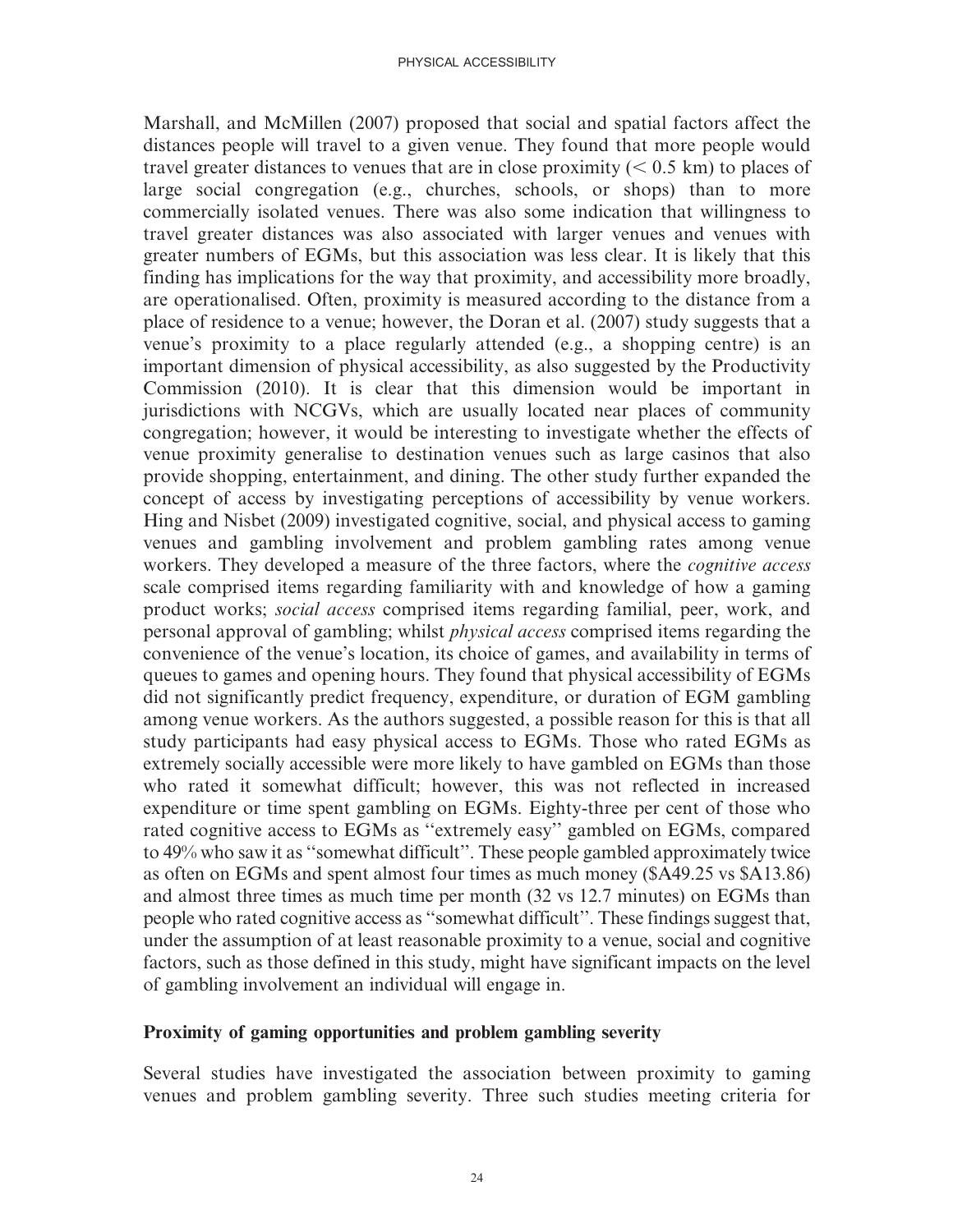inclusion in the review investigated this association with community samples. Overall, the findings support exposure theory, demonstrating increasing risk of problem gambling severity with greater proximity to gaming venues. Further, there was also support of adaptation theory, suggesting that this association diminishes somewhat over a number of years.

An archival analysis of national health surveys and census data in New Zealand (Mason, 2008) found that residents living within 700 m of an NCGV were 60% more likely to be problem gamblers who had gambled in a venue in the last year than those living farther away after controlling for demographic factors. Residents living within 700 m of a NCGV were 84% more likely to be problem gamblers than those who had travelled more than 3 km after controlling for demographic factors. This relationship was stronger when metropolitan area, level of deprivation, and socioeconomic factors were also accounted for (OR 2.71, 95% CI: 1.45–5.07,  $p \le$ .05). Comparison of these findings should be made with caution, however, because the authors developed a list of items related to indicators of problem gambling rather than using a standardised problem gambling screen. The rationale for doing so was not discussed in the report.

While Gerstein et al. (1999) found that problem gambling rates within a 50-mile radius of a casino were double those at 50–250 miles from a nationally representative US sample of 100 communities, a study of Montreal and provincial Quebec residents found no significant association between proximity to a casino and problem gambling rates in either region. While not statistically significant, those districts farthest from a casino in provincial Quebec had a higher proportion of residents who earned less than CAD\$40,000 and approximately three times the rate of problem gambling than the district closest to a casino. Unfortunately, any interaction effect was not examined. In Montreal, while again not significant, a similar pattern was observed. The district farthest from a casino had higher rates of expenditure, had more residents who earned less than CAD\$40,000, and had twice the problem gambling rate of closer districts (Sevigny, Ladouceur, Jacques, & Cantinotti, 2008). These findings suggest that in provincial Quebec and Montreal, income may be a more significant risk factor for problem gambling than proximity to a casino, possibly suggesting that less affluent people will travel some distance if they are attracted to casino gambling. An important limitation, however, is that proximity to other gambling opportunities, such as lottery and sports and race betting outlets, was not considered. This is a limitation of most included studies, as few have taken into account the accessibility of multiple forms of gambling.

Hing and Nisbet (2009) reported a higher prevalence of problem gambling among gaming venue staff than in the Victorian adult population (5.6% were problem gamblers and 13.7% were moderate-risk gamblers vs 0.97 and 0.91, respectively, in Victoria). They acknowledged that these employees might have been drawn to the industry by their interest in gambling; however, they also suggested that their findings supported exposure theory because staff gambling involvement increased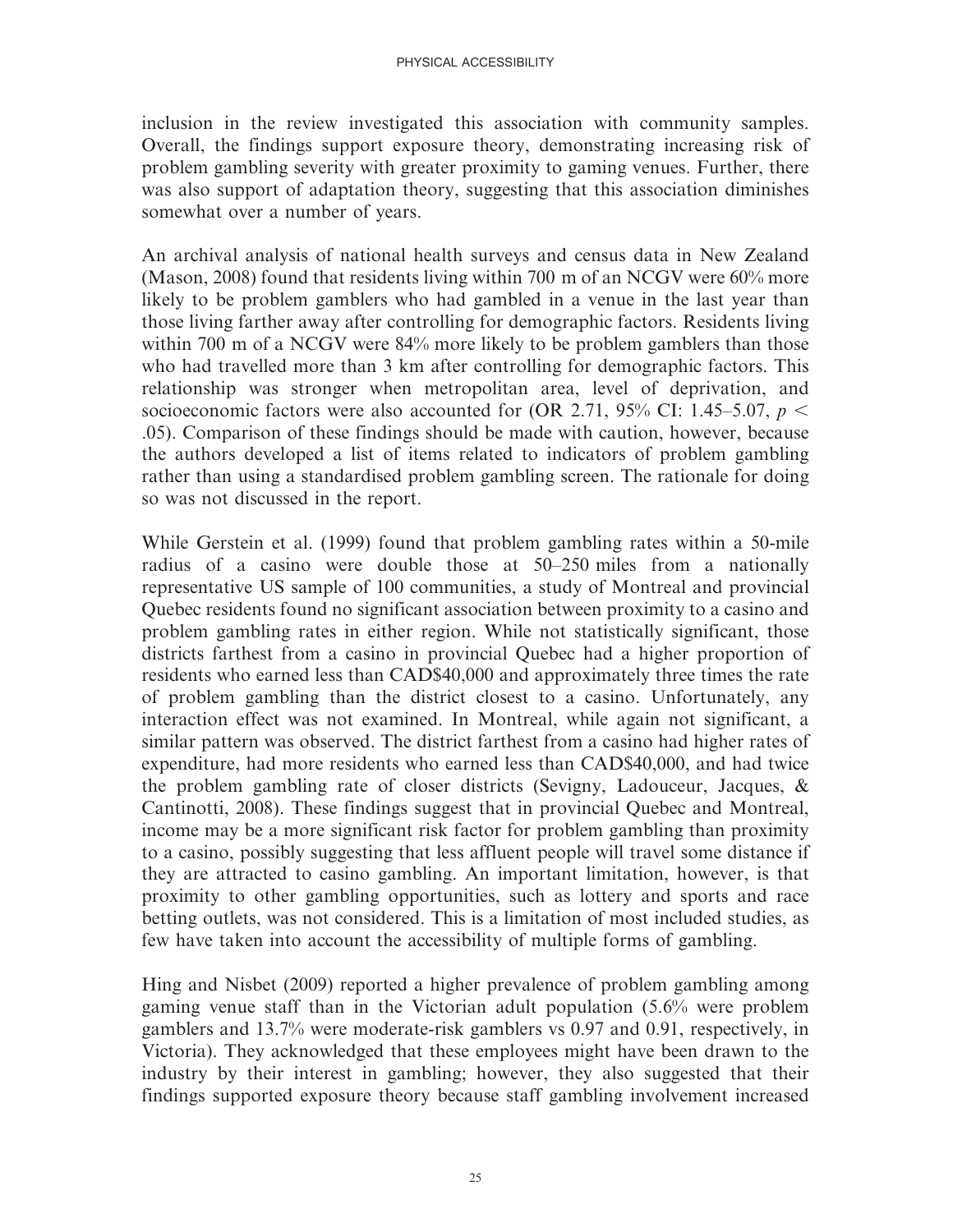after employment, and staff that regularly assisted customers with gambling machines, promotions, and cashier duties were found to be more vulnerable. Shaffer and Hall (2002) surveyed recently employed US casino staff over a period of three years. At baseline, soon after their appointment, approximately twice as many staff members were classified as problem gamblers using the South Oaks Gambling Screen (SOGS) (4%) as community samples (R. A. Desai, M. M. Desai, & Potenza, 2007); however, prevalence rates halved by the third year to 2%, indicating adaptation to exposure within a three-year period for many employees. The authors noted that employees had participated in a general health program at the beginning of the study period, although they suggested that this may not have had a significant effect on gambling behaviour since it was not specifically about gambling. Nevertheless, future studies investigating gambling participation by venue staff would benefit by including comparison venues to control for confounding variables such as staff training.

Taken together, these studies suggest that greater proximity to gaming is associated with an increase in the risk of problem gambling; however, this association appears complex. Other factors that may be associated with risk of problem gambling include other gambling opportunities, sociodemographic risk factors, and adaptation to gaming opportunities over time leading to decreased interest. The processes related to adaptation have not been directly examined. Future studies could further examine the role of accessibility and adaptation in gambling involvement and problem gambling among vulnerable groups such as venue workers, young people, and people with a history of mental health conditions (Lorains, Cowlishaw, & Thomas, 2011; Shaffer & Hall, 2001).

It should be noted, also, that a number of studies have investigated proximity to multiple small venues with gaming machines, while others have investigated proximity to a casino or a large club-style venue (destination gaming venues), making comparisons between studies problematic. Given the findings reviewed within the parameters of this systematic review, an association between proximity and problem gambling is complex. This may be a consequence of significant differences in methods and design, although it is generally consistent with findings of research in alcohol venue proximity (Kavanagh et al., 2011; Popova, Giesbrecht, Bekmuradov, & Patra, 2009).

Further, studies that have investigated proximity have relied on the assumption that the community is not more broadly mobile. Proximity has been measured in terms of the distance from one's home to a venue. These studies neglected to account for the travel time from other locations regularly attended, such as work, dining or drinking establishments, and shopping centres. This issue also relates to the subjective perception of distance, which requires further investigation. While there is a degree of empirical rigour in objective measurements (i.e., metres, miles, minutes ascertained from geographical data), it is possible that the subjective perception of distance is a more accurate measurement of physical accessibility. For example, two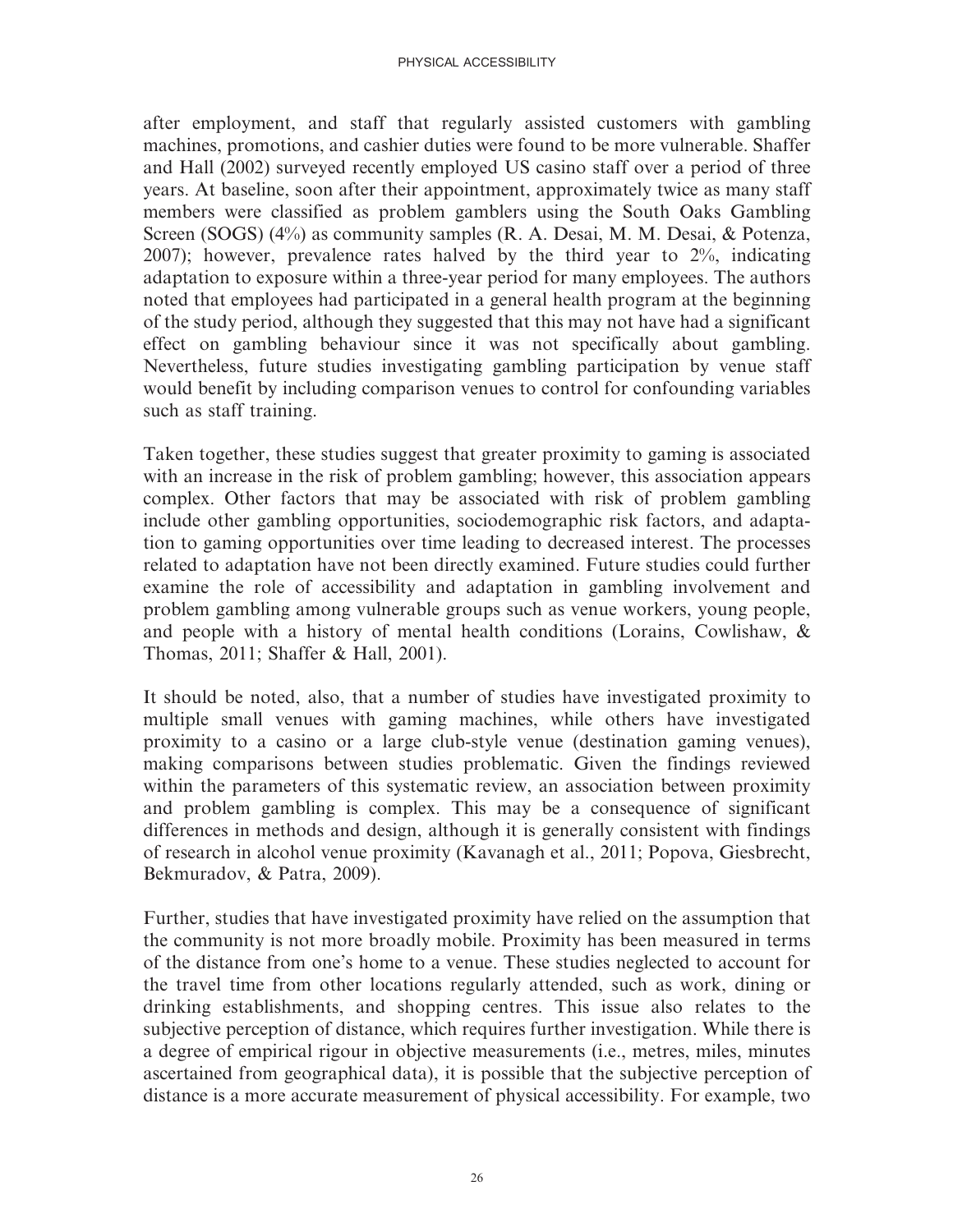people may be equally likely to gamble even though one might live 30 km farther away from a venue because they are accustomed to travelling 30 km or more to most locations and are just as likely to make the trip as the other person.

Hing and Nisbet (2009) noted that physical accessibility may not have been a significant predictor of problem gambling among venue workers because they all have equal, easy access through their work and easy access to other venues on their trip home from work. This may be a confounding variable in studies of other regions where many NCGVs are available in residential areas and areas of community congregation, so that proximity would not discriminate between problem and at-risk gamblers in these regions. Proximity to a venue would arguably be more relevant to research in cities where only destination gaming (e.g., casinos and racinos) was available. There is some evidence that the primary characteristic of a venue that draws patrons is how convenient it is to travel to it (Shoemaker & Zemke, 2005). It could be argued that regular gamblers would choose to live in close proximity to a gaming venue, although the evidence suggests that this is not likely to be a significant confounding factor for a number of reasons. The location of gaming venues is carefully planned through market analysis to ensure placement in environments that will yield optimal profits based on demographics and competing industry (Fung & Wilkes, 1998), or based on the cluster economy model (Pascal & Stewart, 2009), where co-dependence with other industry can raise the profile and traffic of both industries. For example, the gambling industry in the United States has observed that the development of ''casino-outlet centres'' is a ''sure thing'' to greatly increase revenue for both industries because similar demographic groups are attracted to both retail shopping and casino gaming (Maunder, 2011, p. 8).

#### Location of gaming venues and SES

It has been proposed that venues are located in areas of low SES and that SES is a moderator of the association between physical accessibility and problem gambling (Productivity Commission, 2010). While SES has been shown to be related to problem gambling (Productivity Commission, 2010; Welte et al., 2004), there is as yet limited evidence of its interaction with proximity to gambling venues and problem gambling (Doran & Young, 2010; Marshall et al., 2004). Some evidence suggests that non-casino gaming venues tend to be located in lower socioeconomic areas (Marshall & Baker, 2002; Pearce et al., 2008; Wheeler, Rigby, & Huriwai, 2006) and that individuals in these areas spend more on EGMs per adult (Delfabbro, 2002; Diamond, 2009) and as a proportion of their income (SA Centre for Economic Studies [SACES], 2008) across metropolitan and regional areas (Doughney, 2002). Further, this association may be stronger among those who gamble in NCGVs as opposed to other venues (e.g., TABs where one can place bets on horse or dog races) (Pearce et al., 2008). Evidence suggests that individuals living in areas of greater disadvantage are at significantly greater risk of problem gambling than those with similar physical access to NCGVs but who are living in areas of higher socioeconomic advantage (Delfabbro, 2002). In New Zealand, it was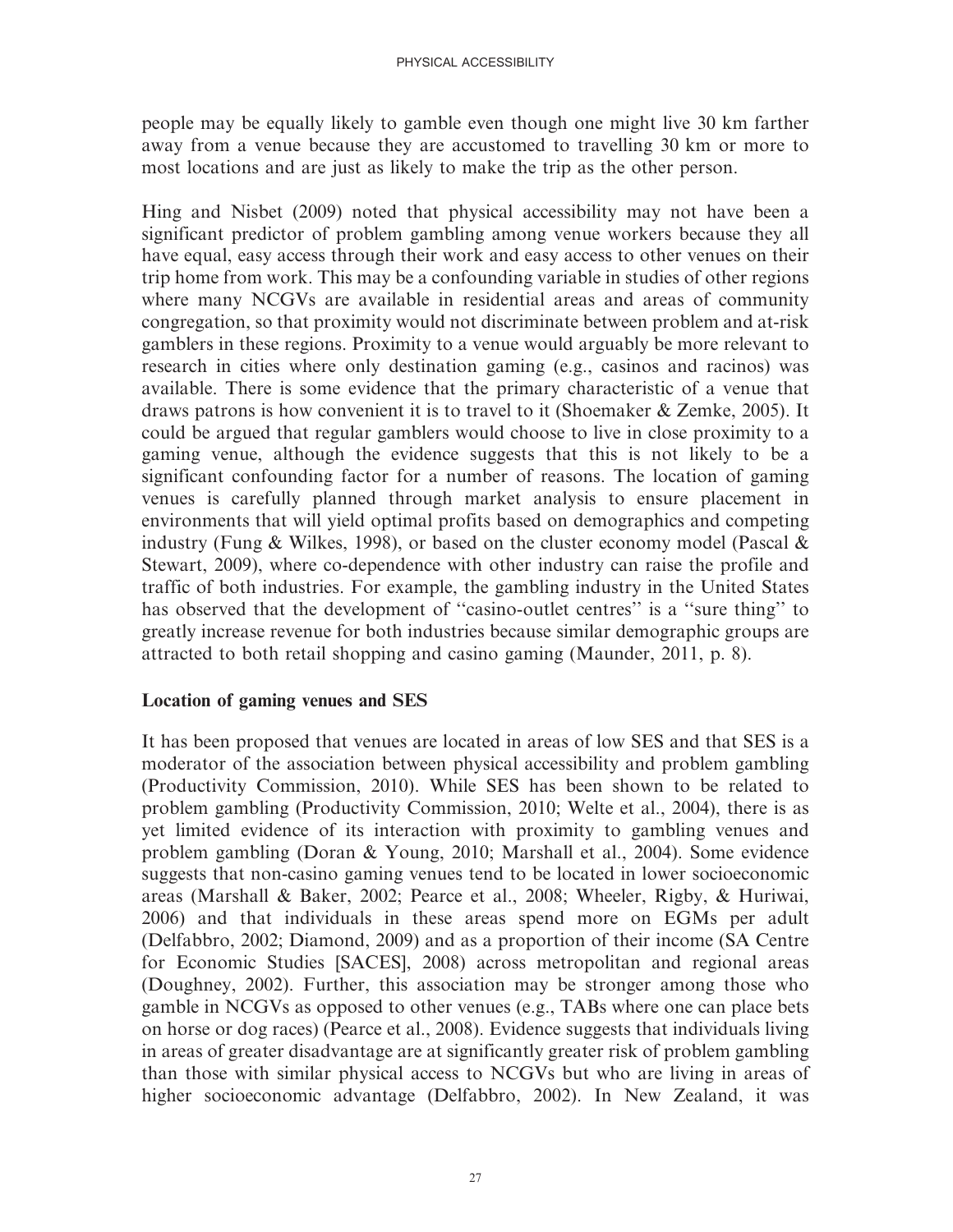reported that as many as 80% of problem gamblers who had gambled in NCGVs in the past 12 months lived in regions of greatest economic and social disadvantage (Pearce et al., 2008). In the United States, living in an area of neighbourhood disadvantage increased one's chances of being a problem gambler by 68% (Welte et al., 2004). Just one included study reported conflicting results, where proximity to a casino was positively correlated with an income of over CAD\$40,000 per annum in regional Quebec, but with less than CAD\$40,000 per annum in Montreal (Sevigny et al., 2008). While different measures of disadvantage or SES are used by each study, it appears that there is a relationship between SES and physical accessibility, and gambling involvement and problem gambling. However, the mediating or moderating effect of SES in the relationship between accessibility and gambling involvement and problem gambling has yet to be clearly ascertained. SES is a factor that should be accounted for in models of accessibility and gambling.

## The influence of the density of gaming opportunities on gambling behaviour and problem gambling

Australia and New Zealand have a high density of EGMs in residential areas compared to comparable countries such as the United States (Young, 2010). This density of venues and gaming machines has intensified concerns about problem gambling in the community. Density of gaming venues in suburban areas appears to be associated with risk of increased gambling involvement, with evidence of increased expenditure, including in areas with high economic disadvantage. Australia has a relatively high density of gaming venues and machines for its population in most cities and many regional centres (approximately 10 machines per 1000 adults) (Delfabbro, 2008). This environment permits an excellent opportunity to examine relationships between density and gambling involvement. Australian studies have reported that the density of EGMs in a small region (local government area) within a city was strongly correlated with annual net revenue per adult (Adelaide:  $r = 0.92$ ,  $p < 0.001$  [Delfabbro, 2002]; Tasmania:  $t = 4.16$ ,  $p < .001$ [SACES, 2008]). High-density regions had the highest participation rates over the previous six months ( $R^2 = 0.71$ ,  $p < .05$ ) and previous week ( $R^2 = 0.73$ ,  $p < .05$ ) (Marshall, 2005) and average spend was higher (Productivity Commission, 2010). For example, in Tasmania, the highest-density region reported spending \$294 per adult, per annum (i.e., 20%) more than the lowest-density region. Compounding the effects of expenditure, these regions tend to be more disadvantaged regions or rate more highly in indicators of social disadvantage such as high unemployment, lower median incomes, low rates of higher education, a high proportion of single parents and people over the age of 55 (Delfabbro, 2002; Diamond, 2009; Gilliland & Ross, 2005; Mason, 2006; SACES, 2008).

In Adelaide, density better predicted spend on machines than age (20–39 years), government housing trust residence, Aboriginal or Torres-Strait Islander origin, or separated or divorced and never married statuses (Adj.  $R^2 = 0.55$ ;  $F(6, 44) = 26.44$ ,  $p < .001$ ) (Delfabbro, 2002).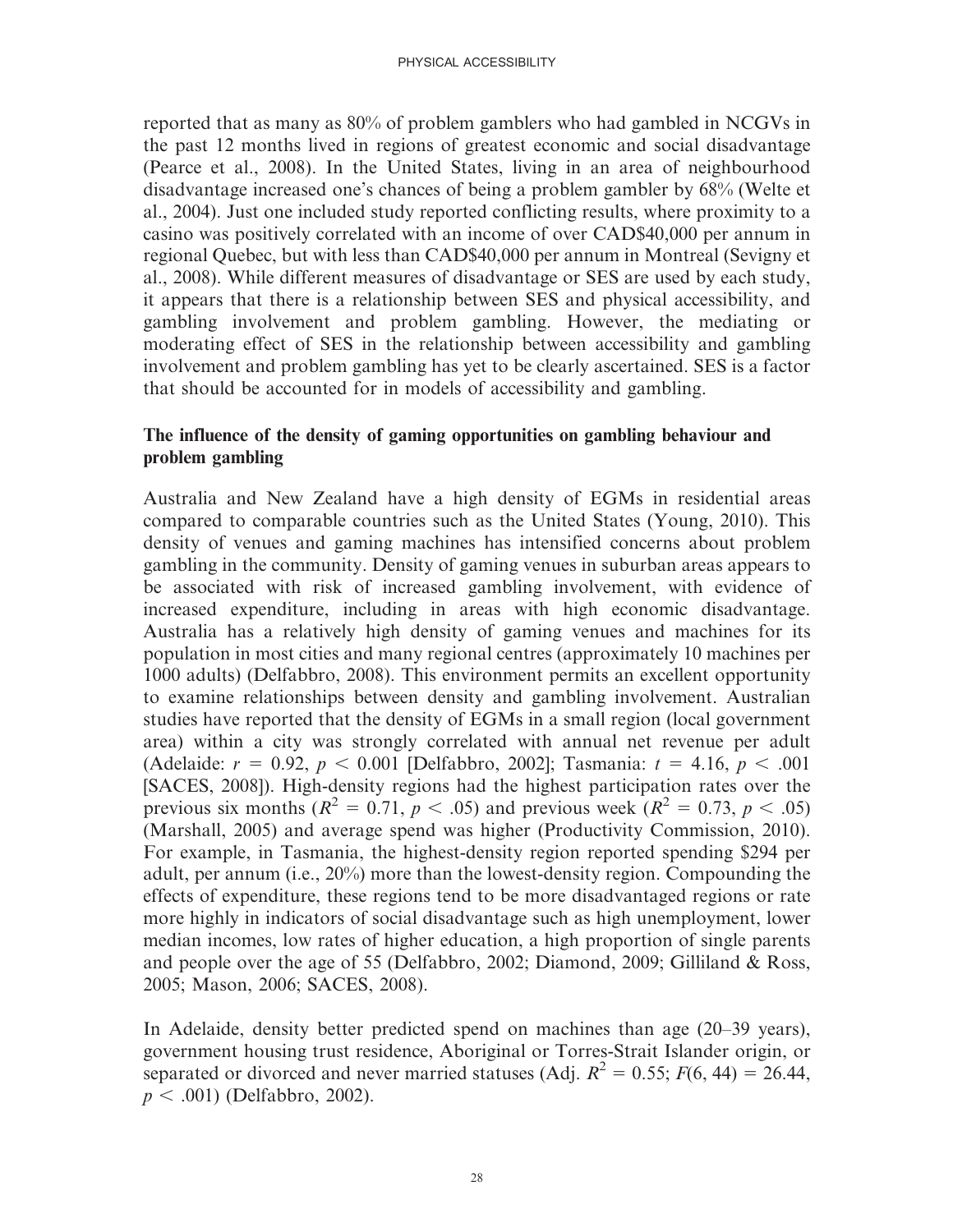In New Zealand, a large-scale national study reported that residents in regions with a high density of NCGVs were significantly more likely to gamble on EGMs ( $OR =$ 1.67, 95% CI: 1.25–2.23,  $p < .05$ ) but problem gamblers from these regions were not significantly more likely to gamble (Mason, 2008).

These findings are similar to Australian research on alcohol consumption and density of outlets, which have reported a strong positive linear relationship between density and consumption (Kavanagh et al., 2011; Livingston, 2008; Popova et al., 2009).

While there is considerable evidence of an association between greater gambling involvement and density (Productivity Commission, 2010; Wardle et al., 2011), a limitation of these studies is that they did not also directly investigate associations between density and problem gambling, with the exception of one New Zealand study, which found no association (Pearce et al., 2008).

A noteworthy exception to the above findings is a study conducted of three local government areas (LGAs) in Melbourne, Australia (McMillen & Doran, 2006). It found that expenditure was not significantly higher in parts of the LGA that had a high density of NCGVs than in other parts with lower density of venues. This indicates the importance of methodological design. This study was unique in examining density and expenditure within an LGA, rather than across LGAs. As the authors suggested, other factors of accessibility, such as a venue's proximity to centres of congregation (e.g., shopping centres) and venue opening hours and size might confound relationships between density, and patronage and expenditure. This confounding effect might be more pronounced when comparing small neighbouring regions (e.g., within an LGA) to larger regions with and without high density (e.g., across LGAs).

The experience in South Australia and Victoria following the removal of thousands of EGMs is also relevant to measurement parameters of density in future research. Evaluations of the reduction of machines (not venues) found no change (or in cases even an increase) in expenditure across the state or per machine. While the density of machines dropped, the venue density did not. In addition, it was suggested that most machines that were removed were those that were less popular and profitable, in effect making the venues more efficient (Delfabbro, 2008; O'Neil et al., 2005). This again highlights the importance of assessing other aspects of accessibility, such as venue characteristics; however, it also suggests a minimum difference in density between regions in order to elicit significant behaviour change. The evidence to date suggests that a greater density of gaming opportunities is associated with increased involvement, which is associated with increased gambling problems (SACES, 2006).

A meta-analysis of Australian and New Zealand prevalence studies found that for each additional EGM in an area, there would be an additional 0.8 problem gamblers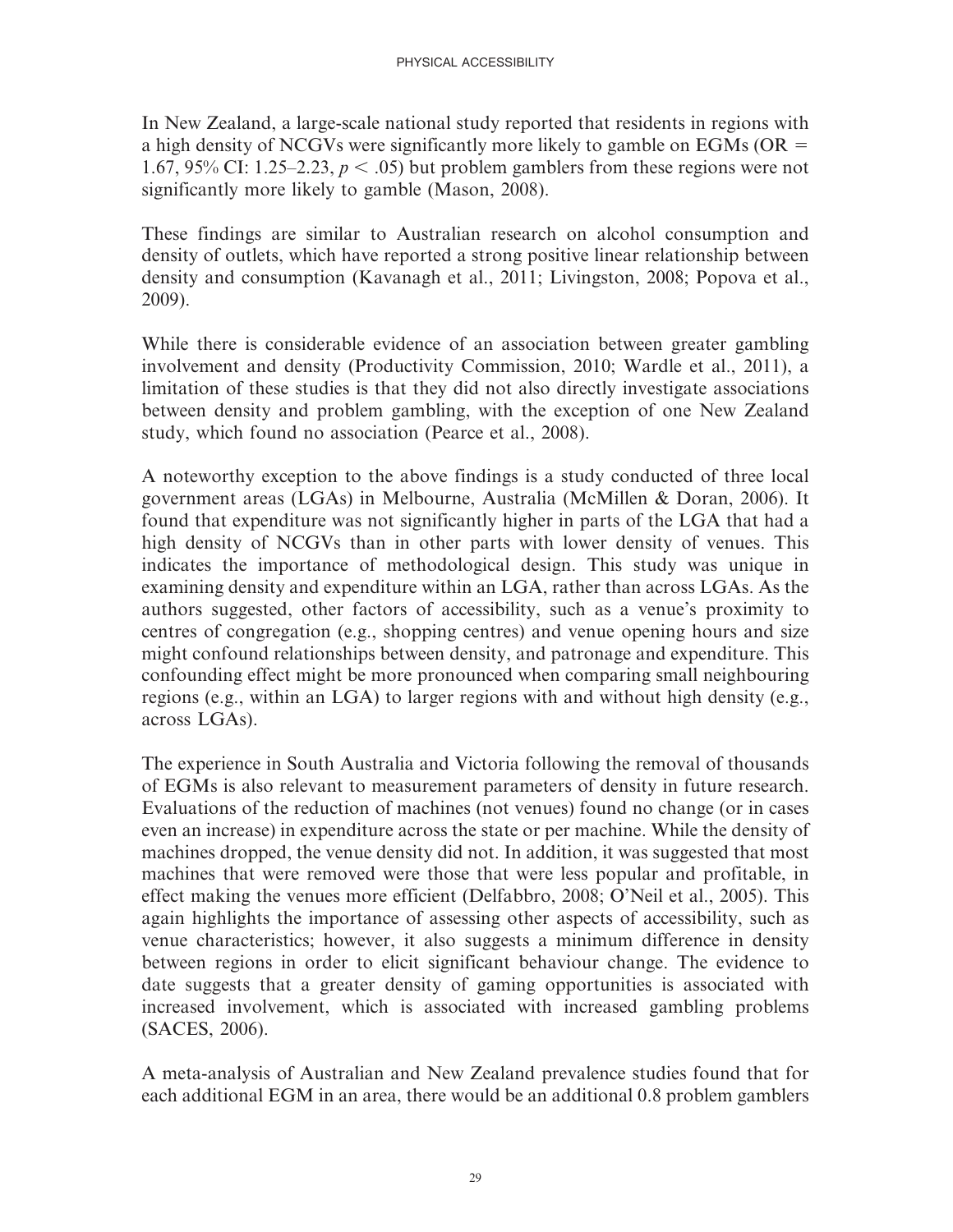per EGM. The authors concluded that there was no evidence of a ceiling effect with increasing EGM density (Storer, Abbott, & Stubbs, 2009). This seems unlikely considering usual consumer patterns where market saturation limits consumption; however, increasing population density might also be a factor in the model. The above studies of the removal of EGMs add weight to the theory of a ceiling effect where further increase of machines will not substantially increase expenditure (or reduction of machines to a point above the ceiling will have little impact on expenditure). A challenge for researchers is to tease out behavioural impacts of saturation and adaptation, if they do in fact influence behaviour. The point at which a region reaches this ceiling requires investigation for the development of public health policy interventions, but also for research purposes, such as defining ''low density'' and ''high density'' of gaming machines and venues.

#### The introduction of new gaming opportunities and their effects over time

The opening of the Niagara Falls casino in 1996 provided an opportunity to analyse the effects of introducing a large gaming venue into a previously casino-free community. Two studies conducted prospective investigations of the health, social, and economic impacts of the casino on the Niagara Falls and Ontario communities (Room et al., 1999; Toneatto, Ferguson, & Brennan, 2003). Room et al. (1999) compared Niagara Falls community and Ontario provincial baseline data with gambling behaviours one year later. Participation rates significantly increased the first year in Niagara Falls and to a lesser extent in Ontario  $X^2(1, n = 1753) = 191.7$ ,  $p < .01$ , and  $\overline{X^2}(1, n = 2035) = 38.7, p < .01$ , respectively]. Average scores on SOGS short version and the number of residents who reported being criticised by family or friends and knowing someone with a gambling problem significantly increased at follow-up among Niagara Falls residents and were significantly higher than the figures reported of Ontario residents at follow-up. Toneatto et al. (2003) compared gambling behaviours and problem gambling of alcohol and drug abuse treatment-seekers in Niagara Falls in 1996 (the year the casino became operational), 1997, and 1998. They found that casino and EGM gambling significantly increased among this vulnerable group. Problem gambling prevalence rates doubled within the first year, and the rate was sustained for two years. Symptoms also became more severe, with mean SOGS scores tripling among treatment-seekers from 1996 to 1998 ( $M = 2.6$  vs  $M = 7.1$ ,  $p < .001$ ). This study brings to attention the importance of investigating the effects of accessibility on vulnerable groups, in addition to large-scale effects on general populations where effects may become more diffuse.

In contrast, a 4-year prospective study of the introduction of a casino in Hull (Gatineau, Quebec) found a significant increase of problem gambling 12 months after the casino's opening but no significant difference in incidence of problem gambling among Hull or Quebec provincial residents from before the casino opening to 4-year follow-up (Jacques & Ladouceur, 2006). This initial spike, then plateau or decline over a period of three years, may be evidence of the adaptation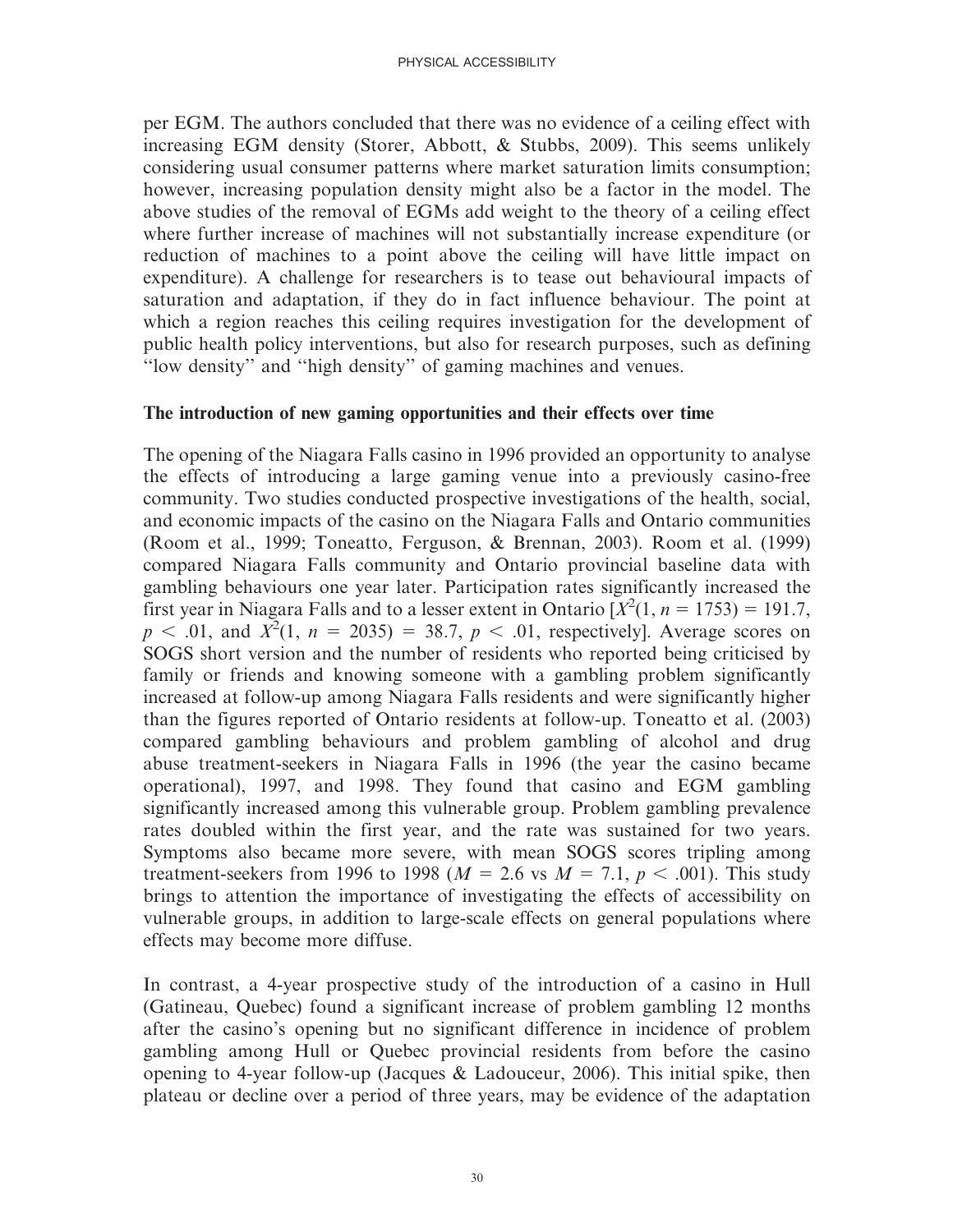theory proposed by LaPlante and Shaffer (2007). Few longitudinal studies have been conducted, and any suggestions of adaptation must be made with great caution. More prospective long-term studies are required to better understand the factors involved in this process (assuming adaptation does in fact occur with reliability). This could contribute to the development of more sensitive, goldstandard methodological designs and instruments to examine influential and confounding factors, enhancing rigour and consistency of methodology.

Research into the effects of the introduction of gaming venues from Australia is lacking, and no prospective studies have been conducted. The data available present a different picture to that from Canada, possibly because as well as casinos, most major cities have installed EGMs in many existing venues (e.g., pubs and sports clubs) in suburban areas (e.g., suburban commercial districts). The findings of those studies suggest that the adaptation effect may be moderated by greater NCGV density in a neighbourhood. In Adelaide, the increase in EGM numbers from 1996 to 2002 was strongly positively correlated with increased net revenue per adult  $(r =$ 0.78,  $p < .001$ ) (Delfabbro, 2002). Seven years after their introduction in Victoria, greater EGM numbers were strongly positively correlated with greater spend regionally  $(r = 0.82)$ . Potentially compounding financial stress, within two years of their introduction in Victoria, EGMs were increasingly placed in lower SES LGAs  $(R^{2} = 0.23)$ . This relationship strengthened over the following four years ( $R^{2} = 0.60$ ) (Marshall & Baker, 2002).

Conversely, an interesting case study of the removal and banning of EGM gambling in Norway in 2007 has been reported (Lund, 2009). Participants were surveyed 2.5 months before removal and again four months after the ban. On average, respondents reported a decrease in overall gambling participation and gambling problems. Participation across all gambling forms in total fell from 98% to 78.2% of the population, with the exception of bingo automats and for regular EGM gamblers and problem gamblers. Moreover, the proportion of people who reported that they had lied about their gambling and felt they had needed to bet more fell from 1% to 0.4% ( $p < .05$ ) in the four months following the ban. Significantly lower rates of chasing losses were also reported  $(3.5\% \text{ vs } 1.9\%, p < .05)$ .

#### Reduction of gaming machine numbers and hours of access

In response to evidence of negative health, social, and economic impacts of the proliferation of EGMs in residential areas, both the Victorian and South Australian governments introduced regional ''caps'' policies limiting the density of EGMs in socially disadvantaged areas. The effectiveness of this supply-targeted harm reduction initiative was evaluated in three studies (Delfabbro, 2008; Marshall & Baker, 2002; O'Neil et al., 2005; SACES, 2006). Overall, the evaluations did not report a statistically significant reduction in gaming participation, spending, or harms in the local area or state jurisdiction they investigated. In fact, a significant increase in gaming machine revenue was observed in South Australia (Delfabbro,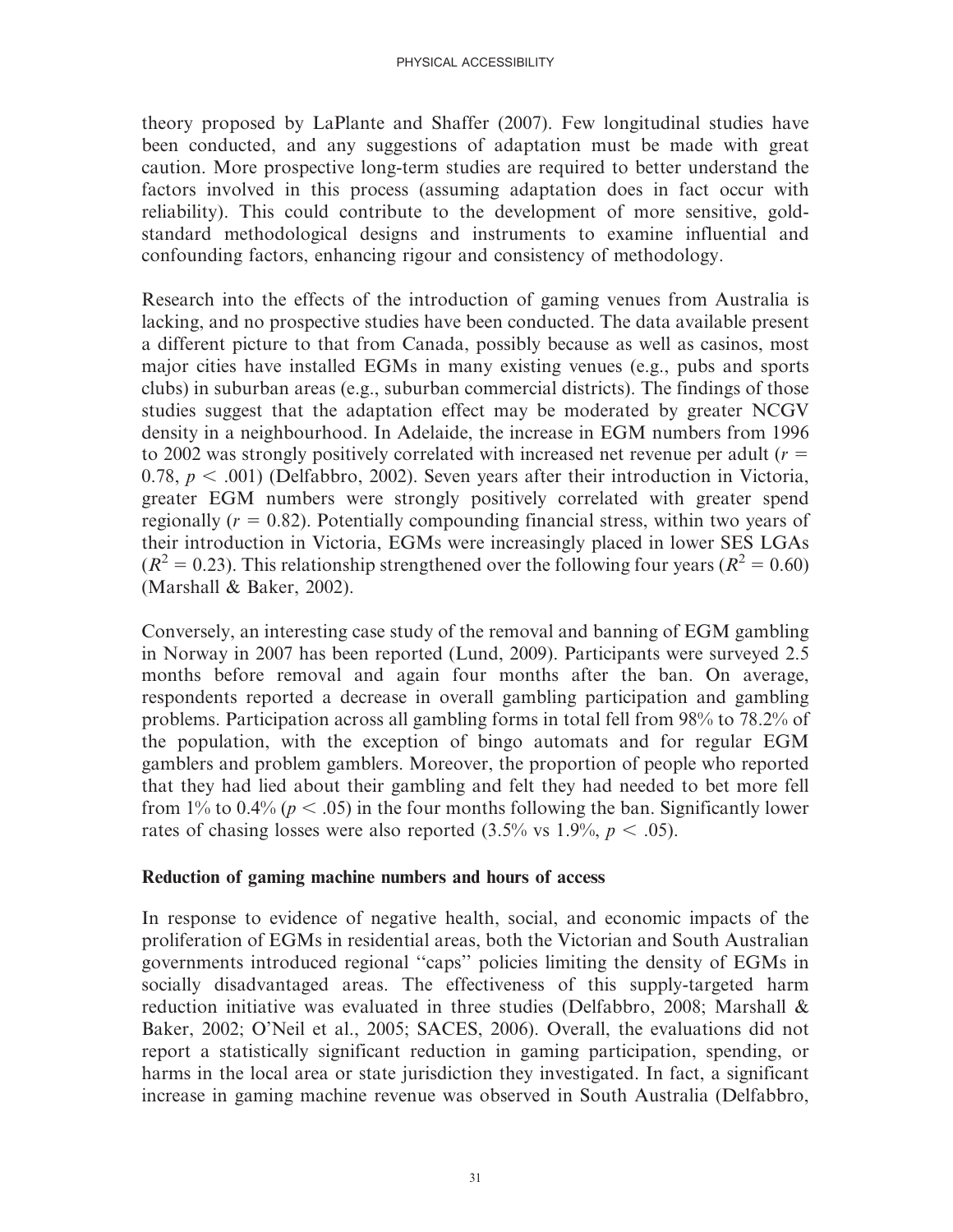2008), and a decline in revenue in the LGAs investigated in Victoria was consistent with a general decline over the same time period, across the state (O'Neil et al., 2005). Analysis of net gaming revenue over a three-year period in regional cities and Adelaide indicated that a proportionally similar removal of machines had a smaller impact on spending in regional areas (5.3% vs 3% reduction in spend). EGMs were still easily accessible to most gamblers, and only 2% of those who reported any difficulty accessing EGMs reported that this reduction in EGM numbers helped them to control their gambling; however, these respondents did report reduced urge to gamble and that they were in control of their gambling (SACES, 2006). The only significant negative effect on revenue by restrictions was observed in Victorian venues, where a 3.3% decline in revenue was reported by venues that were no longer permitted to open for 24 hours. A small decline in help-seeking was observed across Victoria in the three years following the removal of machines (O'Neil et al., 2005). The South Australia Centre for Economic Studies (2006) concluded that ''[r]educing machine numbers is not particularly effective in reducing expenditure nor in addressing the behaviour of problem gamblers'' (p. ii). McMillen and Doran (2006) suggested that the cap system used in Victoria was too simplistic and did not address other important factors, including the types and combination of EGMs in a venue, technological innovation, the proximity of venues to community facilities, consumer preferences, venue marketing strategies, convenient travel routes and parking facilities, localised pockets of affluence and disadvantage, changing urban and economic conditions, and other policy impacts. These involve spatial, temporal, and attitudinal aspects of accessibility that should not continue to be neglected in future research.

In contrast, Nova Scotia removed approximately 30% of their video lottery terminals (VLTs) and observed a substantial reduction in expenditure 12 months later (Corporate Research Associates Inc., 2006). Twelve percent of VLT gamblers reported that they had reduced their spending due to this measure by an average of CAD\$67. The group to have been the most impacted was problem gamblers, with 57% reporting that they had decreased their spending, the average for this group being CAD\$146, the largest amount of money of all problem gambling severity groups. This group also reported gambling for an average of 200 minutes less each week. This might not be surprising, however, as it would be expected that they would be spending the most money and time and therefore could moderate their behaviour by a greater amount. The study did address the possibility that VLT gamblers who reported moderating their gambling had simply redirected their gambling to another venue or mode (e.g., horse racing or poker) and found that only 8% had started gambling at other VLT venues, and only 3% had changed to other gambling activities (Corporate Research Associates Inc., 2006). No analysis of statistical significance was conducted, nor was there report of the proportion of VLT gamblers who increased their involvement or did not change. The contrast between the Australian and Canadian experiences may be explained by the comparatively small proportion of machines that were removed in South Australia (approx.  $14.5\%$ ) and in Victoria (approx.  $5\%$ ).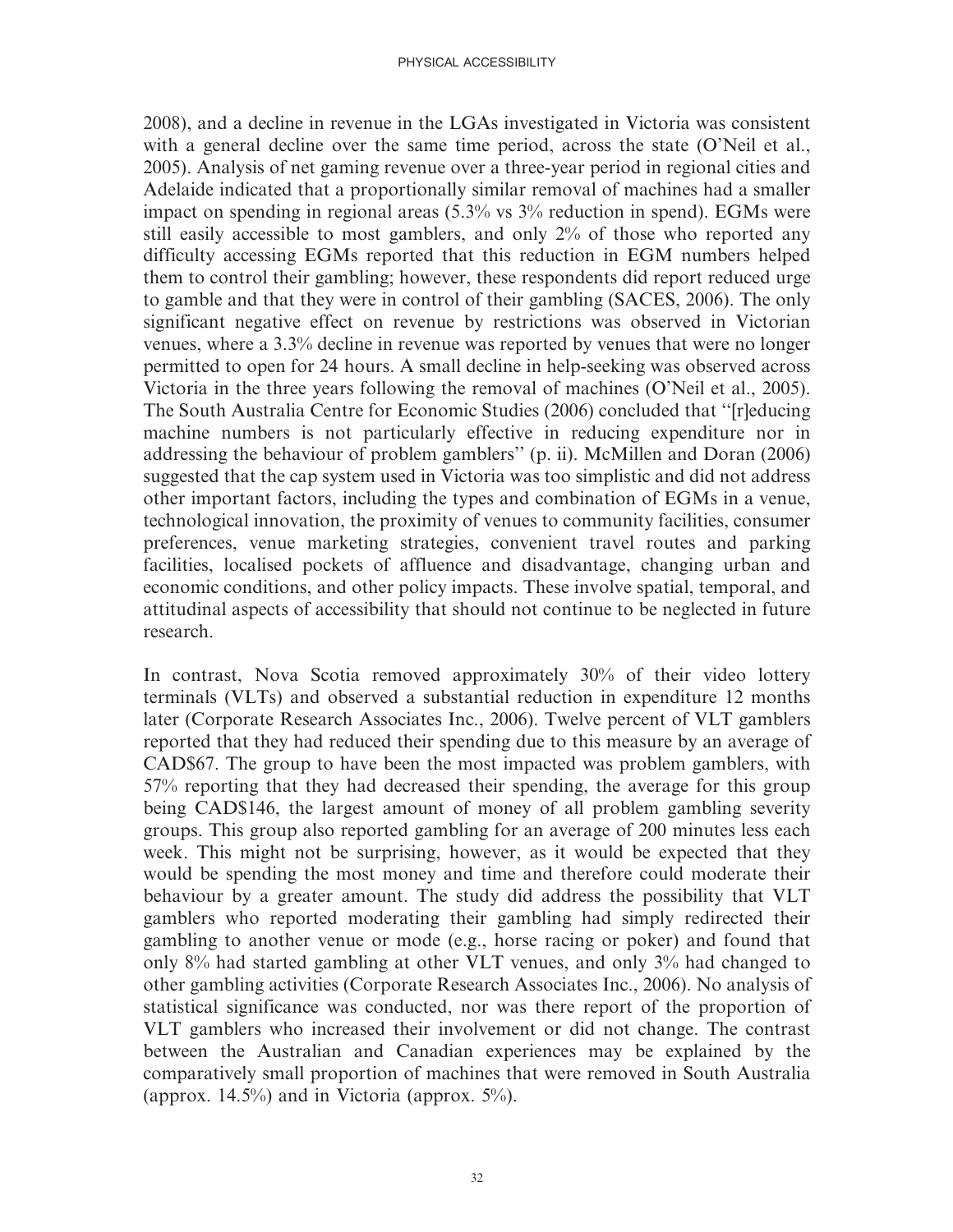#### **Discussion**

This systematic review of peer-reviewed and grey literature has revealed that the relationships between the physical accessibility dimensions of proximity and density and gambling involvement and problem gambling are complex. Research is only beginning to elucidate these dimensions, and many questions and methodological challenges remain to be addressed.

The synthesis of the included literature indicates a positive relationship between proximity to gaming venues and gaming participation and increased expenditure on gambling and increased risk of problem gambling severity. Although high EGM density (EGMs per head of population) within a region appears to be associated with higher gambling participation and expenditure (i.e., gambling involvement) and other risk indicators, there are limited findings on any association with problem gambling rates. Moreover, there appear to be further important distinctions and complexities arising from investigating accessibility. First, evidence suggests where only destination gaming is available, both proximity and density are associated with higher rates of gambling involvement and problem gambling. However, where gambling opportunity is diffuse, both proximity and density are associated with greater involvement, but proximity, rather than density, might be more strongly associated with higher rates of problem gambling. Second, gambling involvement appears related to the gambling market, where diffuse gaming venue environments are more strongly related to gambling involvement and problem gambling than when only destination gaming is available. Third, gambling involvement appears to be a function of the maturity of the market, where communities in general appear to adapt to the introduction of gambling opportunity while problem gamblers appear to increase their gambling as their exposure increases. Fourth, gambling appears to be associated with sociodemographic factors, specifically lower SES.

Finally, the review aimed to critically examine the literature and provide recommendations for future research directions. Within the literature sourced for this review, there was great diversity of conceptual and operational definitions, assumptions, types of data, data collection methods, instrumentation, and analysis. For example, samples have varied from household telephone survey data to governmental archival data to mixed data collection methods. Congruent with the diversity of objectives, samples, and methods, the analyses have varied from geographic information system (GIS) spatial analyses to econometric analyses to regressions and t-tests. However, overall, this is not a limitation of the literature, but instead indicative of the complexity of the issue; the diversity of social, political, and industry environments; and the broad scope of study objectives. Indeed, overall, the studies have applied an approach that was acceptable for their objectives and the social and gaming market model for their jurisdiction. In light of this, this review has critiqued individual studies, but has focused on highlighting the strengths and gaps in the body of research as a whole, and provided recommendations for future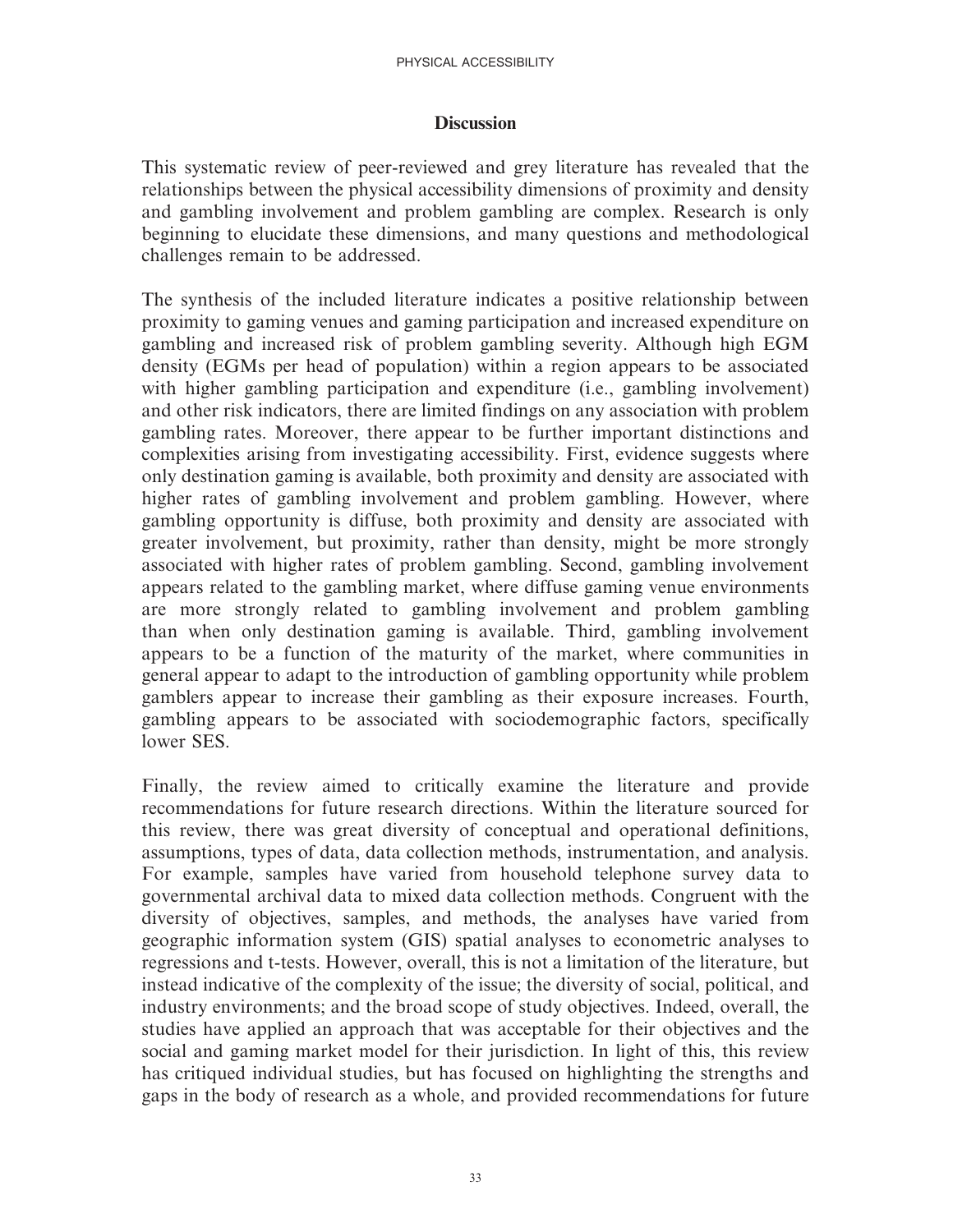research directions. The discussion and recommendations for future research are presented according to the relevant aspect of research design.

### Concept of accessibility

It appears relatively accepted that accessibility is a multidimensional construct; however, few researchers have attempted to explicitly theoretically explore or define accessibility or its dimensions. Consequently, accessibility remains a relatively loose term, implicit and inconsistently examined. The literature has predominantly addressed the physical accessibility dimensions of distance and density. While these dimensions appear to be important to our understanding of environmental risk factors and to development of efficacious harm minimisation strategies, the additional dimensions of accessibility as described by Hing and Haw (2009), Hing and Nisbet (2009, 2010), and the Productivity Commission (2010) indicate possibilities of expanding the definition of accessibility and the focus of future accessibility research.

The use of different operationalisations of definitions complicates comparisons across the studies, and caution is required when generalizing the findings beyond the jurisdiction investigated. For example, in Australia, density has been defined as the number of EGMs per 1000 persons in a local government area (Delfabbro, 2002; Marshall & Baker, 2002; SACES, 2008) and in New Zealand as the number of EGMs within 5 km of a neighbourhood centre  $(0-21, 22-177, 178-447,$  and 448 or more machines) (Mason, 2008). However, as discussed above, rather than these inconsistencies being a significant limitation of the field, they should be recognised as a function of the multi-dimensionality of the construct being examined and the influence of the gaming market model on the socioecological and political environments of the jurisdictions under examination. Future studies should take care to define these jurisdictional characteristics clearly and make comparisons with, and recommendations for, other jurisdictions that are matched in these characteristics.

# Underlying model

Few studies have applied a theoretical framework, and some have failed to articulate their assumptions. There is some evidence that the regional exposure and adaptation theories may provide an adequate model to examine risk factors over time and inform harm minimisation strategies aimed at supply regulation. However, empirical examination of this model requires investment in longitudinal studies and has some limitations; for example, it provides little opportunity to examine protective factors that could be promoted to enhance community resilience.

#### **Measurement**

A significant concern regarding studies using archival data is the accuracy of the data collected. For example, one study used a short-form five-item version of the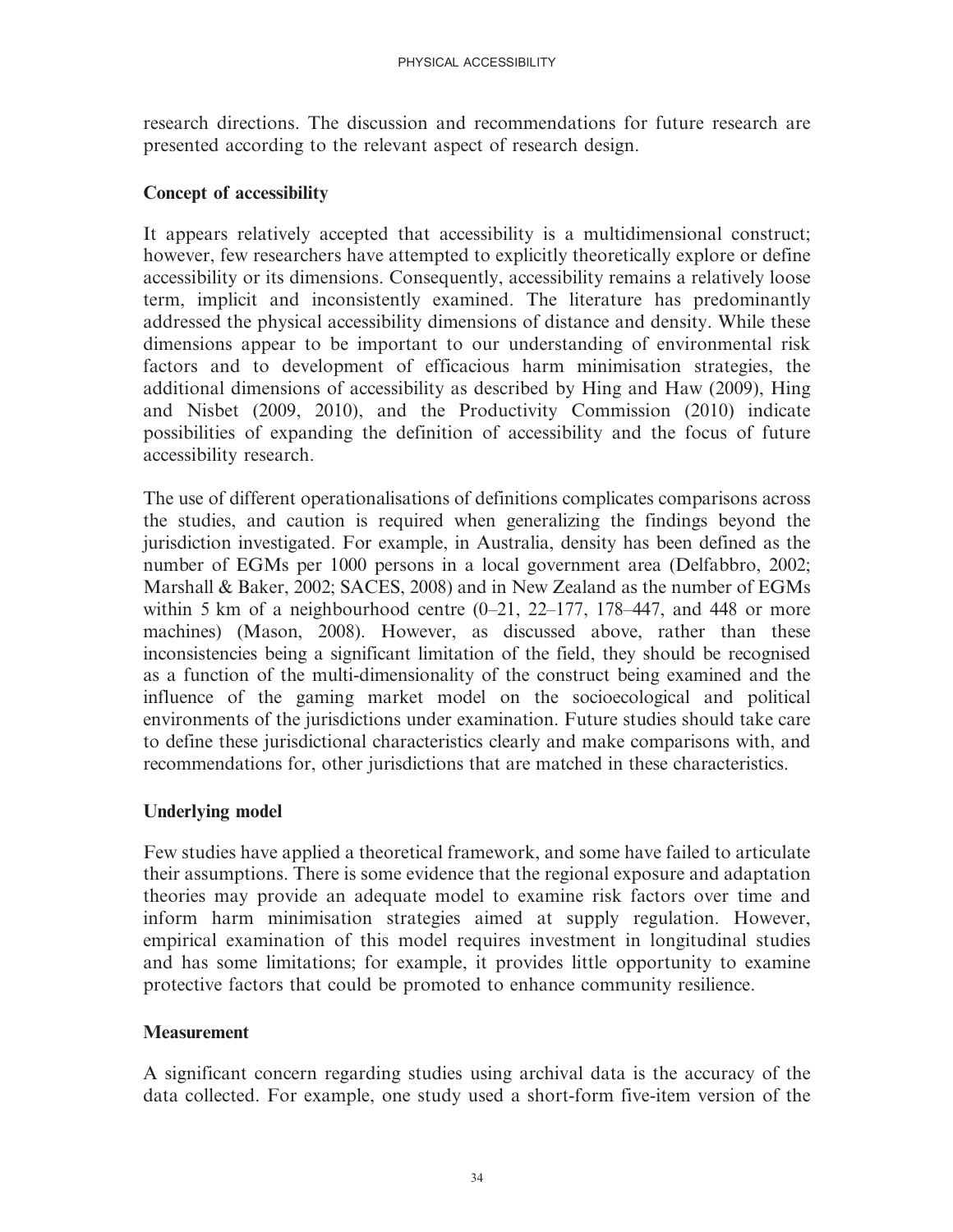SOGS, which has been subjected to little psychometric evaluation. Other studies incorrectly and inconsistently administered the Problem Gambling Severity Index in population studies to indicate problem gambling, most likely leading to underestimation of the prevalence rate, or combined respondents who were classified as moderate-risk or problem gamblers, presumably because there were too few problem gamblers in the sample to meet the requirements of the analyses they wished to conduct. Without correct problem gambling rates (and possibly other data), the findings and conclusions of studies reliant on these data are questionable. Conclusions made by such studies regarding adaptation are especially problematic because these modified administration and scoring methods typically underestimate problem gambling rates, which could be incorrectly interpreted as adaptation when they may be better attributed to the modified methods.

#### **Samples**

Sampling has varied greatly, from surveys of residents of a state to gambling industry archival data that can be analysed across or within local government areas.

Research examining self-reports is useful for obtaining detailed information about behaviour and attitudes; however, this approach suffers from objectivity problems, such as memory bias. Research on online poker players has suggested that bias in reporting of gambling involvement could be moderated with the use of technology, such as user profiles, to provide more accurate data of individuals' gambling involvement during each gambling session (Griffiths & Whitty, 2010). The landbased equivalent may be available from loyalty card accounts, the data from which is routinely collected by the venue owner in many jurisdictions.

Use of archival data avoids the biases of self-report and can deliver a large dataset of detailed information for complex multivariate analyses. However, the rigour of administration and data collection of the original sources of the archival data may have been poor. For example, some studies have relied on problem gambling rates that had been estimated with modified measures that had undergone little or no psychometric examination. Another advantage of this design allows for analysis at the socioecological level, although few studies have also accounted for the effects of other gambling opportunities, such as agencies that provide off-track betting services, lottery or scratchcard sales, or bingo halls, on involvement or problem gambling. Finally, the sampling and analysis of these studies have been based on the assumption that venue accessibility from one's home is the only, or primary, measure of relevance. Studies have largely neglected to examine associations between gambling involvement and problem gambling and proximity to venues or venue density around the workplace and regularly visited commercial or social places such as shopping centres, schools, clubs, and licensed venues.

Some studies have attempted to employ a ''natural'' quasi-experimental study design by sampling from jurisdictions that are similar in many respects except for their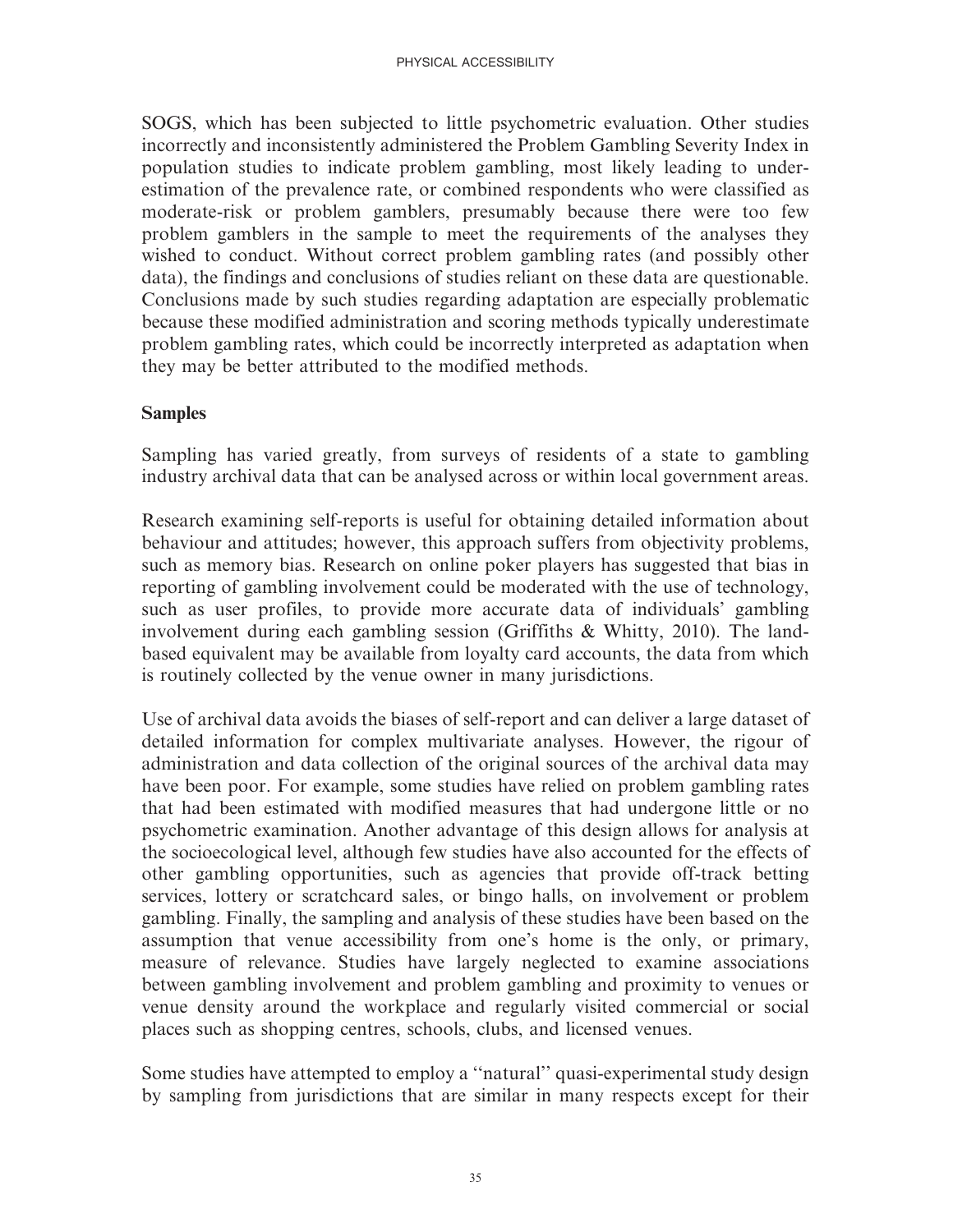gaming market (e.g., the presence or absence of a casino or the density of gaming machines). Such a design is complicated by the many factors that should be considered to match jurisdictions as closely as possible, such as sociodemographics of the population, gaming machine density, the accessibility of other gambling opportunities, and the level of urban development in the jurisdictions. In addition, without careful articulation and examination of such factors, extrapolation of findings across jurisdictions is complicated by differences in ecological characteristics.

Finally, the review included studies that explored accessibility and electronic gaming among young adults and gaming venue workers. These studies provided further insight into the concept of accessibility and highlighted those associations that might not be statistically apparent at the gross community level. To support these distinctions, future studies could examine accessibility and potential mediating and moderating factors among segments of the population at increased risk of problem gambling, for example young people, shift-workers, and the disabled.

# Environment and EGM saturation

The introduction, proliferation, and removal of gaming venues and machines offer an opportunity to examine prospectively environmental factors and the validity of exposure and adaptation theory.

One approach to this is to examine whether the introduction or expansion of gaming opportunities is associated with an increase in problem gambling incidence (i.e., evidence of exposure), and whether this increase in incidence is moderated by time (i.e., evidence of adaptation). A prospective design would provide the opportunity to examine gambling involvement trajectories such as these. In addition, a longitudinal study design should account for potentially confounding factors such as venue proximity to commercial precincts (e.g., shopping centres), associated commercial outlets such as alcohol outlets, other gambling outlets (e.g., lottery, sports, or racing betting outlets), business or industrial districts (i.e., workplaces), the migration of gamblers and problem gamblers from other gambling activities to gaming machines, and SES.

Another approach is to examine the effects of the removal of machines and/or venues over time. Although there appears to be an association between the availability of gaming opportunity and increased gaming involvement and problem gambling, a number of studies of marginal interventions targeting this relationship, such as regional caps, have shown little or no reduction in gaming participation, spending, or harm. An obvious conclusion regarding a limitation of those interventions is that the reductions in machines were not large enough to elicit significant behavioural change. Indeed, the required reduction may have actually promoted greater machine efficiency, counteracting the desired harm reduction outcomes. Indeed, the study that investigated the largest reduction of machines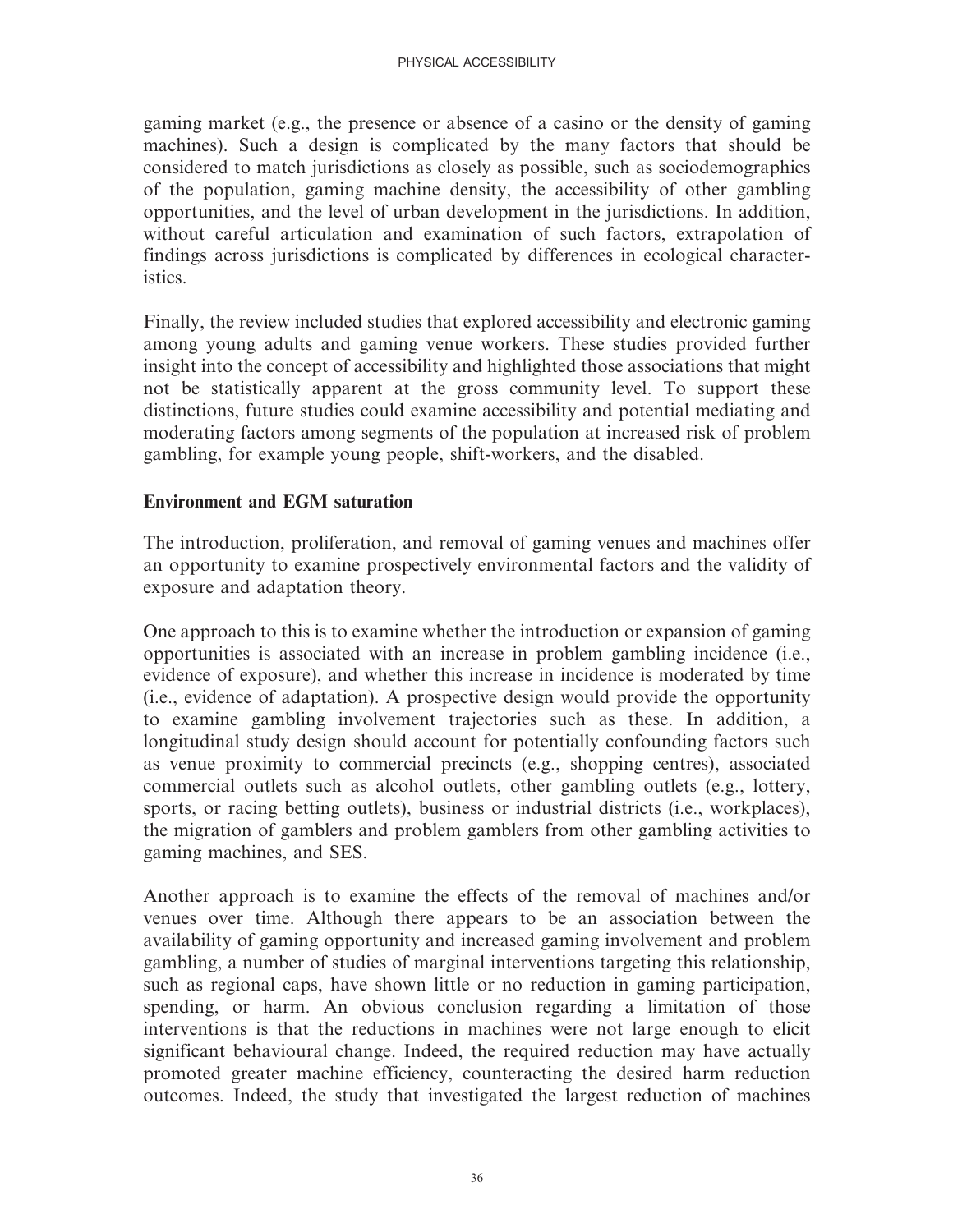found a significant reduction in involvement across all problem gambling severity groups (Corporate Research Associates Inc., 2006). However, Hing and Nisbet (2010) argued that the number or proximity of machines or venues might not be ultimately important, as long as there is one machine that an individual can access. Without longitudinal evidence of a critical level of density that could guide such interventions, their implementation and regulation may be politically, rather than evidence, driven. However, longitudinal studies are expensive and require a committed team of researchers for an extended period of time. These requirements may be reasons why these studies are comparatively rare and the research questions that can be answered by this method have been rarely attempted.

#### Limitations of the review

A limitation of this review is that the literature search was limited to Englishlanguage publications; a wider search of websites and bibliographies may have yielded a larger number of studies, especially from a greater diversity of countries. The review was also limited to studies where indicators of gambling involvement or problem gambling rates were the outcome variables. Studies that investigated associations between accessibility and social and economic costs of problem gambling outcomes, such as family breakdown, bankruptcy, and crime, could be examined in future reviews.

Moreover, this analysis compared studies from different locations in different countries with often quite different levels of dispersal of gambling opportunities at different densities operating under different government regulations. These issues further underline the need for accessibility to be investigated at the appropriate level of analysis for individual populations, and measuring several indices for comparisons with other studies to be meaningful; specifically, the current analysis suggests dispersal of gambling opportunity, market maturity, market type, and socioeconomic factors, particularly SES and urbanity.

#### **Conclusion**

The systematic review revealed that while there appears to be a relationship between both proximity and density and increased gambling involvement, proximity may be more strongly associated with increased problem gambling rates than density of venues or machines. However, synthesis and extrapolation of findings are complicated by the diversity of gaming markets and are clouded by theoretical and methodological limitations. Accessibility as a multi-dimensional construct has been broached, but more work is required to conceptually define and operationalise its dimensions. Studies have not examined the impacts of the social and commercial context of venues (e.g., the venue's proximity to schools, shopping precincts, or licensed venues), and only some have accounted for sociodemographic factors such as SES. Another significant gap in the literature is the lack of prospective studies conducted. Prospective studies can effectively address many gaps in the knowledge,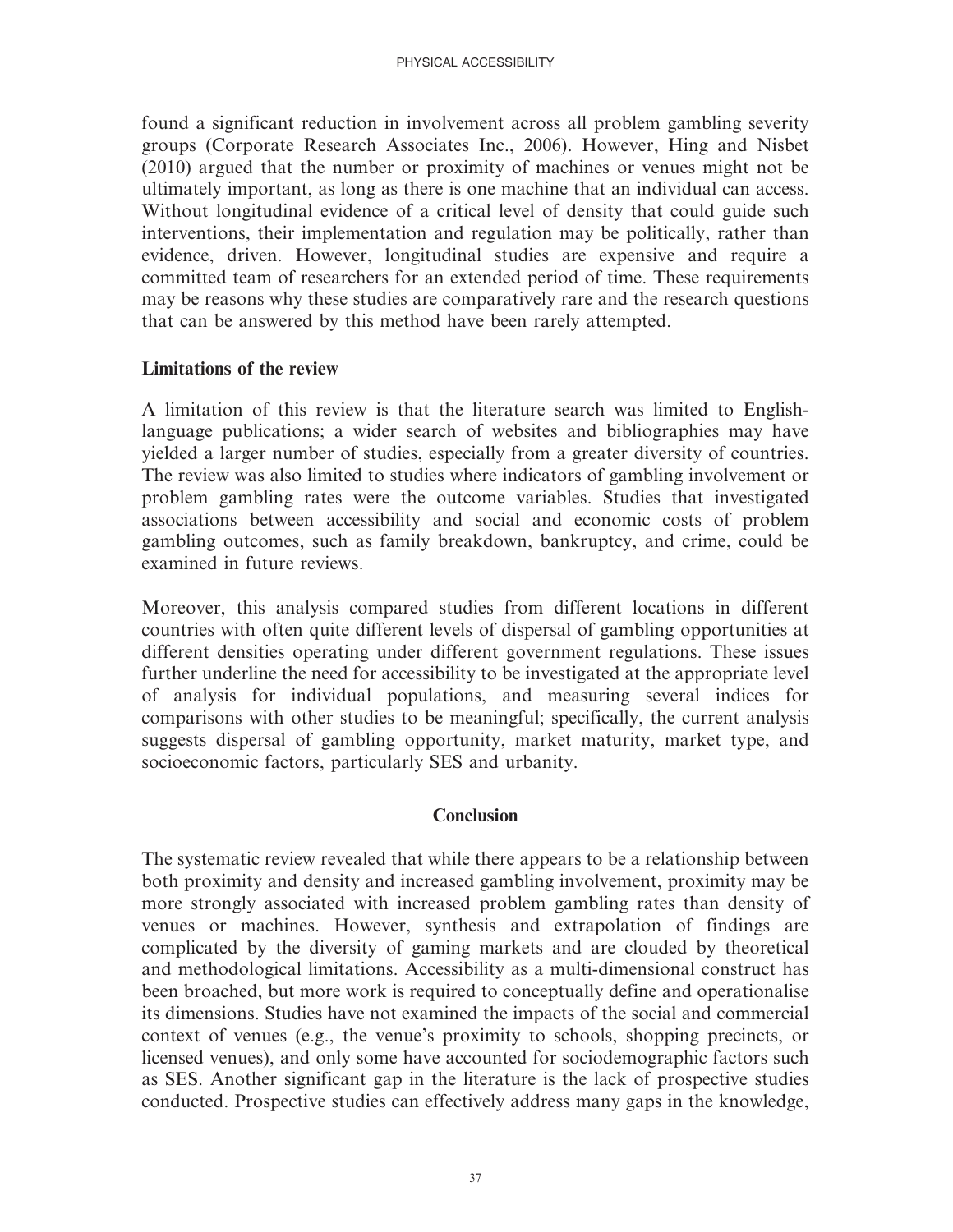including the role of exposure and adaptation, the impacts of a dynamic gaming market (e.g., the introduction or removal of gaming venues), the maturation of the market, and the impacts of public health interventions (e.g., change to venue opening hours). Finally, little research has been conducted with vulnerable groups, such as young people and shift-workers. The review was limited in scope as it included only reports published in English that investigated gambling involvement or problem gambling as the outcome variable. However, it represents the first systematic review of empirical studies of the relationship between accessibility to gaming opportunities and gaming involvement or problem gambling.

#### References

Abbott, M. W. (2006). Do EGMs and problem gambling go together like a horse and carriage? Gambling Research, 18 (1), 7–38.

Adams, G. R., Sullivan, A. M., Horton, K. D., Menna, R., & Guilmette, A. M. (2007). A study of differences in Canadian university students' gambling and proximity to a casino. Journal of Gambling Issues, 19, 9–17.

Blaszczynski, A. (2001). Harm minimization strategies in gambling: An overview of international initiatives and interventions. Canberra, Australia: Australian Gaming Council.

Corporate Research Associates Inc. & Nova Scotia Gaming Corporation. (2006). Video lottery program changes impact analysis. Halifax, NS: Corporate Research Associates.

Currie, S. R., Hodgins, D. C., Wang, J., el-Guebaly, N., Wynne, H., & Chen, S. (2006). Risk of harm among gamblers in the general population as a function of level of participation in gambling activities. Addiction, 101 (4), 570–580.

Delfabbro, P. H. (2002). The distribution of electronic gaming machines (EGMs) and gambling-related harm in metropolitan Adelaide. Adelaide, Australia: Independent Gambling Authority of South Australia.

Delfabbro, P. H. (2008). Australasian gambling review—third edition (1992–2007). Adelaide, Australia: Independent Gambling Authority.

Department of Families, Housing, Community Services and Indigenous Affairs. (2008). A national snapshot of harm minimisation strategies. Canberra, Australia: Author.

Desai, R. A., Desai, M. M., & Potenza, M. N. (2007). Gambling, health and age: Data from the National Epidemiologic Survey on Alcohol and Related Conditions. Psychology of Addictive Behaviors, 21 (4), 431–440. doi: 10.1037/0893-164X.21.4.431.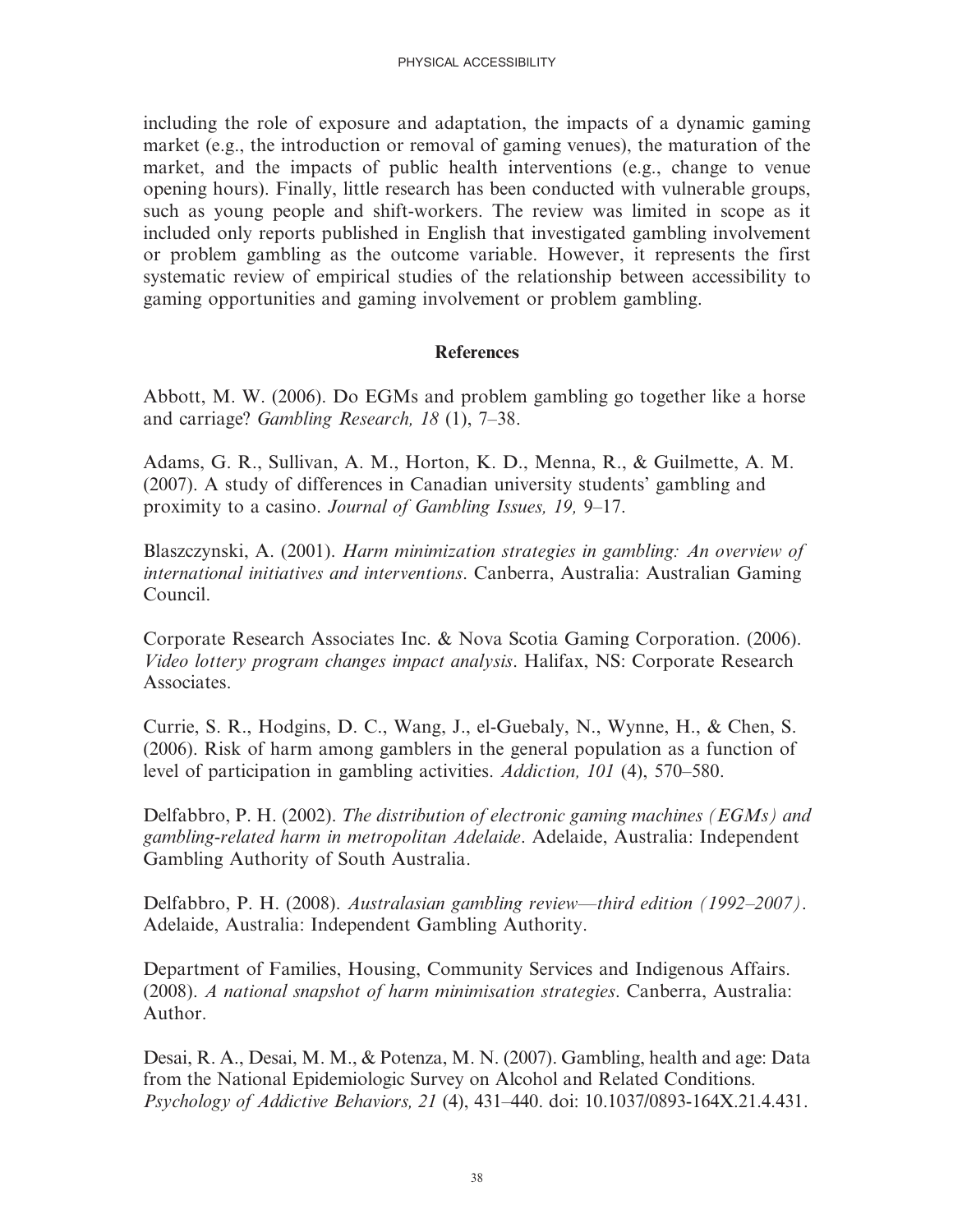Diamond, N. (2009). Development of an indices-based approach for forecasting gambling expenditure at a local government area level. Melbourne, Australia: Department of Justice, Victoria.

Dickson-Gillespie, L., Rugle, L., Rosenthal, R., & Fong, T. (2008). Preventing the incidence and harm of gambling problems. Journal of Primary Prevention, 29 (1), 37–55. doi: 10.1007/s10935-008-0126-z.

Doran, B., & Young, M. (2010). Predicting the spatial distribution of gambling vulnerability: An application of gravity modeling using ABS mesh blocks. Applied Geography, 30, 141–152.

Doran, B. J., Marshall, D. C., & McMillen, J. (2007). A GIS-based investigation of gaming venue catchments. Transactions in GIS, 11 (4), 575–595. doi: 10.1111/j.1467- 9671.2007.01061.x.

Doughney, J. (2002). Socio-economic banditry: Poker machines and income redistribution in Victoria. In T. Eardley & B. Bradbury (Eds.), Competing visions: Refereed proceedings of the National Social Policy Conference 2001 (pp. 136–154). Sydney, Australia: Social Policy Research Centre.

Frankston City Council. (2000). Report on effects of electronic gaming machines. Melbourne, Australia: Frankston City Council.

Fung, D., & Wilkes, S. (1998). A GIS approach to casino market modeling. Journal of Applied Business Research, 14 (4), 77–88.

Gerstein, D., Murphy, S., Toce, M., Hoffmann, J., Palmer, A., Johnson, R., et al. (1999). Gambling impact and behavior study: Report to the National Gambling Impact Study Commission. Chicago: National Gambling Impact Study Commission.

Gilliland, J. A., & Ross, N. A. (2005). Opportunities for video lottery terminal gambling in Montreal: An environmental analysis. Canadian Journal of Public Health, 96 (1), 55–59.

Govoni, R., Frisch, G. R., Rupcich, N., & Getty, H. (1998). First year impacts of casino gambling in a community. Journal of Gambling Studies, 14 (4), 347–358. doi: 10.1023/a:1023021009398.

Griffiths, M. D. (2010). Problem gambling in Europe: What do we know? Casino and Gaming International, 6 (2), 81–84.

Griffiths, M., & Whitty, M. (2010). Online behavioural tracking in Internet gambling research: Ethical and methodological issues. International Journal of Internet Research Ethics, 3 (1), 104–117.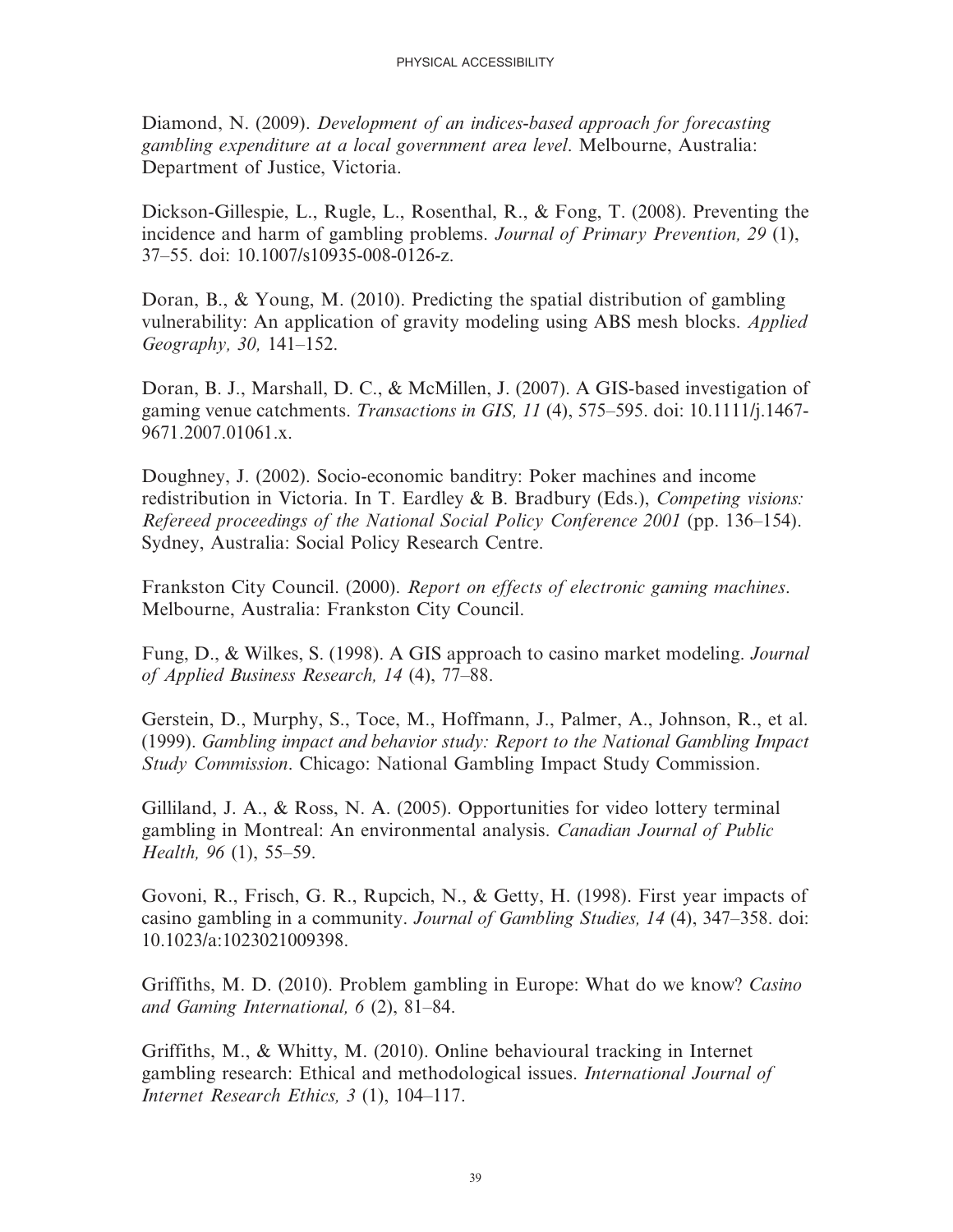Guttentag, D., Harrigan, K., & Smith, S. (2011). Gambling by Ontario casino employees: Gambling behaviours, problem gambling and impacts of the employment. International Gambling Studies, 12 (1), 5–22. doi: 10.1080/14459795.2011.605069.

Higgins, J., & Green, S. (Eds.). (2011). Cochrane handbook for systematic reviews of interventions. Version 5.1.0. [Updated March 2011]. The Cochrane Collaboration: Available from http://www.cochrane-handbook.org.

Hing, N., & Breen, H. (2006). Workplace factors that encourage and discourage gambling amongst gaming venue employees: An employees' perspective. Gambling Research: Journal of the National Association for Gambling Studies (Australia), 18  $(2)$ , 7–32.

Hing, N., & Haw, J. (2009). The development of a multi-dimensional gambling accessibility scale. Journal of Gambling Studies, 25 (4), 569–581. doi: 10.1007/s10899- 009-9144-x.

Hing, N., & Nisbet, S. (2009). Testing the link between accessibility and gambling problems: Gambling and problem gambling amongst gaming venue staff. Melbourne and New South Wales, Australia: Office of Gaming and Racing, Victorian Department of Justice.

Hing, N., & Nisbet, S. (2010). A qualitative perspective on physical, social and cognitive accessibility to gambling. Journal of Gambling Issues, 24, 101–120. doi: 10.4309/jgi.2010.24.7.

Jacques, C., & Ladouceur, R. (2006). A prospective study of the impact of opening a casino on gambling behaviours: 2- and 4-year follow-ups. Canadian Journal of Psychiatry, 51 (12), 764–773.

Jacques, C., Ladouceur, R., & Ferland, F. (2000). Impact of availability on gambling: A longitudinal study. Canadian Journal of Psychiatry, 45 (9), 810–815.

Kavanagh, A. M., Kelly, M. T., Krnjacki, L., Thornton, L., Jolley, D., Subramanian, S. V., et al. (2011). Access to alcohol outlets and harmful alcohol consumption: A multi-level study in Melbourne, Australia. Addiction, 106 (10), 1772–1779. doi: 10.1111/j.1360-0443.2011.03510.x.

LaBrie, R. A., Nelson, S. E., LaPlante, D. A., Peller, A. J., Caro, G., & Shaffer, H. J. (2007). Missouri casino self-excluders: Distributions across time and space. Journal of Gambling Studies, 23, 231–243.

Lam, D., & Mizerski, R. (2009). An investigation into gambling purchases using the NBD and NBD–Dirichlet models. Marketing Letters, 20 (3), 263–276. doi: 10.1007/ s11002-009-9073-6.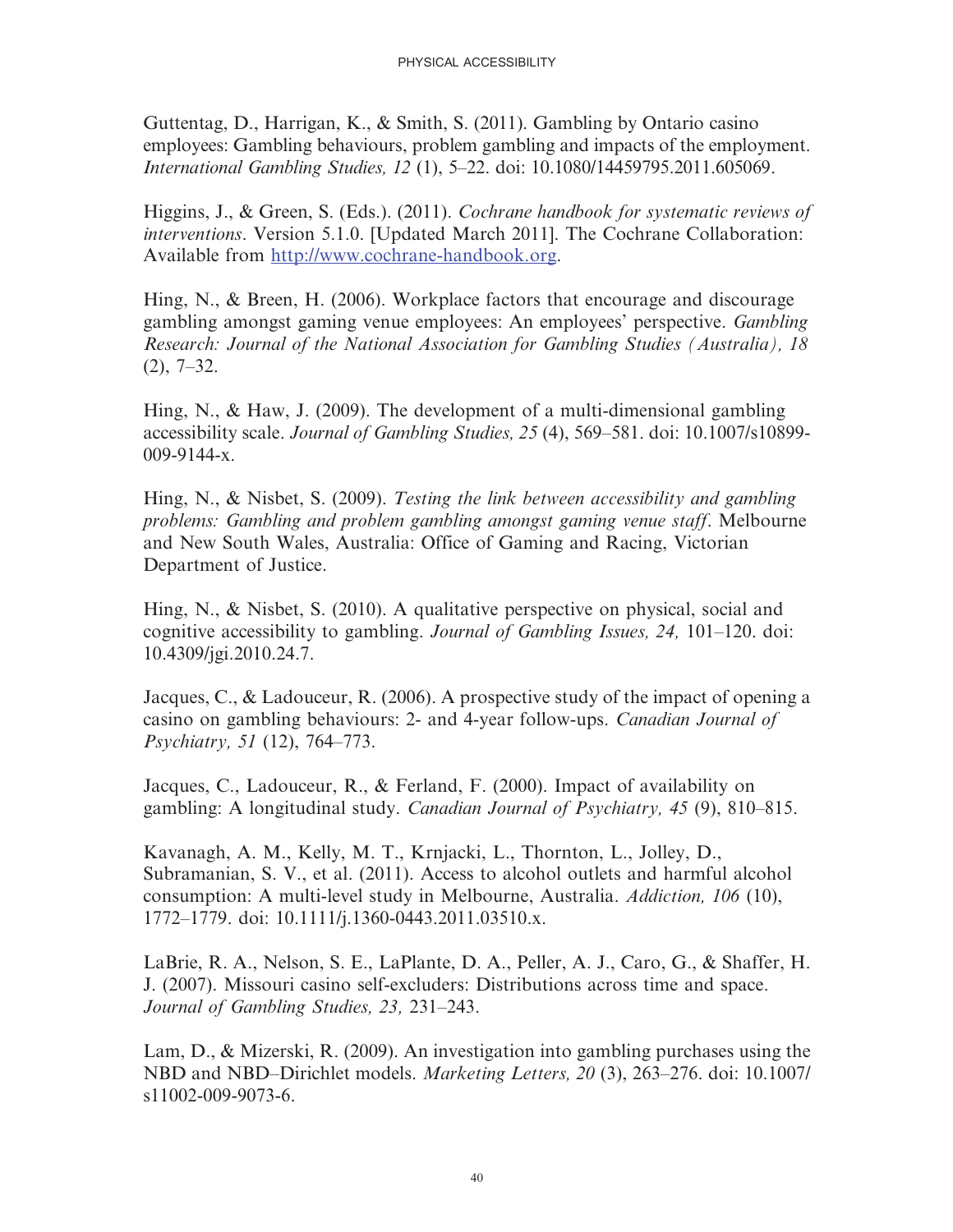LaPlante, D. A., & Shaffer, H. (2007). Understanding the influence of gambling opportunities: Expanding exposure models to include adaptation. American Journal of Orthopsychiatry, 77 (4), 616–623.

Livingston, M. (2008). Alcohol outlet density and assault: A spatial analysis. Addiction, 103 (4), 619–628. doi: 10.1111/j.1360-0443.2008.02136.x.

Livingstone, C., & Woolley, R. (2007). Risky business: A few provocations on the regulation of electronic gaming machines. International Gambling Studies, 7 (3), 361–376. doi: 10.1080/14459790701601810.

Lorains, F. K., Cowlishaw, S., & Thomas, S. A. (2011). Prevalence of comorbid disorders in problem and pathological gambling: Systematic review and metaanalysis of population surveys. Addiction, 106 (3), 490–498. doi: 10.1111/j.1360- 0443.2010.03300.x.

Lund, I. (2009). Gambling behaviour and the prevalence of gambling problems in adult EGM gamblers when EGMs are banned. A natural experiment. Journal of Gambling Studies, 25 (2), 215–225. doi: 10.1007/s10899-009-9127-y.

Marshall, D. (2005). The gambling environment and gambler behaviour: Evidence from Richmond-Tweed, Australia. International Gambling Studies, 5 (1), 63–83. doi: 10.1080/14459790500099471.

Marshall, D., & Baker, R. G. V. (2002). The evolving market structures of gambling: Case studies modelling the socio-economic assignment of gaming machines in Melbourne and Sydney, Australia. Journal of Gambling Issues, 18, 273– 291.

Marshall, D., McMillen, J., Niemeyer, S., & Doran, B. (2004). Gaming machine accessibility and use in suburban Canberra: A detailed analysis of the Tuggeranong Valley. Canberra, Australia: ACT Gambling and Racing Commission.

Mason, K. (2006). Problem gambling geography of New Zealand 2005: Public Health Intelligence Monitoring Report Number 7. Wellington, New Zealand: New Zealand Ministry of Health.

Mason, K. (2008). Raising the odds? Gambling behaviour and neighbourhood access to gambling venues in New Zealand. Wellington, New Zealand: New Zealand Ministry of Health.

Maunder, J. (2011). Playing to win. Value Retail News, 29(5), 8-12.

McGuire, W. (1964). Inducing resistance to persuasion. In L. Berkowitz (Ed.), Advances in experimental social psychology (pp. 192–229). New York: McGraw-Hill.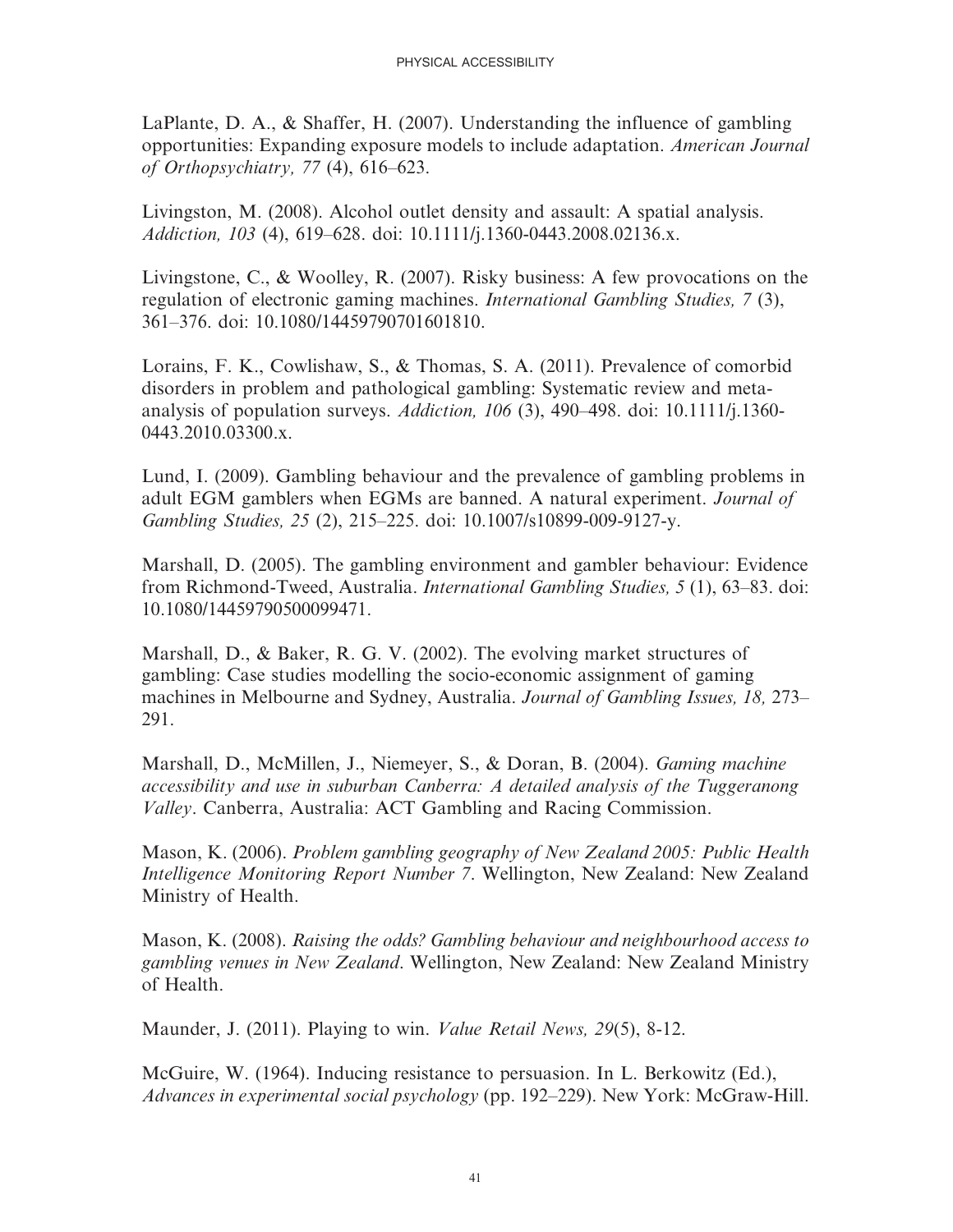McMillen, J., & Doran, B. (2006). Problem gambling and gaming machine density: Socio-spatial analysis of three Victorian localities. *International Gambling Studies, 6* (1), 5–29. doi: 10.1080/14459790600644093.

Meyer, G., Hayer, T., & Griffiths, M. (2009). Problem gambling in Europe: Challenges, prevention, and interventions. New York: Springer.

Ministry of Health. (2008). Problem gambling intervention services in New Zealand: 2007 service-user statistics. Wellington, New Zealand: Ministry of Health.

Moher, D., Liberati, A., Tetzlaff, J., & Altman, D. G. (2009). Preferred reporting items for systematic reviews and meta-analyses: The PRISMA statement. Annals of Internal Medicine, 151 (4), 264–269. doi: 0000605-200908180-00135.

O'Neil, M., Whetton, S., Neal, P., Dolman, B., Dolman, M., & Giannopoulos, V. (2005). Study of the impact of caps on electronic gaming machines. Melbourne, Australia: The Victorian Gambling Research Panel.

Pascal, V. J., & Stewart, D. (2009). Native American entrepreneurship: Does location matter? Retrieved from http://connect.gonzaga.edu/stewartd/publications.

Pearce, J., Mason, K., Hiscock, R., & Day, P. (2008). A national study of neighbourhood access to gambling opportunities and individual gambling behaviour. Journal of Epidemiology & Community Health, 62 (10), 862–868. doi: 10.1136/jech.2007.068114.

Popova, S., Giesbrecht, N., Bekmuradov, D., & Patra, J. (2009). Hours and days of sale and density of alcohol outlets: Impacts on alcohol consumption and damage: A systematic review. Alcohol and Alcoholism, 44 (5), 500–516. doi: 10.1093/alcalc/ agp054.

PRISMA. (2012). PRISMA endorsers. Retrieved from http://www.prismastatement.org/endorsers.htm.

Productivity Commission. (1999). Australia's gambling industries, Report No 10. Canberra, Australia: AusInfo.

Productivity Commission. (2010). Gambling, Report No 50. Canberra, Australia: Australian Government.

Risbeck, M., & Paulsson, K. (2009). SWELOGS - a population study on gambling and health 2008/09. A presentation of key findings from the first data collection. Paper presented at the European Association for the Study of Gambling, World Trade Center. Stockholm, Sweden.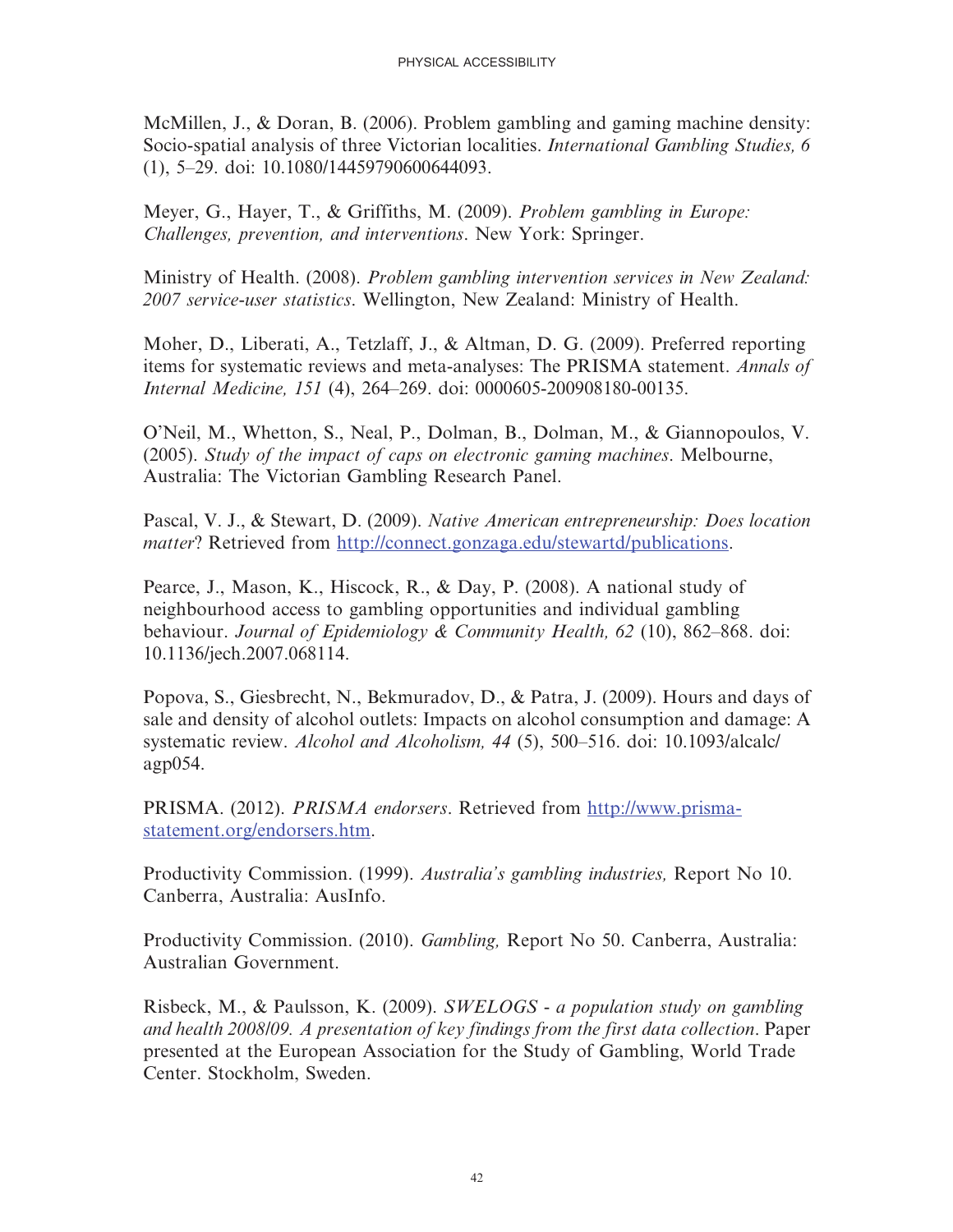Room, R., Turner, N. E., & Ialomiteanu, A. (1999). Community effects of the opening of the Niagara casino. Addiction, 94 (10), 1449–1466.

Rush, B., Veldhuizen, S., & Adlaf, E. (2007). Mapping the prevalence of problem gambling and its association with treatment accessibility and proximity to gambling venues. Journal of Gambling Issues, 20, 193–213. doi: 10.4309/jgi.2007.20.6.

SA Centre for Economic Studies (SACES). (2006). Impact of the reduction in gaming machines in the Provincial Cities. Adelaide, Australia: The Provincial Cities Association of SA.

SA Centre for Economic Studies (SACES). (2008). Social and economic impact study into gambling in Tasmania. Hobart, Australia: Department of Treasury and Finance, Tasmania.

Sevigny, S., Ladouceur, R., Jacques, C., & Cantinotti, M. (2008). Links between casino proximity and gambling participation, expenditure, and pathology. Psychology of Addictive Behaviors, 22 (2), 295–301.

Shaffer, H. J., & Hall, M. N. (2001). Updating and refining prevalence estimates of disordered gambling behaviour in the United States and Canada. Canadian Journal of Public Health, 92 (3), 168–172.

Shaffer, H., & Hall, M. N. (2002). The natural history of gambling and drinking problems among casino employees. The Journal of Social Psychology, 142 (4), 20.

Shaffer, H., LaBrie, R. A., & LaPlante, D. (2004). Laying the foundation for quantifying regional exposure to social phenomena: Considering the case of legalized gambling as a public health toxin. Psychology of Addictive Behaviors, 18 (1), 40–48. doi: 10.1037/0893-164x.18.1.40.

Shaffer, H., Vander Bilt, J., & Hall, M. N. (1999). Gambling, drinking, smoking, and other health risk activities among casino employees. American Journal of Industrial Medicine, 36, 365–378.

Shoemaker, S., & Zemke, D. (2005). The ''locals'' market: An emerging gaming segment. Journal of Gambling Studies, 21 (4), 379–410. doi: 10.1007/s10899-005-5555-5.

Storer, J., Abbott, M., & Stubbs, J. (2009). Access or adaptation? A meta-analysis of surveys of problem gambling prevalence in Australia and New Zealand with respect to concentration of electronic gaming machines. International Gambling Studies, 9 (3), 225–244. doi: 10.1080/14459790903257981.

Thalheimer, R., & Ali, M. M. (2003). The demand for casino gaming. Applied Economics, 35 (8), 907–918. doi: 10.1080/0003684022000018259.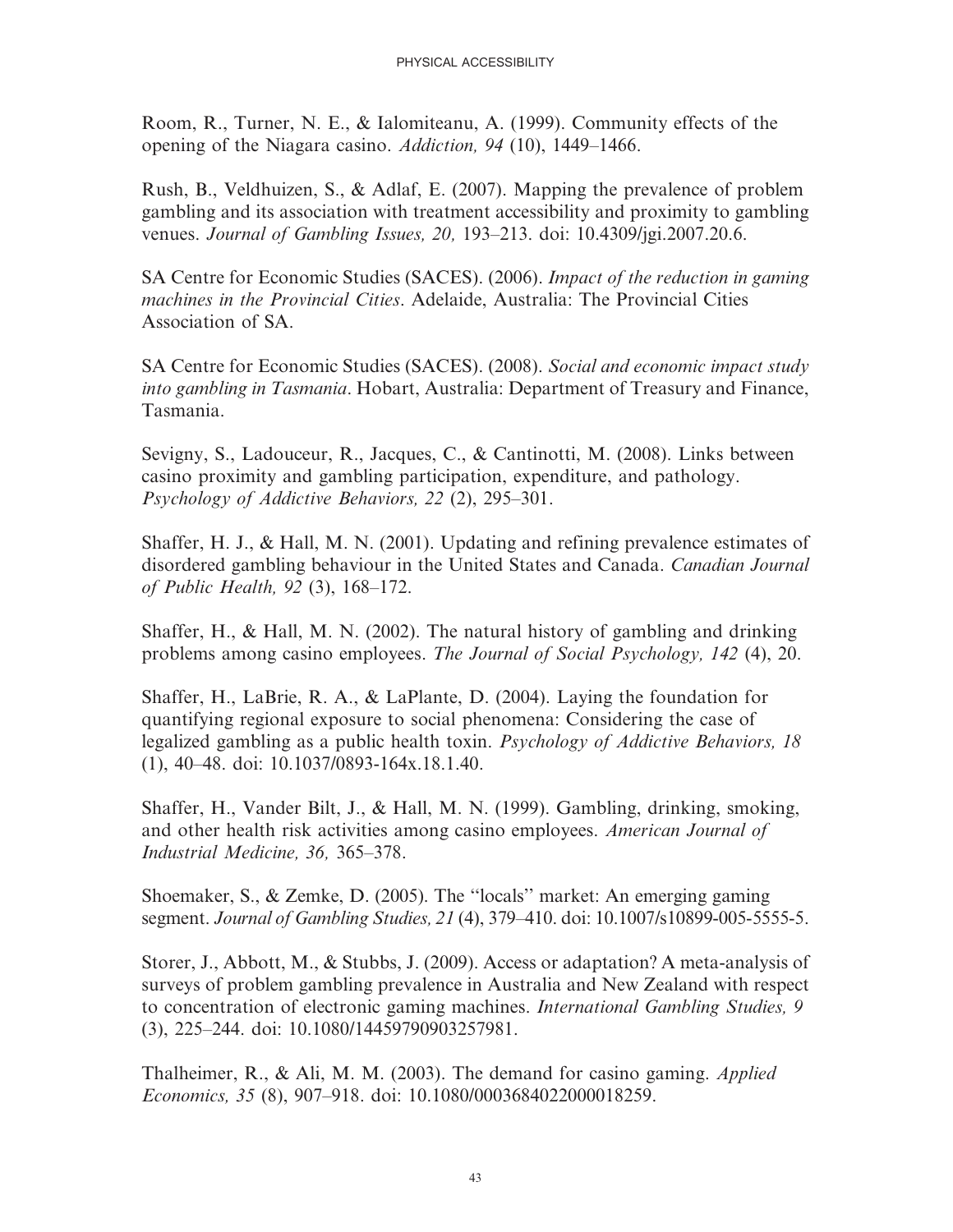Toneatto, T., Ferguson, D., & Brennan, J. (2003). Effect of a new casino on problem gambling in treatment-seeking substance abusers. Canadian Journal of Psychiatry, 48 (1), 40.

Victorian Department of Justice. (2008). Destination gaming: Evaluating the benefits for Victoria. Melbourne, Australia: Victorian Department of Justice

Volberg, R. (2002). Gambling and problem gambling in Nevada. Northampton, MA: Gemini Research Ltd.

Volberg, R., Nysse-Carris, K. L., & Gerstein, D. (2006). 2006 California problem gambling prevalence survey. Sacramento, CA: California Department of Alcohol and Drug Programs, Office of Problem and Pathological Gambling.

Wardle, H., Moodie, A., Spence, S., Orford, J., Volberg, R., Jotangia, D., … Dobbie, F. (2011). British Gambling Prevalence Survey 2010. London: The Gambling Commission.

Welte, J. W., Barnes, G. M., Wieczorek, W. F., Tidwell, M.-C. O., & Hoffman, J. H. (2007). Type of gambling and availability as risk factors for problem gambling: A Tobit regression analysis by age and gender. International Gambling Studies, 7 (2), 183–198.

Welte, J. W., Wieczorek, W. F., Barnes, G. M., & Tidwell, M. J. H. (2004). The relationship of ecological and geographic factors to gambling and pathology. Journal of Gambling Studies, 20 (405–423).

Wheeler, B. W., Rigby, J. E., & Huriwai, T. (2006). Pokies and poverty: Problem gambling risk factor geography in New Zealand. Health and Place, 22, 86–96.

Williams, R. J., West, B. L., & Simpson, R. I. (2007). Prevention of problem gambling: A comprehensive review of the evidence. Guelph, ON: Prepared for the Ontario Problem Gambling Research Centre.

Young, M. (2010). Re-placing geographic accessibility: A response to the Productivity Commission. Gambling Research: Journal of the National Association for Gambling Studies (Australia), 22 (2), 20–31.

\*\*\*\*\*\*\*

Manuscript history: submitted August 23rd, 2011; accepted September 30th, 2012. This article was peer-reviewed. All URLs were available at the time of submission.

For corresponfence: MsSophie D. Vasiliadis, BSc(Psych)Honours/PhD Candidate, Problem Gambling Research and Treatment Centre, University of Melbourne,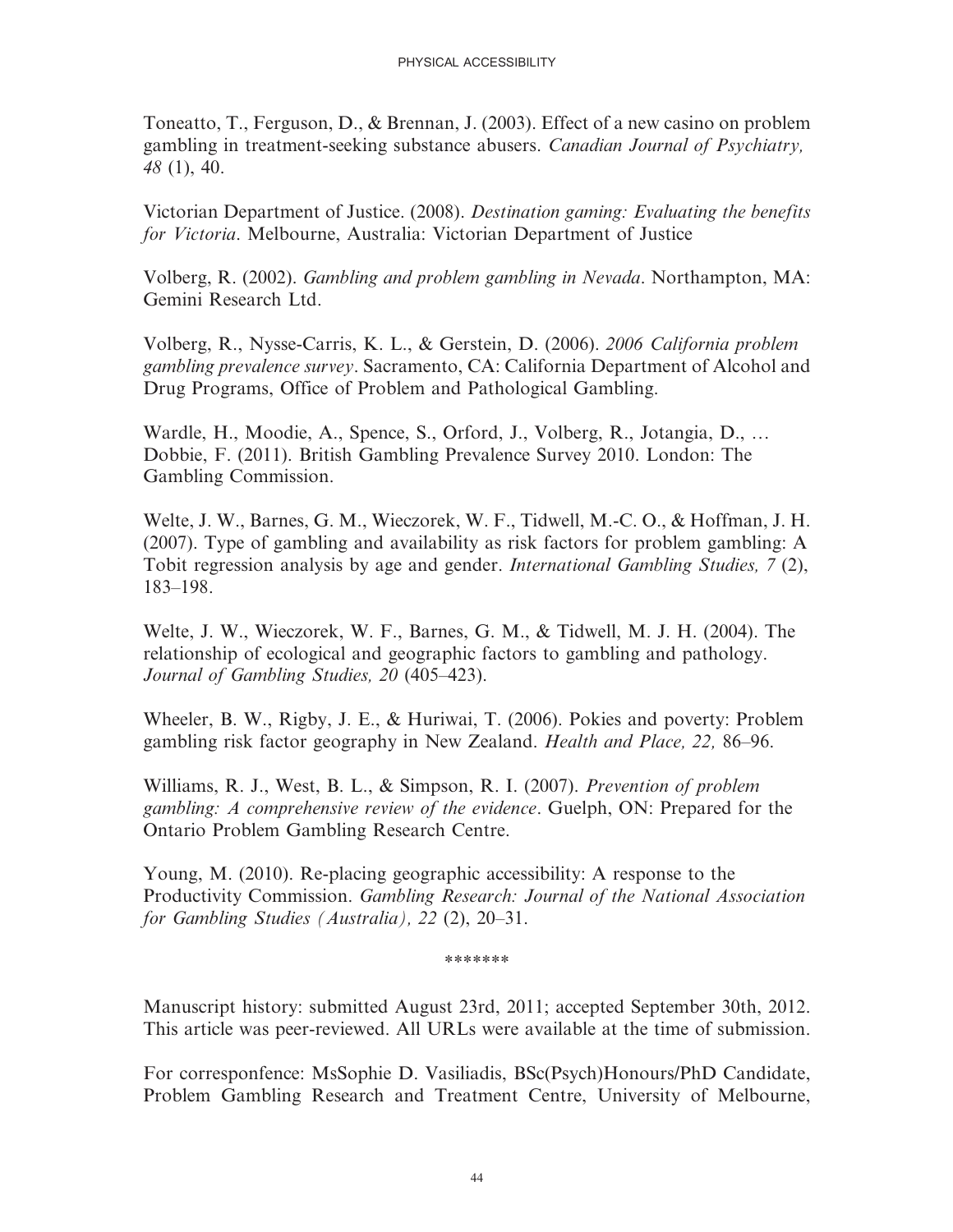Level 5, 100 Leicester St., Carlton, VIC 3010 Australia. Tel: +61 3 9035 4570. Email: sophiadv@unimelb.edu.au

Competing interests: None declared.

Ethics approval: The Problem Gambling and Accessibility of Gambling Products study was granted ethics approval from Melbourne Graduate School of Education Human Ethics Advisory Group (Approval No.1033229) on 29 March 2010.

Contributors: ACJ conceived of the document. SDV, ACJ, DC, and KF provided intellectual content for the development and implementation of the project. SDV drafted the manuscript, with editorial contributions from ACJ, DC, and KF. SDV and ACJ specified the parameters of the literature search and synthesis of the findings. DC and KF were principally responsible for conducting the literature search and undertaking the inclusion and exclusion of publications.

Ms. Sophie Vasiliadis is a PhD candidate and Research Fellow at the Problem Gambling Research and Treatment Centre, University of Melbourne. She has worked in the gambling field for seven years across a diverse range of research projects and was the Administrative Officer for the Council of Gambler's Help Services, the peak body for counselling services across Victoria, Australia. Ms. Vasiliadis has also worked in health promotion research for over 10 years, including the Centre for Behavioural Research in Cancer, Cancer Council Victoria; the Department of General Practice, University of Melbourne; and Murdoch Children's Research Institute, Royal Children's Hospital. Ms. Vasiliadis has particular interests in youth risk-taking and health promotion research. For her thesis, she is investigating a predictive model of gambling motivations for young adults.

Professor Alun C. Jackson, PhD, is Director of the Problem Gambling Treatment Research Centre, University of Melbourne; a Professorial Fellow of the Melbourne Graduate School of Education; an Honorary Research Fellow of Peking University; and an Honorary Research Fellow of the Centre on Behavioural Health at the University of Hong Kong. Professor Jackson previously held the Chair of Social Work at the University of Melbourne from 1997 to 2007. He has been involved in the design and direction of many large-scale gambling research projects, including a study on family violence and problem gambling; a study of risk factors for the children of problem gamblers; an evaluation of the Victorian Gambler's Help service; a study of the social and economic impact of gambling in Tasmania; and the development of the NH&MRC-endorsed Clinical Guidelines for Screening, Assessment and Treatment of Problem Gambling.

Dr. Darren Christensen, PhD, is a Research Fellow at the Problem Gambling Research and Treatment Centre, University of Melbourne. He joined in 2009 after working as a Post-Doctoral Research Fellow at the Centre for Addiction Research at the University of Arkansas for Medical Sciences (United States), where he